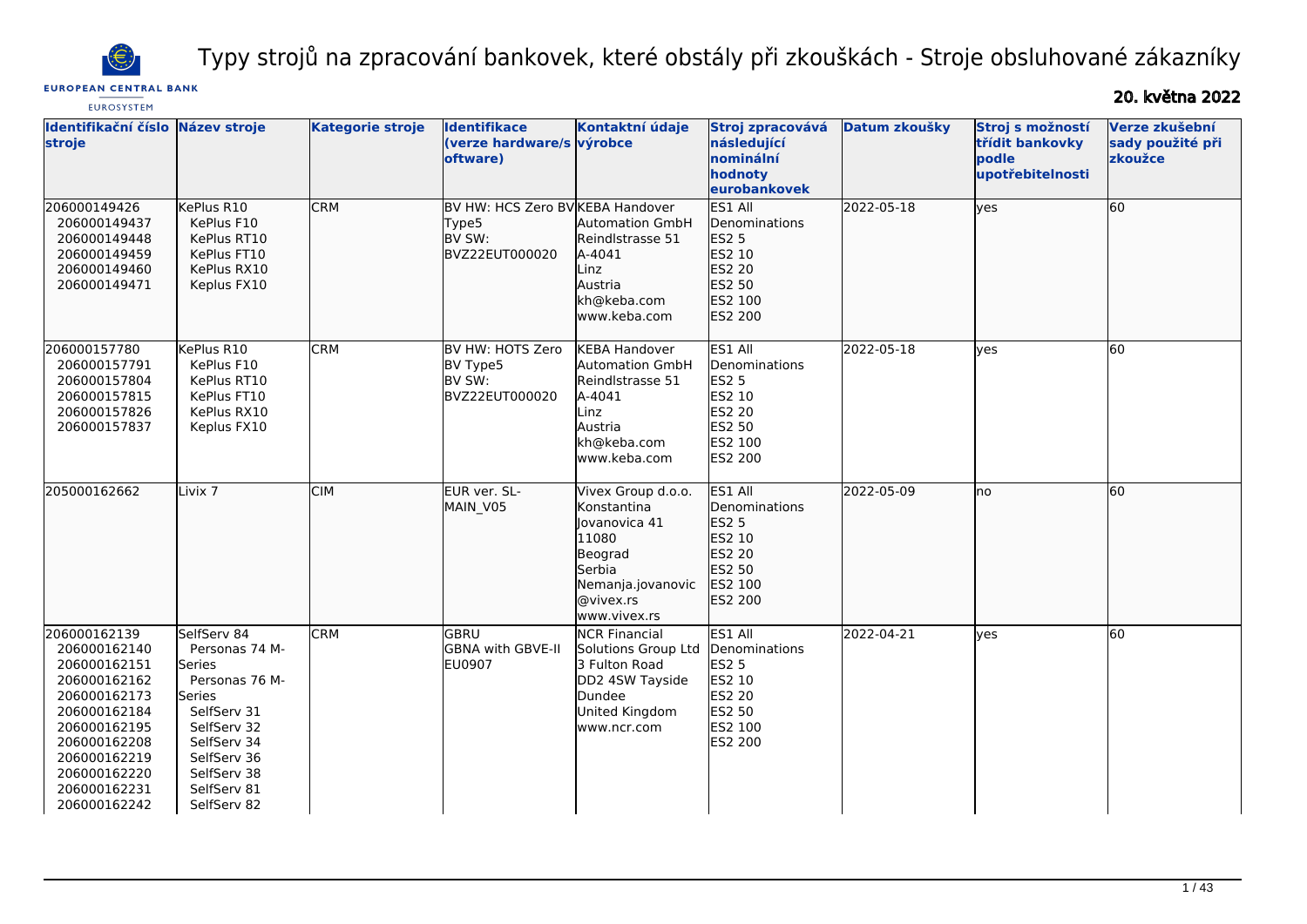

| Identifikační číslo Název stroje<br>stroje                                                                                                                                                   |                                                                                                                                                                                                              | <b>Kategorie stroje</b> | <b>Identifikace</b><br>(verze hardware/s výrobce<br>oftware) | Kontaktní údaje                                                                                                            | Stroj zpracovává<br>následující<br>nominální<br>hodnoty<br>eurobankovek                             | Datum zkoušky | Stroj s možností<br>třídit bankovky<br>podle<br>upotřebitelnosti | Verze zkušební<br>sady použité při<br>zkoužce |
|----------------------------------------------------------------------------------------------------------------------------------------------------------------------------------------------|--------------------------------------------------------------------------------------------------------------------------------------------------------------------------------------------------------------|-------------------------|--------------------------------------------------------------|----------------------------------------------------------------------------------------------------------------------------|-----------------------------------------------------------------------------------------------------|---------------|------------------------------------------------------------------|-----------------------------------------------|
|                                                                                                                                                                                              | SelfServ 88<br>SelfServ 91                                                                                                                                                                                   |                         |                                                              |                                                                                                                            |                                                                                                     |               |                                                                  |                                               |
| 206000162264<br>206000162446<br>206000162457<br>206000162468<br>206000162479<br>206000162480<br>206000162491<br>206000162505<br>206000162516<br>206000162527<br>206000162538<br>206000162549 | SelfServ 84<br>Personas 74 M-<br>lSeries<br>Personas 76 M-<br>lSeries<br>SelfServ 31<br>SelfServ 32<br>SelfServ 34<br>SelfServ 36<br>SelfServ 38<br>SelfServ 81<br>SelfServ 82<br>SelfServ 88<br>SelfServ 91 | <b>CRM</b>              | <b>GBRU</b><br><b>GBNA with GBVE</b><br><b>EU0907</b>        | <b>NCR Financial</b><br>Solutions Group Ltd<br>3 Fulton Road<br>DD2 4SW Tayside<br>Dundee<br>United Kingdom<br>www.ncr.com | ES1 All<br>Denominations<br>ES2 5<br>ES2 10<br>ES2 20<br>ES2 50<br>ES2 100<br>ES2 200               | 2022-04-21    | ves                                                              | 60                                            |
| 206000161888<br>206000162026<br>206000162037<br>206000162048<br>206000162059<br>206000162060<br>206000162071<br>206000162082<br>206000162093<br>206000162106<br>206000162117<br>206000162128 | SelfServ 84<br>Personas 74 M-<br>Series<br>Personas 76 M-<br>Series<br>SelfServ 31<br>SelfServ 32<br>SelfServ 34<br>SelfServ 36<br>SelfServ 38<br>SelfServ 81<br>SelfServ 82<br>SelfServ 88<br>SelfServ 91   | <b>CRM</b>              | GBRU<br><b>GBNA with GBVE</b><br><b>EU0906IB</b>             | <b>NCR Financial</b><br>Solutions Group Ltd<br>3 Fulton Road<br>DD2 4SW Tayside<br>Dundee<br>United Kingdom<br>www.ncr.com | ES1 All<br>Denominations<br><b>ES2 5</b><br>ES2 10<br><b>ES2 20</b><br>ES2 50<br>ES2 100<br>ES2 200 | 2022-04-20    | ves                                                              | 60                                            |
| 206000161899<br>206000161902                                                                                                                                                                 | SelfServ 83<br>SelfServ 87                                                                                                                                                                                   | <b>CRM</b>              | BRM with HVD300<br>EUR00000596                               | <b>NCR Financial</b><br>Solutions Group Ltd<br>3 Fulton Road<br>DD2 4SW Tayside<br>Dundee<br>United Kingdom<br>www.ncr.com | ES1 All<br>Denominations<br>ES2 5<br>ES2 10<br>ES2 20<br>ES2 50<br>ES2 100<br>ES2 200               | 2022-04-20    | lyes                                                             | 60                                            |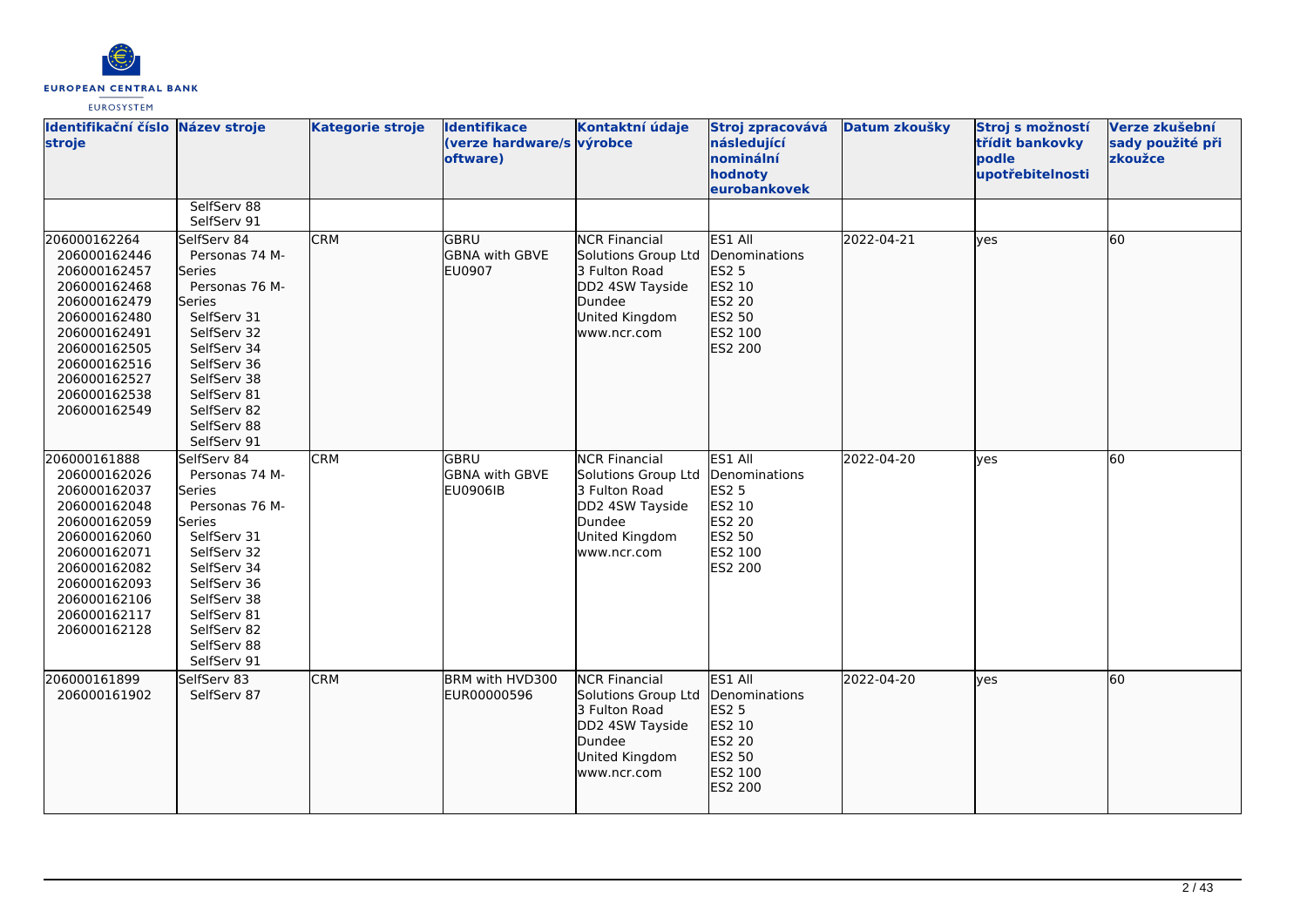

| Identifikační číslo Název stroje<br>stroje                                                                                                                                                                                                                   |                                                                                                                                                                                                                                                            | <b>Kategorie stroje</b> | <b>Identifikace</b><br>(verze hardware/s výrobce<br>oftware) | Kontaktní údaje                                                                                                                                                           | Stroj zpracovává<br>následující<br>nominální<br>hodnoty<br>eurobankovek                             | Datum zkoušky | Stroj s možností<br>třídit bankovky<br>podle<br>upotřebitelnosti | Verze zkušební<br>sady použité při<br>zkoužce |
|--------------------------------------------------------------------------------------------------------------------------------------------------------------------------------------------------------------------------------------------------------------|------------------------------------------------------------------------------------------------------------------------------------------------------------------------------------------------------------------------------------------------------------|-------------------------|--------------------------------------------------------------|---------------------------------------------------------------------------------------------------------------------------------------------------------------------------|-----------------------------------------------------------------------------------------------------|---------------|------------------------------------------------------------------|-----------------------------------------------|
| 206000161844<br>206000161913<br>206000161924<br>206000161935<br>206000161946<br>206000161957<br>206000161968<br>206000161979<br>206000161980<br>206000161991<br>206000162004<br>206000162015                                                                 | SelfServ 84<br>Personas 74 M-<br>Series<br>Personas 76 M-<br>Series<br>SelfServ31<br>SelfServ 32<br>SelfServ 34<br>SelfServ 36<br>SelfServ38<br>SelfServ 81<br>SelfServ 82<br>SelfServ 88<br>SelfServ 91                                                   | <b>CRM</b>              | <b>GBRU</b><br><b>GBNA with GBVE-II</b><br><b>EU0906IB</b>   | <b>NCR Financial</b><br>Solutions Group Ltd<br>3 Fulton Road<br>DD2 4SW Tayside<br>Dundee<br>United Kingdom<br>www.ncr.com                                                | ES1 All<br>Denominations<br><b>ES2 5</b><br>ES2 10<br><b>ES2 20</b><br>ES2 50<br>ES2 100<br>ES2 200 | 2022-04-19    | yes                                                              | 60                                            |
| 206000111104<br>206000111115<br>206000111126<br>206000111137<br>206000111148<br>206000111159                                                                                                                                                                 | KePlus R6<br><b>KEBA KePlus D6</b><br>KEBA KePlus X6<br><b>KEBA KePlus M6</b><br><b>KEBA Rondo</b><br>4cashcycle+ R4<br><b>KEBA Rondo</b><br>4cashcycle+ R5                                                                                                | <b>CRM</b>              | BV HW: HOTS BV-<br>ZBV Type 4a<br>BV SW:<br>HBV2MEUA001001   | <b>KEBA Handover</b><br><b>Automation GmbH</b><br>Reindlstrasse 51<br>A-4041<br>Linz<br>Austria<br>kh@keba.com<br>www.keba.com                                            | ES1 All<br>Denominations<br>ES2 5<br>ES2 10<br>ES2 20<br>ES2 50<br>ES2 100<br>ES2 200               | 2022-04-06    | lves                                                             | 60                                            |
| 206000145160<br>206000145171<br>206000145182<br>206000145193<br>206000145206<br>206000145217<br>206000145228<br>206000145239<br>206000145605<br>206000145616<br>206000145627<br>206000145638<br>206000145649<br>206000145650<br>206000145661<br>206000145672 | DT-7000H68NL<br>DT-7000H68N<br>DT-7000H68NLR<br>DT-7000H68NX<br>DT-7000P5800<br>DT-7000P5800L<br>DT-7000160-COMB<br>Virtual Teller Mach<br>ine(VTM)/Videokasse<br>DT-7000160A<br>DT-7000160B<br>DT-7000160NL<br>DT-7000160X<br>DT-7000160XL<br>DT-7000164A | <b>CRM</b>              | SNV-001<br>V22004A0B2                                        | <b>GRG Banking</b><br>Equipment Co Ltd<br>9 Kelin Road Science ES2 5<br><b>City</b><br>510663<br>Guangzhou, District ES2 50<br>Luogang<br>China<br>www.grgbanking.co<br>m | ES1 All<br>Denominations<br>ES2 10<br><b>ES2 20</b><br>ES2 100<br><b>ES2 200</b>                    | 2022-04-06    | lyes                                                             | 60                                            |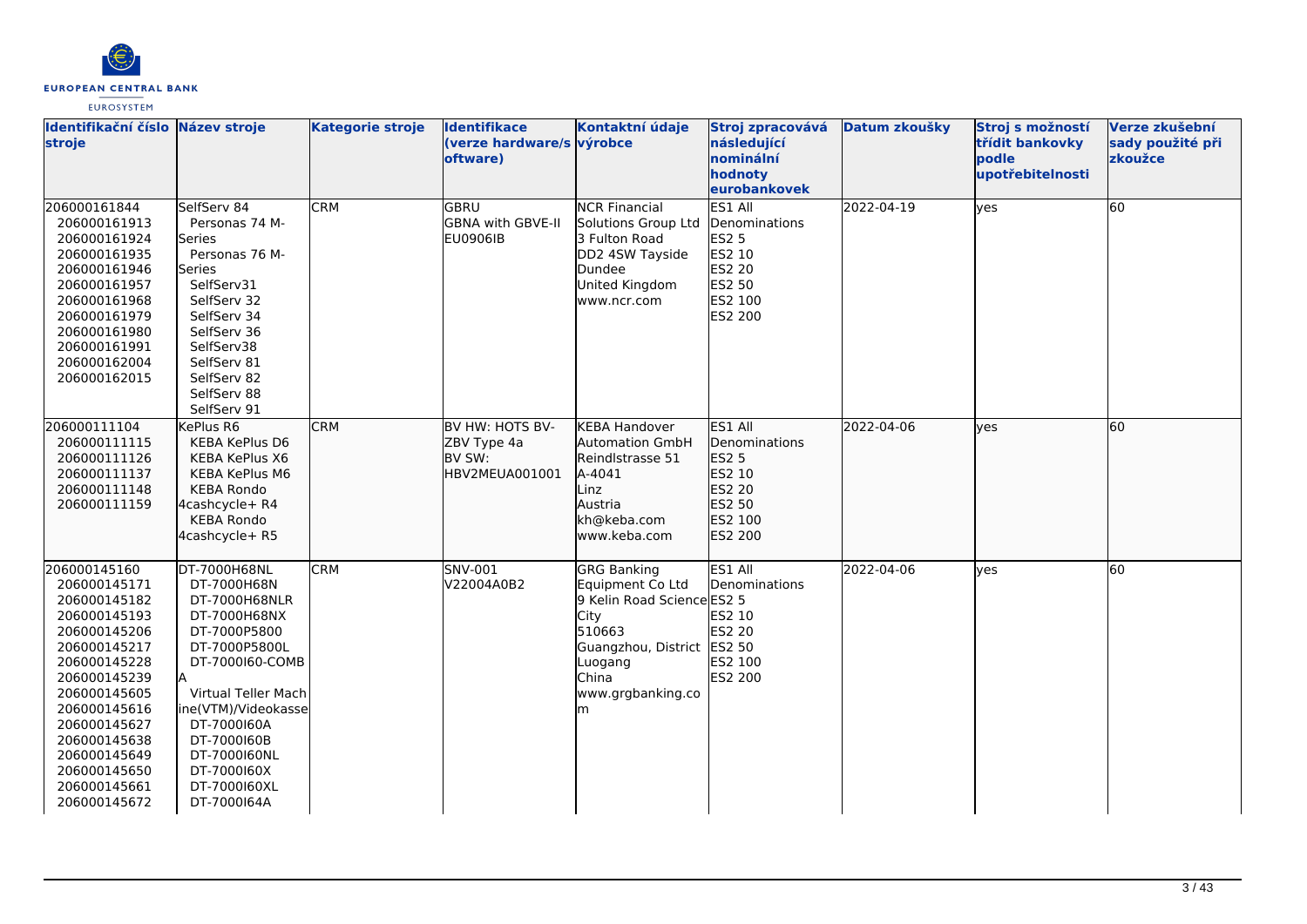

| Identifikační číslo Název stroje<br>stroje                                                                                                                   |                                                                                                                                                    | <b>Kategorie stroje</b> | <b>Identifikace</b><br>(verze hardware/s výrobce<br>oftware) | Kontaktní údaje                                                                                                            | Stroj zpracovává Datum zkoušky<br>následující<br>nominální<br>hodnoty<br>eurobankovek        |            | Stroj s možností<br>třídit bankovky<br>podle<br>upotřebitelnosti | Verze zkušební<br>sady použité při<br>zkoužce |
|--------------------------------------------------------------------------------------------------------------------------------------------------------------|----------------------------------------------------------------------------------------------------------------------------------------------------|-------------------------|--------------------------------------------------------------|----------------------------------------------------------------------------------------------------------------------------|----------------------------------------------------------------------------------------------|------------|------------------------------------------------------------------|-----------------------------------------------|
| 206000145683<br>206000145694<br>206000145707<br>206000145718                                                                                                 | DT-7000164B<br>DT-7000164C<br>DT-7000166<br>DT-7000P5800<br>DT-7000P5800E<br>DT-7000P5800L                                                         |                         |                                                              |                                                                                                                            |                                                                                              |            |                                                                  |                                               |
| 207000161195<br>207000161208<br>207000161219<br>207000161220<br>207000161231<br>207000161242<br>207000161253<br>207000161264<br>207000161275<br>207000161286 | SelfServ 34<br>SelfServ 31<br>SelfServ 32<br>SelfServ 36<br>SelfServ 38<br>SelfServ 91<br>SelfServ 81<br>SelfServ 82<br>SelfServ 84<br>SelfServ 88 | <b>CCM</b>              | <b>DVM</b><br>DVM-STD-EUR<br>Version 01.09.00                | <b>NCR Financial</b><br>Solutions Group Ltd<br>3 Fulton Road<br>DD2 4SW Tayside<br>Dundee<br>United Kingdom<br>www.ncr.com | ES1 All<br>Denominations<br>ES2 5<br>ES2 10<br>ES2 20<br>ES2 50<br>ES2 100<br>ES2 200        | 2022-04-05 | lno.                                                             | 60                                            |
| 206000146764                                                                                                                                                 | Wincash - SD960                                                                                                                                    | <b>CRM</b>              | SNV-001<br>V22004A0B2                                        | Sigma S.p.A.<br>Via Po 14<br>63017<br>Altidona (FM)<br><b>Italy</b><br>www.sigmaspa.com                                    | ES1 All<br>Denominations<br>ES2 5<br>ES2 10<br>ES2 20<br><b>ES2 50</b><br>ES2 100<br>ES2 200 | 2022-04-04 | yes                                                              | 60                                            |
| 206000161105<br>206000161116                                                                                                                                 | SR1000<br>SR2000                                                                                                                                   | <b>CRM</b>              | BV3 - MHTD<br>GAUL2203040E                                   | Sigma S.p.A.<br>Via Po 14<br>63017<br>Altidona (FM)<br>Italy<br>www.sigmaspa.com                                           | ES1 All<br>Denominations<br>ES2 5<br>ES2 10<br>ES2 20<br>ES2 50<br>ES2 100<br>ES2 200        | 2022-04-04 | lyes                                                             | 60                                            |
| 206000161127<br>206000161138                                                                                                                                 | SR1000<br>SR2000                                                                                                                                   | <b>CRM</b>              | BV3 - MOTD<br>GAUL2203040E                                   | Sigma S.p.A.<br>Via Po 14<br>63017<br>Altidona (FM)                                                                        | ES1 All<br>Denominations<br><b>ES2 5</b><br>ES2 10                                           | 2022-04-04 | lyes                                                             | 60                                            |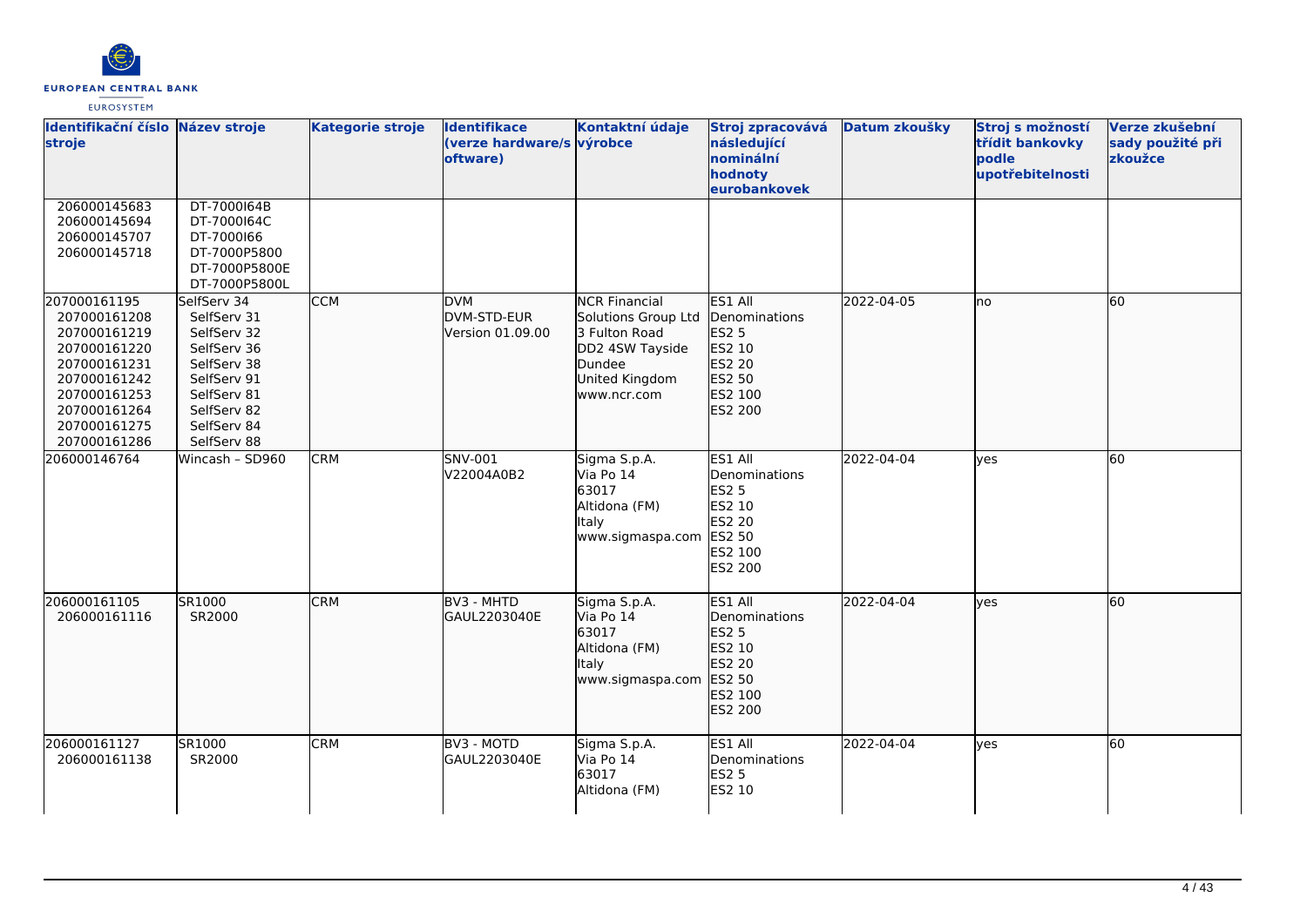

| <b>EUROSYSTEM</b> |
|-------------------|
|-------------------|

| Identifikační číslo Název stroje<br>stroje                                                                                                                                                                                                                                                                                                                                                   |                                                                                                                                                                                                                                                                                                                                                                                                                      | <b>Kategorie stroje</b> | <b>Identifikace</b><br>(verze hardware/s výrobce<br>oftware) | Kontaktní údaje                                                                                                                                  | Stroj zpracovává<br>následující<br>nominální<br>hodnoty<br>eurobankovek                  | Datum zkoušky | Stroj s možností<br>třídit bankovky<br>podle<br>upotřebitelnosti | Verze zkušební<br>sady použité při<br>zkoužce |
|----------------------------------------------------------------------------------------------------------------------------------------------------------------------------------------------------------------------------------------------------------------------------------------------------------------------------------------------------------------------------------------------|----------------------------------------------------------------------------------------------------------------------------------------------------------------------------------------------------------------------------------------------------------------------------------------------------------------------------------------------------------------------------------------------------------------------|-------------------------|--------------------------------------------------------------|--------------------------------------------------------------------------------------------------------------------------------------------------|------------------------------------------------------------------------------------------|---------------|------------------------------------------------------------------|-----------------------------------------------|
|                                                                                                                                                                                                                                                                                                                                                                                              |                                                                                                                                                                                                                                                                                                                                                                                                                      |                         |                                                              | Italy<br>www.sigmaspa.com                                                                                                                        | <b>ES2 20</b><br>ES2 50<br>ES2 100<br>ES2 200                                            |               |                                                                  |                                               |
| 206000161172<br>206000161183                                                                                                                                                                                                                                                                                                                                                                 | Wincash - SD960<br>Wincash - SD960N                                                                                                                                                                                                                                                                                                                                                                                  | <b>CRM</b>              | UNV-010<br>V28004A014                                        | Sigma S.p.A.<br>Via Po 14<br>63017<br>Altidona (FM)<br>Italy<br>www.sigmaspa.com                                                                 | ES1 All<br>Denominations<br>ES2 5<br>ES2 10<br>ES2 20<br>ES2 50<br>ES2 100<br>ES2 200    | 2022-04-04    | yes                                                              | 60                                            |
| 206000160536<br>206000160547<br>206000160558<br>206000160569<br>206000160570<br>206000160581<br>206000160592<br>206000160605<br>206000160616<br>206000160627<br>206000160638<br>206000160649<br>206000160650<br>206000160661<br>206000160672<br>206000160683<br>206000160694<br>206000160707<br>206000160718<br>206000160729<br>206000160730<br>206000160741<br>206000160752<br>206000160763 | CINEO C4060<br><b>CINEO C4040</b><br>CS 4040<br><b>CINEO C4080</b><br>CS 4080<br><b>CINEO C4560</b><br>CS 4560<br><b>CINEO C4580</b><br>CS 4580<br><b>CINEO C2090</b><br>CS 2090<br><b>CINEO C4090</b><br>CS 4090<br><b>CINEO C2080</b><br>CS 2080<br><b>CINEO C6040</b><br>CS 6040<br><b>CINEO C6040</b><br>Compact<br>CS 6040 Compact<br><b>CINEO C6030</b><br>CS 6030<br><b>CINEO C6050</b><br>CS 6050<br>CS 4060 | <b>CRM</b>              | MOVE CWCA<br>MOVE CWAA EUR 1 Systems GmbH<br>055             | Diebold Nixdorf<br>Heinz-Nixdorf-Ring 1<br>33106<br>Paderborn<br>Germany<br>info.de@dieboldnixd ES2 100<br>orf.com<br>www.dieboldnixdorf.<br>com | ES1 All<br>Denominations<br><b>ES2 5</b><br>ES2 10<br><b>ES2 20</b><br>ES2 50<br>ES2 200 | 2022-03-23    | yes                                                              | 60                                            |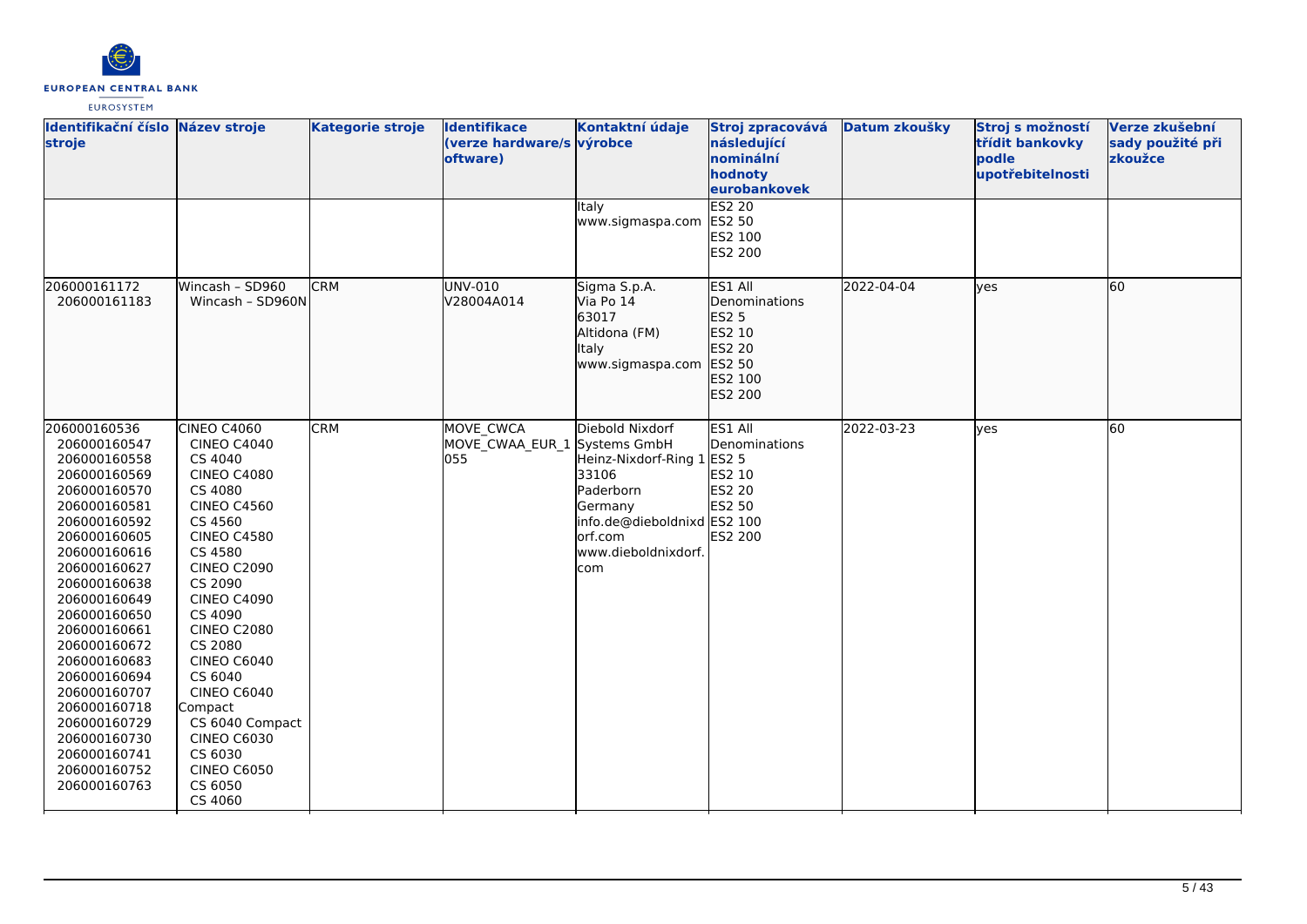

| Identifikační číslo Název stroje<br>stroje                                                                                                                   |                                                                                                                                                        | <b>Kategorie stroje</b> | <b>Identifikace</b><br>(verze hardware/s výrobce<br>oftware) | Kontaktní údaje                                                                                                                                                         | Stroj zpracovává<br>následující<br>nominální<br>hodnoty<br>eurobankovek                      | Datum zkoušky | Stroj s možností<br>třídit bankovky<br>podle<br>upotřebitelnosti | Verze zkušební<br>sady použité při<br>zkoužce |
|--------------------------------------------------------------------------------------------------------------------------------------------------------------|--------------------------------------------------------------------------------------------------------------------------------------------------------|-------------------------|--------------------------------------------------------------|-------------------------------------------------------------------------------------------------------------------------------------------------------------------------|----------------------------------------------------------------------------------------------|---------------|------------------------------------------------------------------|-----------------------------------------------|
| 208000160776<br>208000160787                                                                                                                                 | Cineo C6010<br>CS 6010                                                                                                                                 | <b>COM</b>              | <b>MOVE PWCC</b><br>MOVE_PWBA_EUR 1<br>055                   | Diebold Nixdorf<br>Systems GmbH<br>Heinz-Nixdorf-Ring 1 ES2 5<br>33106<br>Paderborn<br>Germany<br>info.de@dieboldnixd ES2 100<br>lorf.com<br>www.dieboldnixdorf.<br>com | <b>ES1 All</b><br><b>IDenominations</b><br>ES2 10<br>ES2 20<br>ES2 50<br>ES2 200             | 2022-03-23    | lyes                                                             | 60                                            |
| 206000160898<br>206000160901<br>206000160912<br>206000160923<br>206000160934<br>206000160945<br>206000160956<br>206000160967<br>206000160978                 | DN Series 200<br>CS 4060<br>CS 4560<br>DN Series 250<br>DN Series 400<br>DN Series 405DT<br>DN Series 450<br>DN Series 470<br>DN Series 490            | <b>CRM</b>              | MOVEm CDAA<br>MOVEm CDAA EUR<br>1019                         | Diebold Nixdorf<br>Systems GmbH<br>Heinz-Nixdorf-Ring 1 ES2 5<br>33106<br>Paderborn<br>Germany<br>info.de@dieboldnixd ES2 100<br>orf.com<br>www.dieboldnixdorf.<br>com  | ES1 All<br>Denominations<br>ES2 10<br><b>ES2 20</b><br>ES2 50<br><b>ES2 200</b>              | 2022-03-23    | lves                                                             | 60                                            |
| 207000160047<br>207000160058<br>207000160069<br>207000160070<br>207000160081<br>207000160092<br>207000160105<br>207000160116<br>207000160127<br>207000160138 | SelfServ 34<br>SelfServ 31<br>SelfServ 32<br>SelfServ 36<br>SelfServ 38<br>SelfServ 91<br>SelfServ 81<br>SelfServ 82<br>SelfServ 84<br>SelfServ 88     | <b>CCM</b>              | EUR-IBVM-CN-16N                                              | <b>NCR Financial</b><br>Solutions Group Ltd<br>3 Fulton Road<br>DD2 4SW Tayside<br>Dundee<br>United Kingdom<br>www.ncr.com                                              | ES1 All<br>Denominations<br><b>ES2 5</b><br>ES2 10<br>ES2 20<br>ES2 50<br>ES2 100<br>ES2 200 | 2022-03-22    | lno                                                              | 60                                            |
| 206000160273<br>206000160284<br>206000160295<br>206000160308<br>206000160319<br>206000160320<br>206000160331<br>206000160342<br>206000160353                 | <b>CINEO C4060</b><br><b>CINEO C4040</b><br>CS 4040<br><b>CINEO C4080</b><br>CS 4080<br><b>CINEO C4560</b><br>CS 4560<br><b>CINEO C4580</b><br>CS 4580 | <b>CRM</b>              | MOVE CWAA<br>MOVE_CWAA_EUR_1 Systems GmbH<br>055             | Diebold Nixdorf<br>Heinz-Nixdorf-Ring 1 ES2 5<br>33106<br>Paderborn<br>Germany<br>info.de@dieboldnixd ES2 100<br>orf.com<br>www.dieboldnixdorf.                         | ES1 All<br>Denominations<br>ES2 10<br>ES2 20<br>ES2 50<br><b>ES2 200</b>                     | 2022-03-22    | yes                                                              | 60                                            |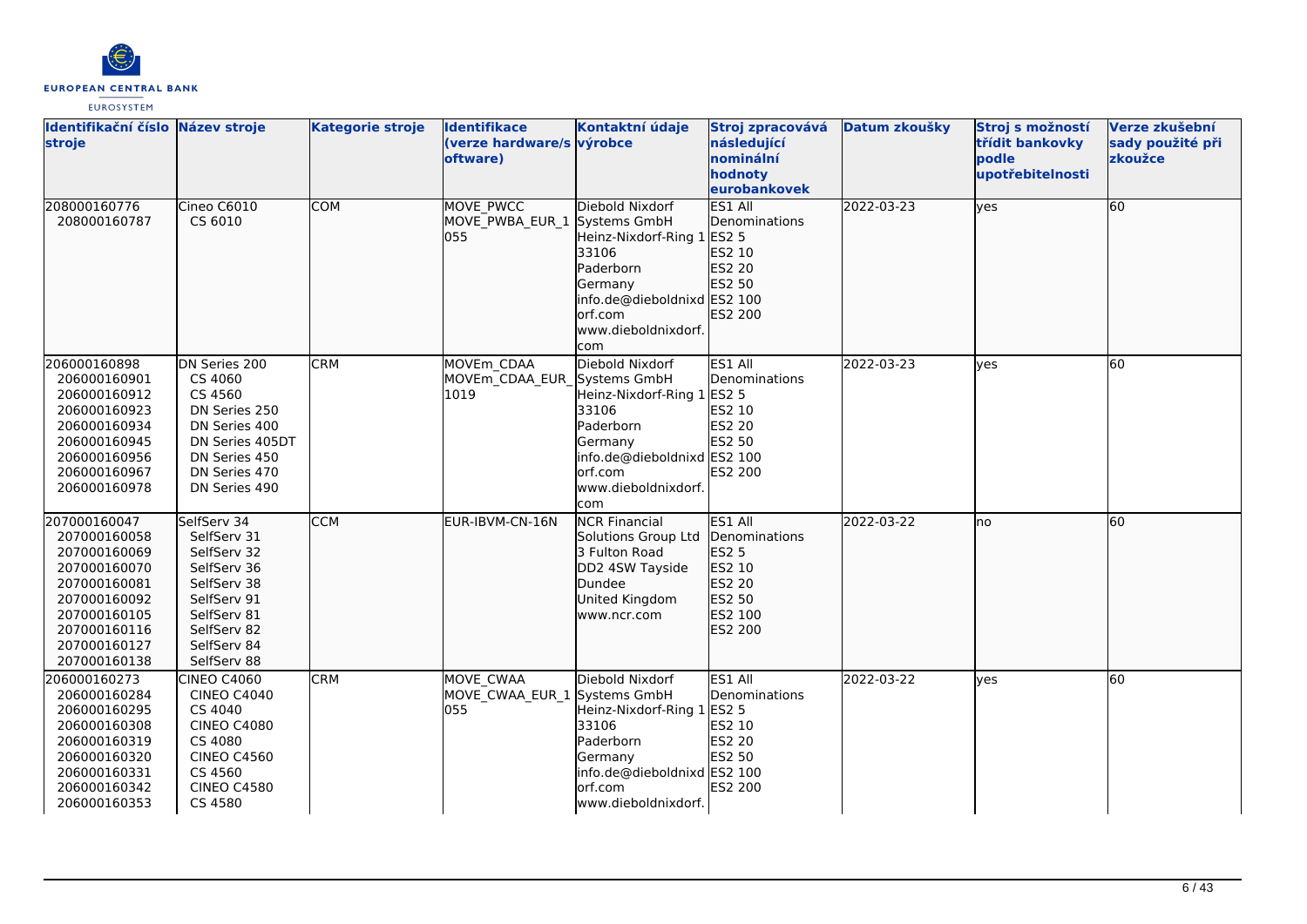

| Identifikační číslo<br>stroje                                                                                                                                                                                                                | Název stroje                                                                                                                                                                                                                                               | <b>Kategorie stroje</b> | <b>Identifikace</b><br>(verze hardware/s výrobce<br>oftware) | Kontaktní údaje                                                                                                                                                  | Stroj zpracovává<br>následující<br>nominální<br>hodnoty<br>eurobankovek                      | Datum zkoušky | Stroj s možností<br>třídit bankovky<br>podle<br>upotřebitelnosti | Verze zkušební<br>sady použité při<br>zkoužce |
|----------------------------------------------------------------------------------------------------------------------------------------------------------------------------------------------------------------------------------------------|------------------------------------------------------------------------------------------------------------------------------------------------------------------------------------------------------------------------------------------------------------|-------------------------|--------------------------------------------------------------|------------------------------------------------------------------------------------------------------------------------------------------------------------------|----------------------------------------------------------------------------------------------|---------------|------------------------------------------------------------------|-----------------------------------------------|
| 206000160364<br>206000160375<br>206000160386<br>206000160397<br>206000160400<br>206000160411<br>206000160422<br>206000160433<br>206000160444<br>206000160455<br>206000160466<br>206000160477<br>206000160488<br>206000160499<br>206000160503 | <b>CINEO C2090</b><br>CS 2090<br><b>CINEO C4090</b><br>CS 4090<br><b>CINEO C2080</b><br>CS 2080<br><b>CINEO C6040</b><br>CS 6040<br>CINEO C6040<br>Compact<br>CS 6040 Compact<br><b>CINEO C6030</b><br>CS 6030<br><b>CINEO C6050</b><br>CS 6050<br>CS 4060 |                         |                                                              | com                                                                                                                                                              |                                                                                              |               |                                                                  |                                               |
| 208000160516<br>208000160527                                                                                                                                                                                                                 | Cineo C6010<br>CS 6010                                                                                                                                                                                                                                     | <b>COM</b>              | <b>MOVE PWBA</b><br>MOVE PWBA EUR 1<br>055                   | Diebold Nixdorf<br>Systems GmbH<br>Heinz-Nixdorf-Ring 1<br>33106<br>Paderborn<br>Germany<br>info.de@dieboldnixd ES2 100<br>orf.com<br>www.dieboldnixdorf.<br>com | ES1 All<br>Denominations<br><b>ES2 5</b><br>ES2 10<br>ES2 20<br>ES2 50<br>ES2 200            | 2022-03-22    | lves                                                             | 60                                            |
| 206000142668<br>206000142679<br>206000142680<br>206000142691<br>206000142704<br>206000142715<br>206000142726<br>206000157735                                                                                                                 | CM18<br>CM18T<br>CM18b<br>CM18EvoT<br>CM18Evo<br>CM18 DaVinci<br>myTeller<br>CM18 DaVinciT                                                                                                                                                                 | <b>CRM</b>              | <b>RS32</b><br>ZGC7.EUG010.02                                | Arca Technologies<br>lsrl<br>Via Statale 17<br>10012<br>Bollengo (TO)<br>Italy<br>www.arca.com                                                                   | ES1 All<br>Denominations<br><b>ES2 5</b><br>ES2 10<br>ES2 20<br>ES2 50<br>ES2 100<br>ES2 200 | 2022-03-21    | yes                                                              | 60                                            |
| 206000149028<br>206000149039<br>206000149040<br>206000149051                                                                                                                                                                                 | CM18<br>CM18T<br>CM18b<br>CM18EvoT                                                                                                                                                                                                                         | <b>CRM</b>              | RS <sub>22</sub><br>HJC4.EUN030.19                           | Arca Technologies<br>İsrl<br>Via Statale 17<br>10012                                                                                                             | ES1 All<br><b>I</b> Denominations<br><b>ES2 5</b><br>ES2 10                                  | 2022-03-21    | lves                                                             | 60                                            |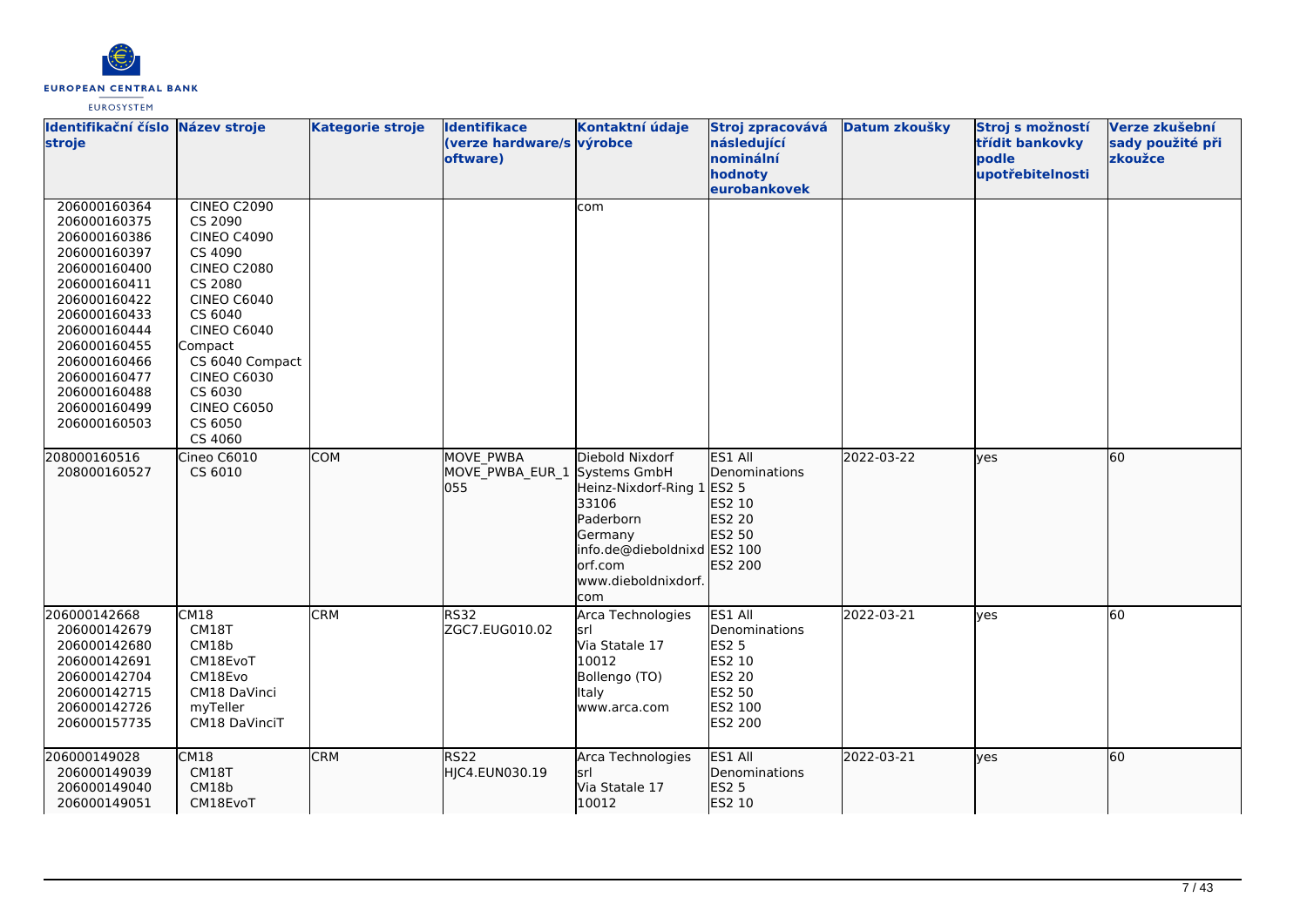

| Identifikační číslo Název stroje<br>stroje                                                                                                                                                                                   |                                                                                                                                                                                                                                                                     | <b>Kategorie stroje</b> | <b>Identifikace</b><br>(verze hardware/s výrobce<br>oftware) | Kontaktní údaje                                                                                                            | Stroj zpracovává<br>následující<br>nominální<br>hodnoty<br>eurobankovek                                    | Datum zkoušky | Stroj s možností<br>třídit bankovky<br>podle<br>upotřebitelnosti | Verze zkušební<br>sady použité při<br>zkoužce |
|------------------------------------------------------------------------------------------------------------------------------------------------------------------------------------------------------------------------------|---------------------------------------------------------------------------------------------------------------------------------------------------------------------------------------------------------------------------------------------------------------------|-------------------------|--------------------------------------------------------------|----------------------------------------------------------------------------------------------------------------------------|------------------------------------------------------------------------------------------------------------|---------------|------------------------------------------------------------------|-----------------------------------------------|
| 206000149062<br>206000149073<br>206000149084<br>206000157746                                                                                                                                                                 | CM18Evo<br>CM18 DaVinci<br>myTeller<br>CM18 DaVinciT                                                                                                                                                                                                                |                         |                                                              | Bollengo (TO)<br><b>Italy</b><br>www.arca.com                                                                              | <b>ES2 20</b><br>ES2 50<br>ES2 100<br>ES2 200                                                              |               |                                                                  |                                               |
| 207000159395<br>207000159408<br>207000159419<br>207000159420<br>207000159431<br>207000159442<br>207000159453<br>207000159464<br>207000159475<br>207000159486<br>207000159497<br>207000159501<br>207000159512<br>207000159523 | SelfServ 32<br>SelfServ 31<br>SelfServ 34<br>SelfServ 36<br>SelfServ 38<br><b>MIMO</b><br>Personas 76 M-<br>Series<br>Personas 86 M-<br><b>Series</b><br>Personas 87 M-<br><b>Series</b><br>Personas 90<br>SelfServ 81<br>SelfServ 82<br>SelfServ 84<br>SelfServ 88 | <b>CCM</b>              | HBV-EUR-<br>HVE100-CS-17N                                    | <b>NCR Financial</b><br>Solutions Group Ltd<br>3 Fulton Road<br>DD2 4SW Tayside<br>Dundee<br>United Kingdom<br>www.ncr.com | ES1 All<br>Denominations<br><b>ES2 5</b><br>ES2 10<br><b>ES2 20</b><br>ES2 50<br>ES2 100<br><b>ES2 200</b> | 2022-03-16    | no                                                               | 60                                            |
| 207000159885<br>207000159896<br>207000159909<br>207000159910<br>207000159921<br>207000159932<br>207000159943<br>207000159954<br>207000159965<br>207000159976<br>207000159987<br>207000159998<br>207000160003<br>207000160014 | SelfServ 32<br>SelfServ 31<br>SelfServ 34<br>SelfServ 36<br>SelfServ 38<br><b>MIMO</b><br>Personas 76 M-<br>Series<br>Personas 86 M-<br>Series<br>Personas 87 M-<br>lSeries<br>Personas 90<br>SelfServ 81<br>SelfServ 82<br>SelfServ 84<br>SelfServ 88              | <b>CCM</b>              | <b>Bunch Note</b><br>Acceptor<br>HBV+-EUR-<br>HVE100-CS-17N  | <b>NCR Financial</b><br>Solutions Group Ltd<br>3 Fulton Road<br>DD2 4SW Tayside<br>Dundee<br>United Kingdom<br>www.ncr.com | ES1 All<br>Denominations<br><b>ES2 5</b><br>ES2 10<br>ES2 20<br>ES2 50<br>ES2 100<br>ES2 200               | 2022-03-16    | lno                                                              | 60                                            |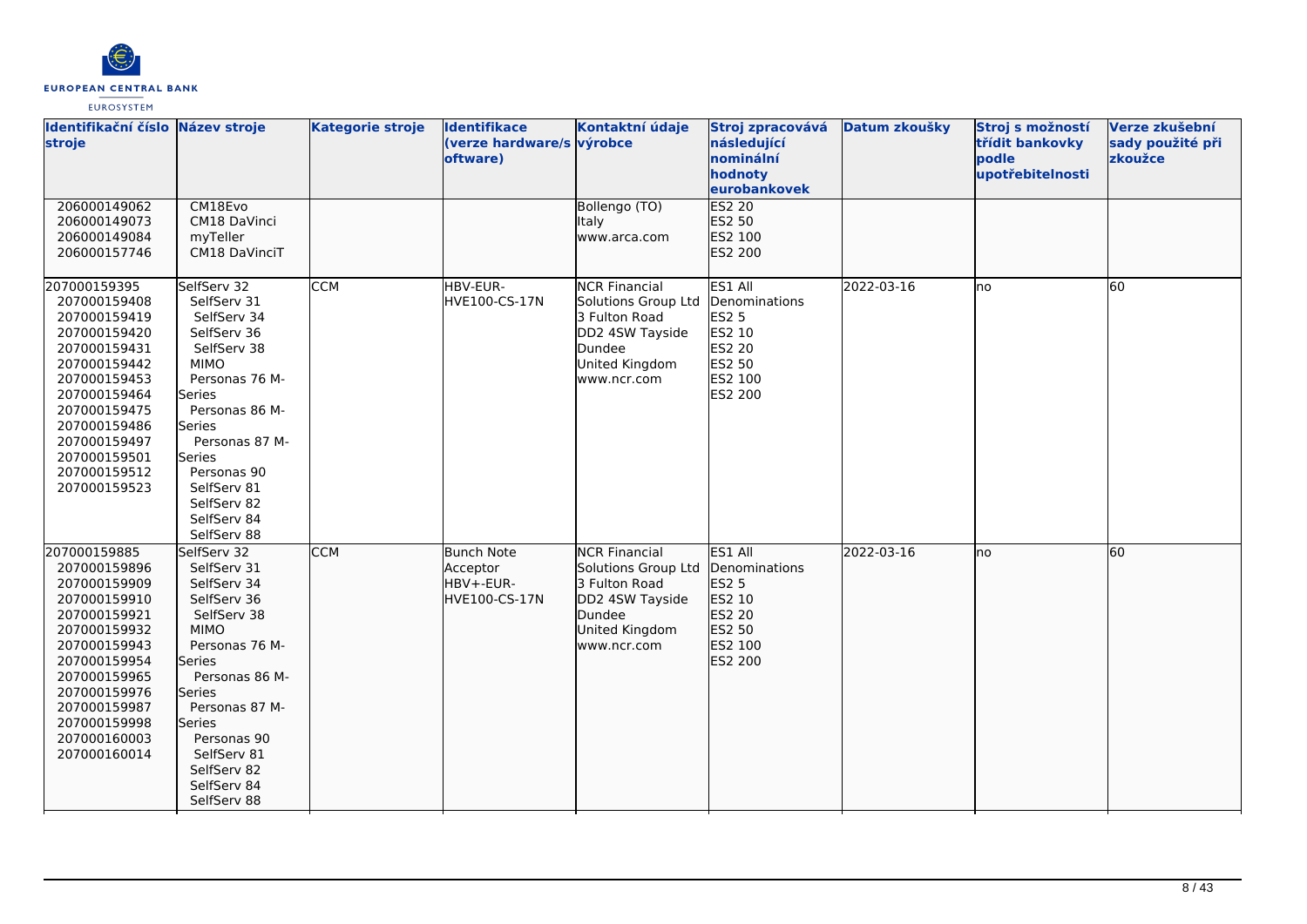

| Identifikační číslo Název stroje<br>stroje                                                                                                                   |                                                                                                                                        | <b>Kategorie stroje</b> | <b>Identifikace</b><br>(verze hardware/s výrobce<br>oftware) | Kontaktní údaje                                                                                                                                 | Stroj zpracovává<br>následující<br>nominální<br>hodnoty<br>eurobankovek               | Datum zkoušky | Stroj s možností<br>třídit bankovky<br>podle<br>upotřebitelnosti | Verze zkušební<br>sady použité při<br>zkoužce |
|--------------------------------------------------------------------------------------------------------------------------------------------------------------|----------------------------------------------------------------------------------------------------------------------------------------|-------------------------|--------------------------------------------------------------|-------------------------------------------------------------------------------------------------------------------------------------------------|---------------------------------------------------------------------------------------|---------------|------------------------------------------------------------------|-----------------------------------------------|
| 206000159599<br>206000159602<br>206000159613<br>206000159624<br>206000159635<br>206000159646<br>206000159657<br>206000159668<br>206000159679<br>206000159680 | $\overline{\text{LC71}}$<br><b>LC70</b><br>LC63<br>LC94<br>LC51<br><b>LC50</b><br>ezATM6100<br>ezATM6000<br><b>RC91</b><br><b>RC93</b> | <b>CRM</b>              | BV3<br>GAUL2203040E                                          | ATEC AP Co. Ltd.<br>9F, 7, 289, Pangyo-<br>ro, Bundang-gu,<br>Seongnam-si<br>13488<br>Gyeonggi-do<br>South Korea<br>http://www.atecap.k ES2 200 | ES1 All<br>Denominations<br><b>ES2 5</b><br>ES2 10<br>ES2 20<br>ES2 50<br>ES2 100     | 2022-03-15    | yes                                                              | $\overline{60}$                               |
| 207000159772<br>207000159783<br>207000159794                                                                                                                 | Series 100, ATM<br>Model 20<br>Series 100, ATM<br>Model 21<br>Series 100, ATM<br>Model 22                                              | <b>CCM</b>              | G60 with BV10<br>EU35AA                                      | Fujitsu Frontech<br>Limited<br>1766 Yanokuchi.<br>Inagi-shi<br>206-855<br>Tokyo<br>lapan<br>www.frontech.fujitsu ES2 200<br>.com/en             | ES1 All<br><b>I</b> Denominations<br>ES2 5<br>ES2 10<br>ES2 20<br>ES2 50<br>ES2 100   | 2022-03-03    | lno                                                              | 60                                            |
| 206000159715<br>206000159726<br>206000159737                                                                                                                 | Series 100 ATM,<br>Model 20<br>Series 100 ATM,<br>Model 21<br>Series 100 ATM,<br>Model 22                                              | <b>CRM</b>              | GBRU<br><b>GBNA with GBVM</b><br>EU7594                      | Fujitsu Frontech<br>Limited<br>1766 Yanokuchi,<br>Inagi-shi<br>206-855<br>Tokyo<br><b>Japan</b><br>www.frontech.fujitsu ES2 200<br>.com/en      | ES1 All<br>Denominations<br><b>ES2 5</b><br>ES2 10<br>ES2 20<br>ES2 50<br>ES2 100     | 2022-03-02    | lyes                                                             | 60                                            |
| 206000159748<br>206000159759<br>206000159760                                                                                                                 | Serie 8000, Model<br>8148<br>Serie 8000, Model<br>8048R<br>Serie 8000, Model<br>8028R                                                  | <b>CRM</b>              | GBRU<br><b>GBNA with GBVM</b><br><b>IEU7594</b>              | Denso Ten España,<br>S.A.<br>Cesar Vallejo nº 16<br>29004<br>Malaga<br>Spain<br>www.ftesa.es                                                    | ES1 All<br>Denominations<br>ES2 5<br>ES2 10<br>ES2 20<br>ES2 50<br>ES2 100<br>ES2 200 | 2022-03-02    | ves                                                              | 60                                            |
| 206000159533                                                                                                                                                 | Series 100 ATM.                                                                                                                        | <b>CRM</b>              | <b>GBRU</b>                                                  | Fujitsu Frontech                                                                                                                                | ES1 All                                                                               | 2022-03-01    | ves                                                              | 60                                            |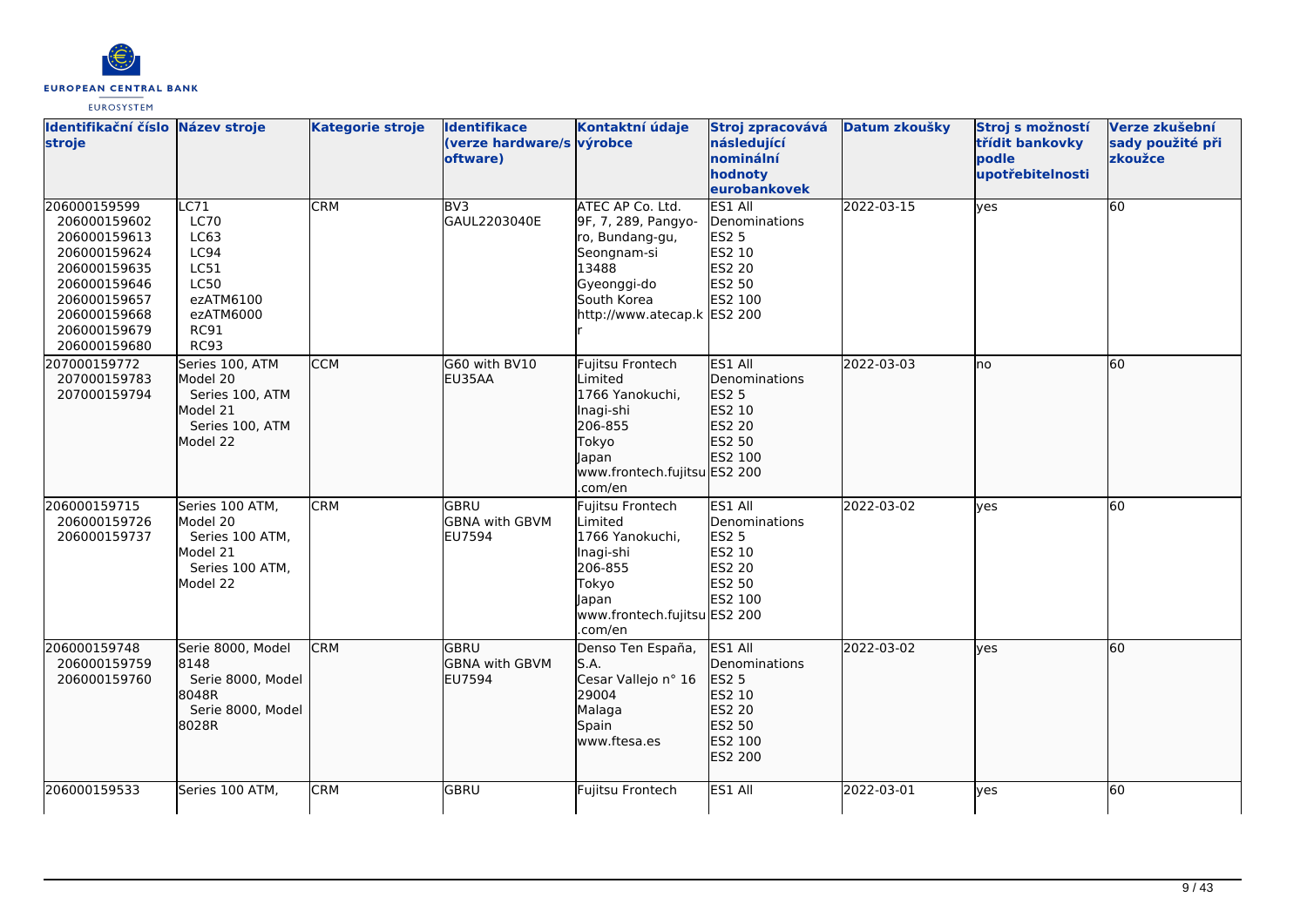

| Identifikační číslo Název stroje<br>stroje   |                                                                                        | <b>Kategorie stroje</b> | <b>Identifikace</b><br>(verze hardware/s výrobce<br>oftware) | Kontaktní údaje                                                                                                                     | Stroj zpracovává<br>následující<br>nominální<br>hodnoty<br>eurobankovek               | Datum zkoušky | Stroj s možností<br>třídit bankovky<br>podle<br>upotřebitelnosti | Verze zkušební<br>sady použité při<br>zkoužce |
|----------------------------------------------|----------------------------------------------------------------------------------------|-------------------------|--------------------------------------------------------------|-------------------------------------------------------------------------------------------------------------------------------------|---------------------------------------------------------------------------------------|---------------|------------------------------------------------------------------|-----------------------------------------------|
| 206000159544<br>206000159555                 | Model 20<br>Series 100 ATM,<br>Model 21<br>Series 100 ATM,<br>Model 22                 |                         | GBNA with BV100E<br>EU7594                                   | Limited<br>1766 Yanokuchi,<br>Inagi-shi<br>206-855<br>Tokyo<br><b>Japan</b><br>www.frontech.fujitsu ES2 200<br>.com/en              | Denominations<br>ES2 5<br>ES2 10<br>ES2 20<br>ES2 50<br>ES2 100                       |               |                                                                  |                                               |
| 206000159566<br>206000159577<br>206000159588 | Serie 8000, Model<br>8148<br>Serie 8000, Model<br>8048R<br>Serie 8000, Model<br>8028R  | <b>CRM</b>              | GBRU<br>GBNA with BV100E<br><b>EU7594</b>                    | Denso Ten España,<br>S.A.<br>Cesar Vallejo nº 16<br>29004<br>Malaga<br>Spain<br>www.ftesa.es                                        | ES1 All<br>Denominations<br>ES2 5<br>ES2 10<br>ES2 20<br>ES2 50<br>ES2 100<br>ES2 200 | 2022-03-01    | lves                                                             | 60                                            |
| 206000159338<br>206000159349<br>206000159350 | Series 100 ATM<br>Model 20<br>Series 100 ATM<br>Model 21<br>Series 100 ATM<br>Model 22 | <b>CRM</b>              | <b>GBRU</b><br>GBNA with BV100<br>EU7594                     | Fujitsu Frontech<br>Limited<br>1766 Yanokuchi,<br>Inagi-shi<br>206-855<br>Tokyo<br>lapan<br>www.frontech.fujitsu ES2 200<br>.com/en | ES1 All<br>Denominations<br>ES2 5<br>ES2 10<br>ES2 20<br>ES2 50<br>ES2 100            | 2022-02-28    | yes                                                              | 60                                            |
| 206000159361<br>206000159372<br>206000159383 | Serie 8000, Model<br>8148<br>Serie 8000, Model<br>8048R<br>Serie 8000, Model<br>8028R  | <b>CRM</b>              | GBRU<br>GBNA with BV100<br>EU7594                            | Denso Ten España,<br>S.A.<br>Cesar Vallejo nº 16<br>29004<br>Malaga<br>Spain<br>www.ftesa.es                                        | ES1 All<br>Denominations<br>ES2 5<br>ES2 10<br>ES2 20<br>ES2 50<br>ES2 100<br>ES2 200 | 2022-02-28    | lyes                                                             | 60                                            |
| 206000159225                                 | CI-50 RBW-15X                                                                          | <b>CRM</b>              | HVE-2XX<br>5008                                              | <b>Glory Global</b><br>Solutions<br>Thomas-Edison-Platz ES2 5                                                                       | ES1 All<br>Denominations                                                              | 2022-02-24    | <b>ves</b>                                                       | 60                                            |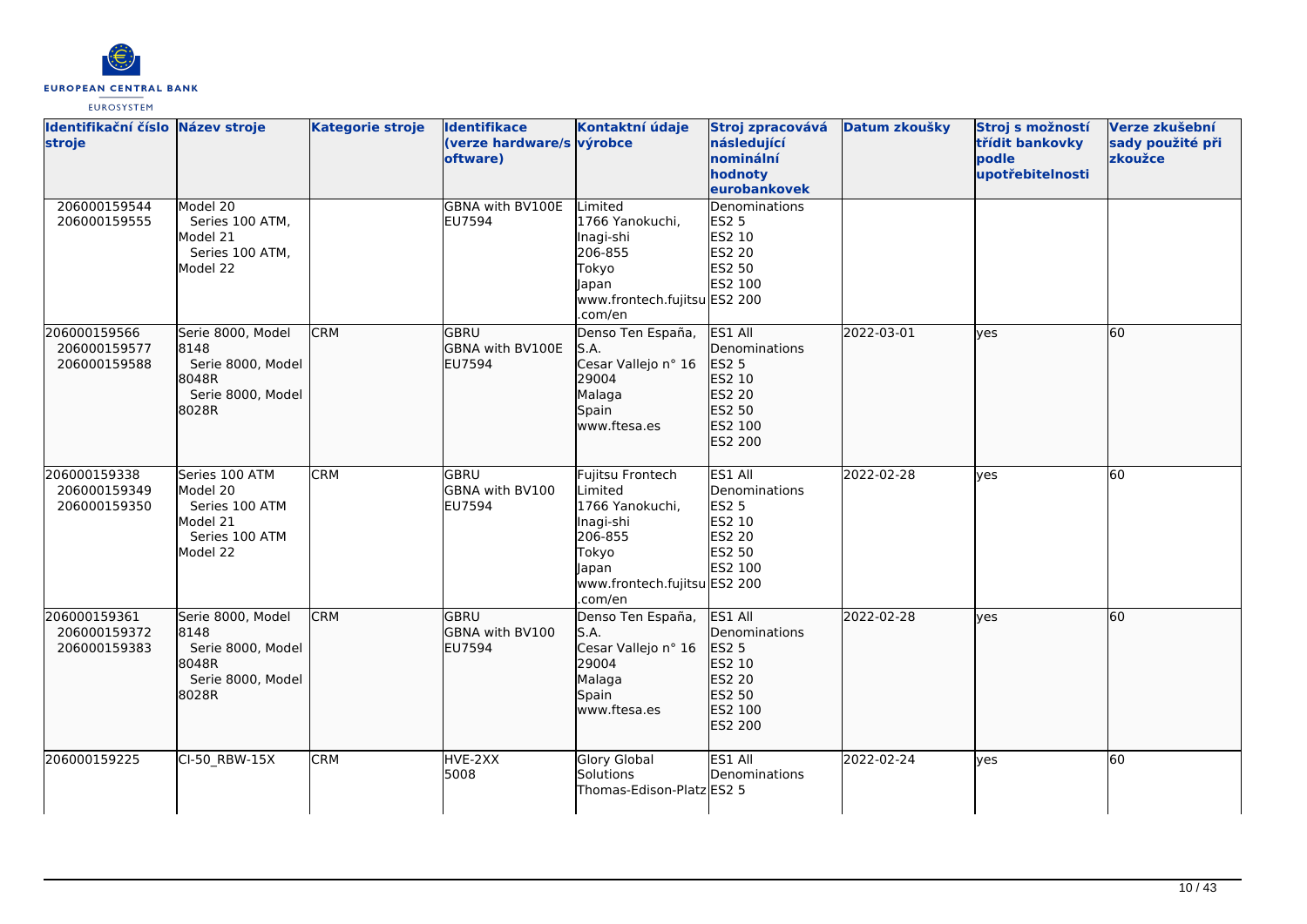

| Identifikační číslo Název stroje<br>stroje |                          | <b>Kategorie stroje</b> | <b>Identifikace</b><br>(verze hardware/s výrobce<br>oftware) | Kontaktní údaje                                                                                                                                                                        | Stroj zpracovává<br>následující<br>nominální<br>hodnoty<br>eurobankovek    | Datum zkoušky | Stroj s možností<br>třídit bankovky<br>podle<br>upotřebitelnosti | Verze zkušební<br>sady použité při<br>zkoužce |
|--------------------------------------------|--------------------------|-------------------------|--------------------------------------------------------------|----------------------------------------------------------------------------------------------------------------------------------------------------------------------------------------|----------------------------------------------------------------------------|---------------|------------------------------------------------------------------|-----------------------------------------------|
|                                            |                          |                         |                                                              | 63263<br>Neu-Isenburg<br>Germany<br>www.gloryglobalsolu ES2 200<br>tions.com                                                                                                           | ES2 10<br>ES2 20<br>ES2 50<br>ES2 100                                      |               |                                                                  |                                               |
| 206000159214                               | SmartPay VTS             | <b>CRM</b>              | <b>CRM9250</b><br>V22004A0B2                                 | Printec Hellas<br>S.M.S.A.<br>7-7A, Poseidonos<br>Ave. & Lokridos Str.<br>18344<br>Moschato, Athens<br>Greece<br>e.vasiliadou@printecES2 200<br>group.com<br>www.printecgroup.c<br>lom | ES1 All<br>Denominations<br>ES2 5<br>ES2 10<br>ES2 20<br>ES2 50<br>ES2 100 | 2022-02-16    | lyes                                                             | 60                                            |
| 206000158689<br>206000158690               | <b>RBG-200</b><br>RZ-200 | <b>CRM</b>              | <b>HVD-200</b><br>6618                                       | <b>Glory Global</b><br>Solutions<br>Thomas-Edison-Platz ES2 5<br>63263<br>Neu-Isenburg<br>Germany<br>www.gloryglobalsolu ES2 200<br>tions.com                                          | ES1 All<br>Denominations<br>ES2 10<br>ES2 20<br>ES2 50<br>ES2 100          | 2022-02-11    | <b>ves</b>                                                       | 60                                            |
| 206000158725<br>206000158736               | <b>RBG-200</b><br>RZ-200 | <b>CRM</b>              | <b>HVD-210</b><br>6618                                       | <b>Glory Global</b><br>Solutions<br>Thomas-Edison-Platz ES2 5<br>63263<br>Neu-Isenburg<br>Germany<br>www.gloryglobalsolu ES2 200<br>tions.com                                          | ES1 All<br>Denominations<br>ES2 10<br>ES2 20<br>ES2 50<br>ES2 100          | 2022-02-11    | lves                                                             | 60                                            |
| 207000158964                               | SmartPay Lobby<br>Plus   | <b>CCM</b>              | <b>BIM2020</b><br>13-EU-15                                   | <b>Printec Hellas</b><br>S.M.S.A.<br>7-7A, Poseidonos                                                                                                                                  | ES1 All<br>Denominations<br><b>ES2 5</b>                                   | 2022-02-11    | lno                                                              | 60                                            |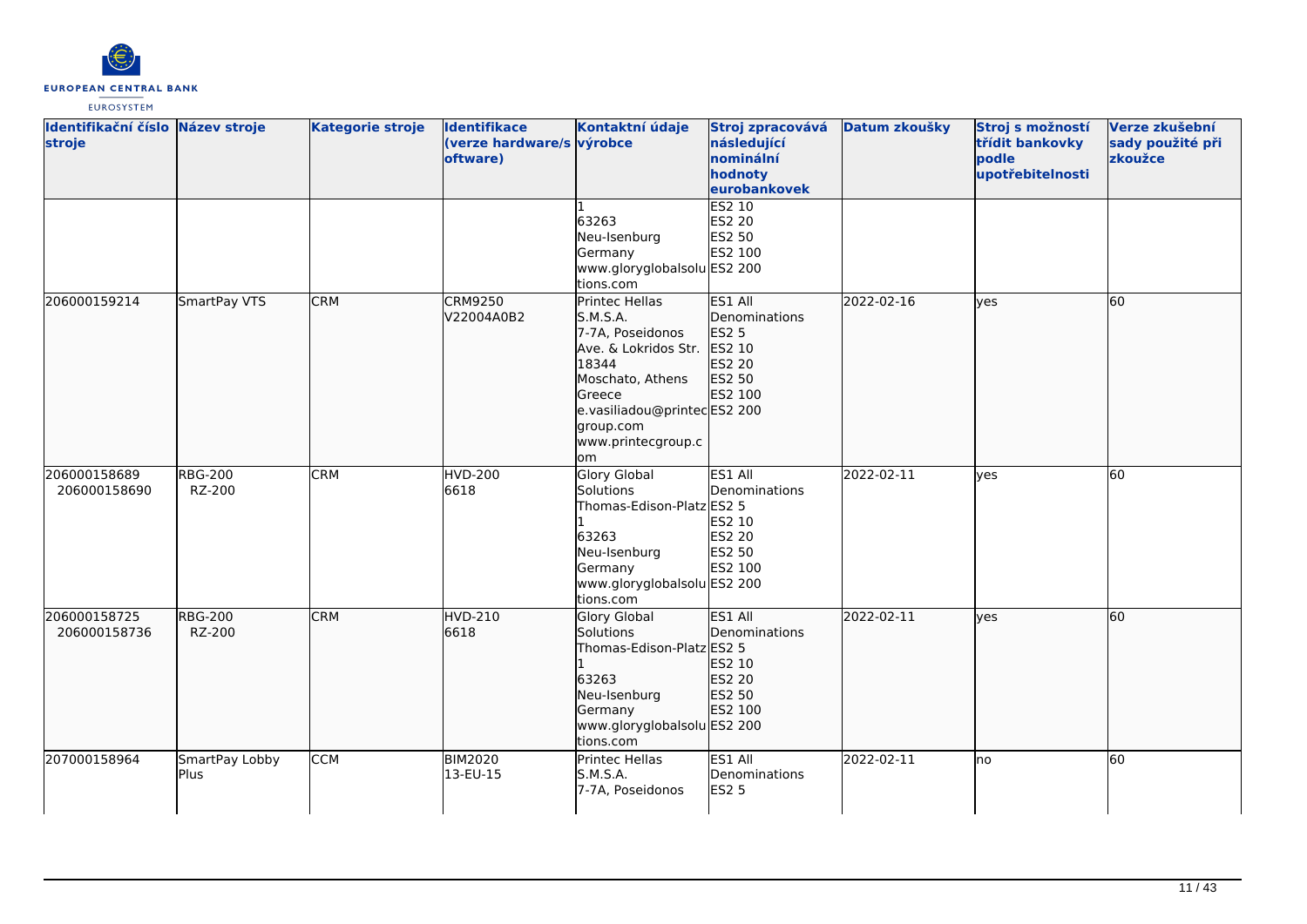

| Identifikační číslo Název stroje<br>stroje |                          | <b>Kategorie stroje</b> | <b>Identifikace</b><br>(verze hardware/s výrobce<br>oftware) | Kontaktní údaje                                                                                                                                            | Stroj zpracovává<br>následující<br>nominální<br>hodnoty<br>eurobankovek  | Datum zkoušky | Stroj s možností<br>třídit bankovky<br>podle<br>upotřebitelnosti | Verze zkušební<br>sady použité při<br>zkoužce |
|--------------------------------------------|--------------------------|-------------------------|--------------------------------------------------------------|------------------------------------------------------------------------------------------------------------------------------------------------------------|--------------------------------------------------------------------------|---------------|------------------------------------------------------------------|-----------------------------------------------|
|                                            |                          |                         |                                                              | Ave. & Lokridos Str.<br>18344<br>Moschato, Athens<br>Greece<br>e.vasiliadou@printecES2 200<br>group.com<br>www.printecgroup.c<br>lom                       | <b>ES2 10</b><br>ES2 20<br>ES2 50<br>ES2 100                             |               |                                                                  |                                               |
| 206000158532                               | Ray Maxi                 | <b>CRM</b>              | V01.00.14                                                    | Masterwork<br>Automodules<br>4F, 223, Chong Yang ES2 5<br>Rd<br>115 Nangang<br>Taipei<br>Taiwan<br>www.automodules.c ES2 200<br>lom                        | ES1 All<br>Denominations<br>ES2 10<br>ES2 20<br>ES2 50<br>ES2 100        | 2022-02-09    | lves                                                             | 60                                            |
| 206000158543                               | Ray Ultra                | <b>CRM</b>              | v000019                                                      | Masterwork<br>Automodules<br>4F, 223, Chong Yang ES2 5<br>Rd<br>115 Nangang<br>Taipei<br>Taiwan<br>www.automodules.c ES2 200<br>lom                        | ES1 All<br>Denominations<br>ES2 10<br><b>ES2 20</b><br>ES2 50<br>ES2 100 | 2022-02-09    | lyes                                                             | 60                                            |
| 206000158576                               | TellerInfinity           | <b>CRM</b>              | <b>SDA II</b><br>Model Package:<br>24                        | Glory Global<br>Solutions<br>536-87-0978 version Thomas-Edison-Platz ES2 5<br>63263<br>Neu-Isenburg<br>Germany<br>www.gloryglobalsolu ES2 200<br>tions.com | ES1 All<br>Denominations<br>ES2 10<br><b>ES2 20</b><br>ES2 50<br>ES2 100 | 2022-02-09    | lyes                                                             | 60                                            |
| 206000158008<br>206000158019               | <b>RBG-200</b><br>RZ-200 | <b>CRM</b>              | <b>HVD-200</b><br>0514                                       | <b>Glory Global</b><br>Solutions<br>Thomas-Edison-Platz ES2 5                                                                                              | ES1 All<br>Denominations                                                 | 2022-02-03    | lves                                                             | 60                                            |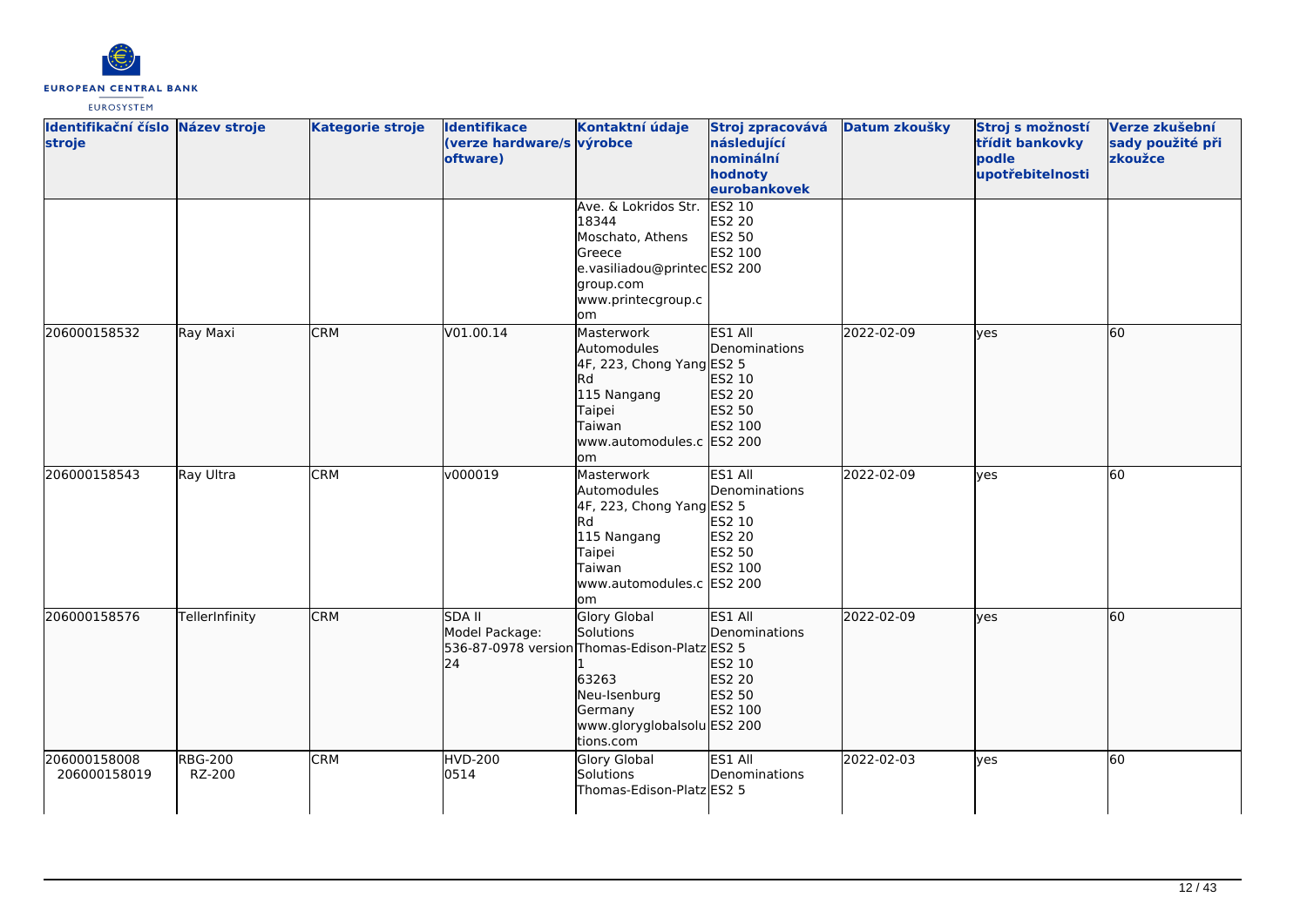

| Identifikační číslo Název stroje<br>stroje                                                                                                                                                                                                   |                                                                                                                                                                                                                                                                       | <b>Kategorie stroje</b> | <b>Identifikace</b><br>(verze hardware/s výrobce<br>oftware)                                                                                                                        | Kontaktní údaje                                                                                                                                              | Stroj zpracovává<br>následující<br>nominální<br>hodnoty<br>eurobankovek                             | Datum zkoušky | Stroj s možností<br>třídit bankovky<br>podle<br>upotřebitelnosti | Verze zkušební<br>sady použité při<br>zkoužce |
|----------------------------------------------------------------------------------------------------------------------------------------------------------------------------------------------------------------------------------------------|-----------------------------------------------------------------------------------------------------------------------------------------------------------------------------------------------------------------------------------------------------------------------|-------------------------|-------------------------------------------------------------------------------------------------------------------------------------------------------------------------------------|--------------------------------------------------------------------------------------------------------------------------------------------------------------|-----------------------------------------------------------------------------------------------------|---------------|------------------------------------------------------------------|-----------------------------------------------|
|                                                                                                                                                                                                                                              |                                                                                                                                                                                                                                                                       |                         |                                                                                                                                                                                     | 63263<br>Neu-Isenburg<br>Germany<br>www.gloryglobalsolu ES2 200<br>tions.com                                                                                 | ES2 10<br>ES2 20<br>ES2 50<br>ES2 100                                                               |               |                                                                  |                                               |
| 206000158042<br>206000158053                                                                                                                                                                                                                 | <b>RBG-200</b><br>RZ-200                                                                                                                                                                                                                                              | <b>CRM</b>              | HVD-210<br>0514                                                                                                                                                                     | <b>Glory Global</b><br>Solutions<br>Thomas-Edison-Platz ES2 5<br>63263<br>Neu-Isenburg<br>Germany<br>www.gloryglobalsolu ES2 200<br>tions.com                | ES1 All<br>Denominations<br>ES2 10<br>ES2 20<br>ES2 50<br>ES2 100                                   | 2022-02-03    | lves                                                             | 60                                            |
| 206000111375                                                                                                                                                                                                                                 | CM18 (T)plus                                                                                                                                                                                                                                                          | <b>CRM</b>              | RS32H<br>ZGC4.EUG005.05                                                                                                                                                             | Ratiodata SE<br>Denecken Heide 4<br>30900<br>Weidemark<br>Germany<br>Uwe.Merker@ratiod<br>lata.de<br>lwww.ratiodata.de                                       | ES1 All<br>Denominations<br><b>ES2 5</b><br>ES2 10<br>ES2 20<br>ES2 50<br>ES2 100<br><b>ES2 200</b> | 2022-02-02    | lves                                                             | 60                                            |
| 210000159050<br>210000159061<br>210000159072<br>210000159083<br>210000159094<br>210000159107<br>210000159118<br>210000159129<br>210000159130<br>210000159141<br>210000159152<br>210000159163<br>210000159174<br>210000159185<br>210000159196 | <b>BCi-L (Lobby</b><br>Business Change)<br>K206 Combo<br>lmachine<br>K506 Combo<br><b>Machine</b><br>4320 Cash<br>Exchange Machine<br>4330 Cash<br>Exchange Machine<br>4380 Cash<br><b>Exchange Machine</b><br>R <sub>206</sub> Cash<br>Exchange Machine<br>R216 Cash | <b>CDM</b>              | The CPi bank note<br>lreader is an<br>integrated module<br>withim the mach<br>FW:286140530 Note Berkshire<br>table: 523244433<br>Machine application: Wokingham<br>Windows Mini CRM | Consillion Ltd<br>Unit 510, Eskdale<br>Road<br>Winnersh Triangle<br><b>RG41 5TU</b><br>United Kingdom<br>mark.price@consillio<br>n.com<br>www.consillion.com | ES1 All<br>Denominations<br>ES2 5<br>ES2 10<br>ES2 20<br>ES2 50<br>ES2 100<br>ES2 200               | 2022-01-31    | lno                                                              | 60                                            |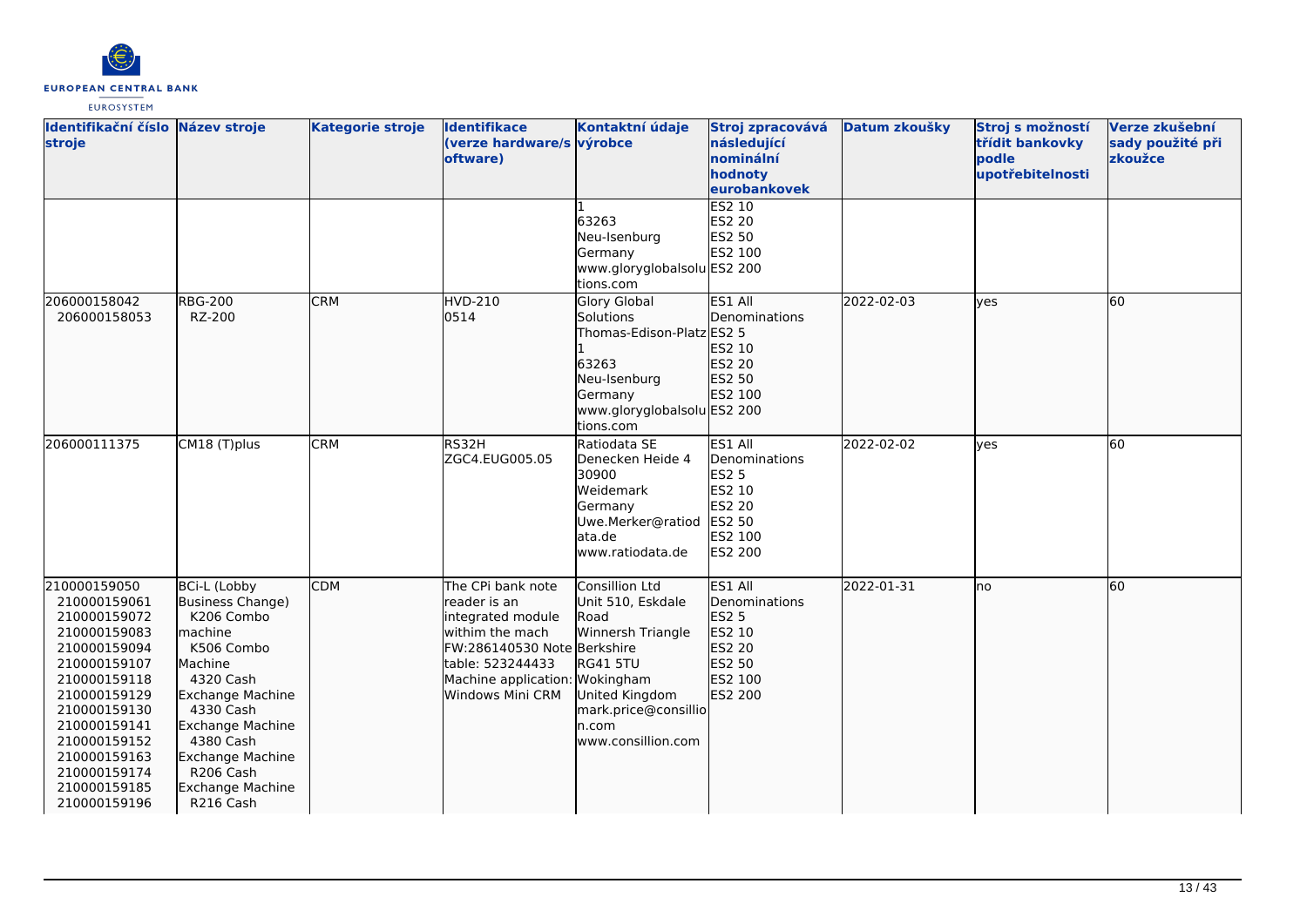

| Identifikační číslo Název stroje<br>stroje                                                                                                                                                                                                                                                                                   |                                                                                                                                                                                                                                                                                                                                                                               | <b>Kategorie stroje</b> | <b>Identifikace</b><br>(verze hardware/s výrobce<br>oftware) | Kontaktní údaje                                                                                                                                                   | Stroj zpracovává<br>následující<br>nominální<br>hodnoty<br>eurobankovek           | Datum zkoušky | Stroj s možností<br>třídit bankovky<br>podle<br>upotřebitelnosti | Verze zkušební<br>sady použité při<br>zkoužce |
|------------------------------------------------------------------------------------------------------------------------------------------------------------------------------------------------------------------------------------------------------------------------------------------------------------------------------|-------------------------------------------------------------------------------------------------------------------------------------------------------------------------------------------------------------------------------------------------------------------------------------------------------------------------------------------------------------------------------|-------------------------|--------------------------------------------------------------|-------------------------------------------------------------------------------------------------------------------------------------------------------------------|-----------------------------------------------------------------------------------|---------------|------------------------------------------------------------------|-----------------------------------------------|
| 210000159209                                                                                                                                                                                                                                                                                                                 | <b>Exchange Machine</b><br>R208 Cash<br>Exchange Machine<br>R218 Cash<br><b>Exchange Machine</b><br>R300 Cash<br><b>Exchange Machine</b><br><b>BCi-6 Business</b><br>Change Machine<br><b>BCi-8 Business</b><br>Change Machine<br><b>BCi-L Business</b><br>Change Machine<br>XDCi Express<br>Deposit and Change<br>Machine<br>XDCi-N Express<br>Deposit and Change<br>Machine |                         |                                                              |                                                                                                                                                                   |                                                                                   |               |                                                                  |                                               |
| 206000140212<br>206000140223<br>206000140234<br>206000140245<br>206000140256<br>206000140267<br>206000140278<br>206000140289<br>206000140290<br>206000140303<br>206000140314<br>206000140325<br>206000140336<br>206000140347<br>206000158246<br>206000158257<br>206000158268<br>206000158279<br>206000158280<br>206000158291 | MONIMAX 8600<br>MONIMAX 8000A<br>MONIMAX 8000TA<br>MONIMAX 8200<br>MONIMAX 8200T<br>MONIMAX 8200CL<br>MONIMAX 8200TA<br>MONIMAX 8600T<br>MONIMAX 8600R<br>MONIMAX 8700<br>MONIMAX 8700T<br>MONIMAX 8800<br>MONIMAX 8800T<br><b>BranchSolution</b><br>8050<br><b>MONIMAX</b><br>8100QTN<br>MONIMAX 8200S<br>MONIMAX 8200SR<br>MONIMAX 8200ST                                   | <b>CRM</b>              | NH BCU24<br>V 01.00.16                                       | Hyosung TNS Inc<br>Suseo Bldg., 281,<br>Gwangpyeong-ro,<br>Gangnam-gu<br>135-884<br>Seoul<br>South Korea<br>hyunji.jo@hyosung.c ES2 200<br>lom<br>www.hyosung.com | ES1 All<br>Denominations<br><b>ES2 5</b><br>ES2 10<br>ES2 20<br>ES2 50<br>ES2 100 | 2022-01-25    | yes                                                              | 60                                            |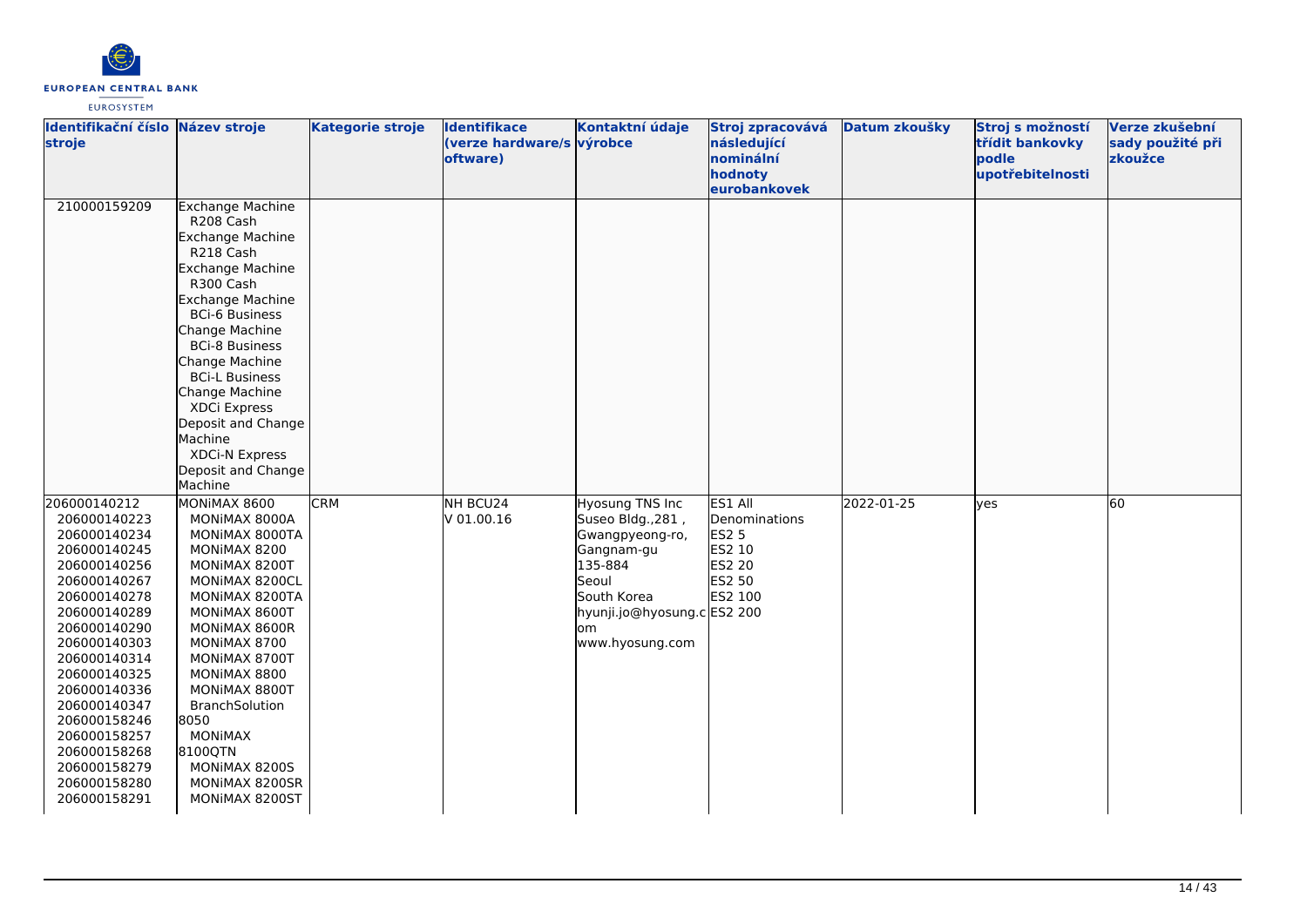

| Identifikační číslo Název stroje<br>stroje                                                                                                                                                                                                                                                                                                                                                   |                                                                                                                                                                                                                                                                                                                                                                                                                      | <b>Kategorie stroje</b> | Identifikace<br>(verze hardware/s výrobce<br>oftware) | Kontaktní údaje                                                                                                                                        | Stroj zpracovává<br>následující<br>nominální<br>hodnoty<br>eurobankovek   | Datum zkoušky | Stroj s možností<br>třídit bankovky<br>podle<br>upotřebitelnosti | Verze zkušební<br>sady použité při<br>zkoužce |
|----------------------------------------------------------------------------------------------------------------------------------------------------------------------------------------------------------------------------------------------------------------------------------------------------------------------------------------------------------------------------------------------|----------------------------------------------------------------------------------------------------------------------------------------------------------------------------------------------------------------------------------------------------------------------------------------------------------------------------------------------------------------------------------------------------------------------|-------------------------|-------------------------------------------------------|--------------------------------------------------------------------------------------------------------------------------------------------------------|---------------------------------------------------------------------------|---------------|------------------------------------------------------------------|-----------------------------------------------|
| 206000158304                                                                                                                                                                                                                                                                                                                                                                                 | MONIMAX 8200QT<br>MONIMAX 8600SR<br>MONIMAX 8700TE                                                                                                                                                                                                                                                                                                                                                                   |                         |                                                       |                                                                                                                                                        |                                                                           |               |                                                                  |                                               |
| 206000156870<br>206000156881<br>206000156892<br>206000156905<br>206000156916<br>206000156927<br>206000156938<br>206000156949<br>206000156950<br>206000156961<br>206000156972<br>206000156983<br>206000156994<br>206000157007<br>206000157018<br>206000157029<br>206000157030<br>206000157041<br>206000157052<br>206000157063<br>206000157074<br>206000157085<br>206000157096<br>206000157109 | CINEO C4060<br><b>CINEO C4040</b><br>CS 4040<br><b>CINEO C4080</b><br>CS 4080<br><b>CINEO C4560</b><br>CS 4560<br><b>CINEO C4580</b><br>CS 4580<br><b>CINEO C2090</b><br>CS 2090<br><b>CINEO C4090</b><br>CS 4090<br><b>CINEO C2080</b><br>CS 2080<br><b>CINEO C6040</b><br>CS 6040<br><b>CINEO C6040</b><br>Compact<br>CS 6040 Compact<br><b>CINEO C6030</b><br>CS 6030<br><b>CINEO C6050</b><br>CS 6050<br>CS 4060 | <b>CRM</b>              | MOVE CWAA<br>MOVE CWAA EUR 1 Systems GmbH<br>053      | Diebold Nixdorf<br>Heinz-Nixdorf-Ring 1 ES2 5<br>33106<br>Paderborn<br>Germany<br>info.de@dieboldnixd ES2 100<br>orf.com<br>www.dieboldnixdorf.<br>com | ES1 All<br><b>IDenominations</b><br>ES2 10<br>ES2 20<br>ES2 50<br>ES2 200 | 2022-01-25    | lves                                                             | 60                                            |
| 206000157110<br>206000157121<br>206000157132<br>206000157143<br>206000157154<br>206000157165<br>206000157176<br>206000157187<br>206000157198<br>206000157201<br>206000157212                                                                                                                                                                                                                 | CINEO C4060<br><b>CINEO C4040</b><br>CS 4040<br><b>CINEO C4080</b><br>CS 4080<br><b>CINEO C4560</b><br>CS 4560<br><b>CINEO C4580</b><br>CS 4580<br><b>CINEO C2090</b><br>CS 2090                                                                                                                                                                                                                                     | <b>CRM</b>              | MOVE CWCA<br>MOVE CWAA EUR 1 Systems GmbH<br>053      | Diebold Nixdorf<br>Heinz-Nixdorf-Ring 1 ES2 5<br>33106<br>Paderborn<br>Germany<br>info.de@dieboldnixd ES2 100<br>orf.com<br>www.dieboldnixdorf.<br>com | ES1 All<br>Denominations<br>ES2 10<br>ES2 20<br>ES2 50<br>ES2 200         | 2022-01-25    | lves                                                             | 60                                            |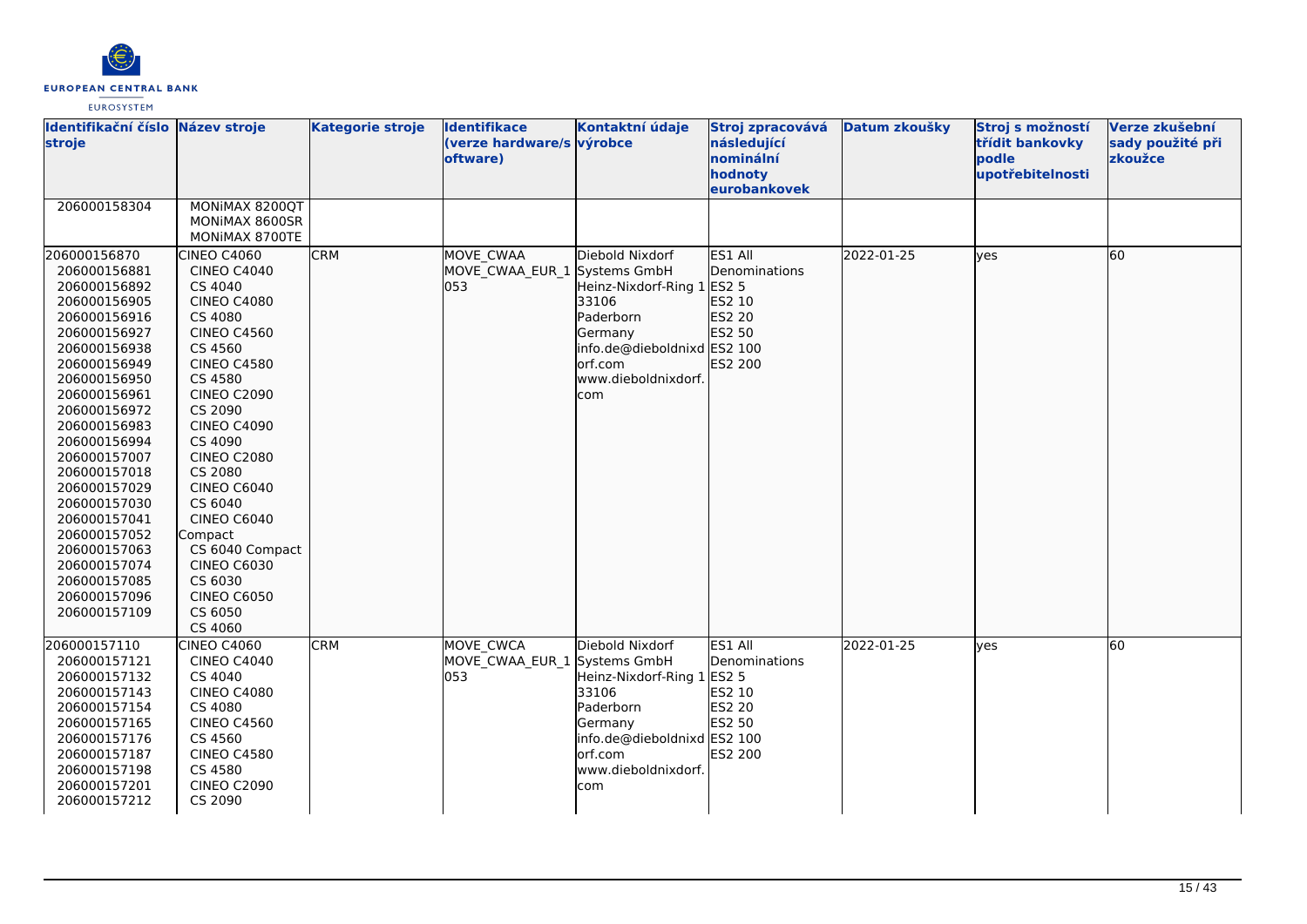

| <b>EUROSYSTEM</b> |
|-------------------|
|-------------------|

| Identifikační číslo Název stroje<br>stroje                                                                                                                                                                   |                                                                                                                                                                                                                                  | <b>Kategorie stroje</b> | <b>Identifikace</b><br>(verze hardware/s výrobce<br>oftware) | Kontaktní údaje                                                                                                                                         | Stroj zpracovává<br>následující<br>nominální<br>hodnoty<br>eurobankovek           | Datum zkoušky | Stroj s možností<br>třídit bankovky<br>podle<br>upotřebitelnosti | Verze zkušební<br>sady použité při<br>zkoužce |
|--------------------------------------------------------------------------------------------------------------------------------------------------------------------------------------------------------------|----------------------------------------------------------------------------------------------------------------------------------------------------------------------------------------------------------------------------------|-------------------------|--------------------------------------------------------------|---------------------------------------------------------------------------------------------------------------------------------------------------------|-----------------------------------------------------------------------------------|---------------|------------------------------------------------------------------|-----------------------------------------------|
| 206000157223<br>206000157234<br>206000157245<br>206000157256<br>206000157267<br>206000157278<br>206000157289<br>206000157290<br>206000157303<br>206000157314<br>206000157325<br>206000157336<br>206000157347 | <b>CINEO C4090</b><br>CS 4090<br><b>CINEO C2080</b><br>CS 2080<br><b>CINEO C6040</b><br>CS 6040<br><b>CINEO C6040</b><br>Compact<br>CS 6040 Compact<br><b>CINEO C6030</b><br>CS 6030<br><b>CINEO C6050</b><br>CS 6050<br>CS 4060 |                         |                                                              |                                                                                                                                                         |                                                                                   |               |                                                                  |                                               |
| 208000157555<br>208000157566                                                                                                                                                                                 | Cineo C6010<br>CS 6010                                                                                                                                                                                                           | <b>COM</b>              | <b>MOVE PWBA</b><br>MOVE PWBA EUR 1 Systems GmbH<br>053      | Diebold Nixdorf<br>Heinz-Nixdorf-Ring 1<br>33106<br>Paderborn<br>Germany<br>info.de@dieboldnixd ES2 100<br>orf.com<br>www.dieboldnixdorf.<br>com        | ES1 All<br>Denominations<br><b>ES2 5</b><br>ES2 10<br>ES2 20<br>ES2 50<br>ES2 200 | 2022-01-25    | ves                                                              | 60                                            |
| 208000157577<br>208000157588                                                                                                                                                                                 | Cineo C6010<br>CS 6010                                                                                                                                                                                                           | <b>COM</b>              | MOVE PWCC<br>MOVE_PWBA_EUR_1 Systems GmbH<br>053             | Diebold Nixdorf<br>Heinz-Nixdorf-Ring 1 ES2 5<br>33106<br>Paderborn<br>Germany<br>info.de@dieboldnixd ES2 100<br>lorf.com<br>www.dieboldnixdorf.<br>com | ES1 All<br>Denominations<br>ES2 10<br>ES2 20<br>ES2 50<br>ES2 200                 | 2022-01-25    | yes                                                              | 60                                            |
| 205000158416<br>205000158427<br>205000158438<br>205000158449<br>205000158450                                                                                                                                 | MONIMAX 7800T<br>MONIMAX 7700TE<br>MONIMAX 7800<br>MONIMAX 7800I<br>MONIMAX 7800IA                                                                                                                                               | <b>CIM</b>              | NHBCU30<br>V 01.00.01                                        | <b>Hyosung TNS Inc</b><br>Suseo Bldg., 281,<br>Gwangpyeong-ro,<br>Gangnam-gu<br>135-884                                                                 | ES1 All<br>Denominations<br><b>ES2 5</b><br>ES2 10<br>ES2 20                      | 2022-01-25    | lno                                                              | 60                                            |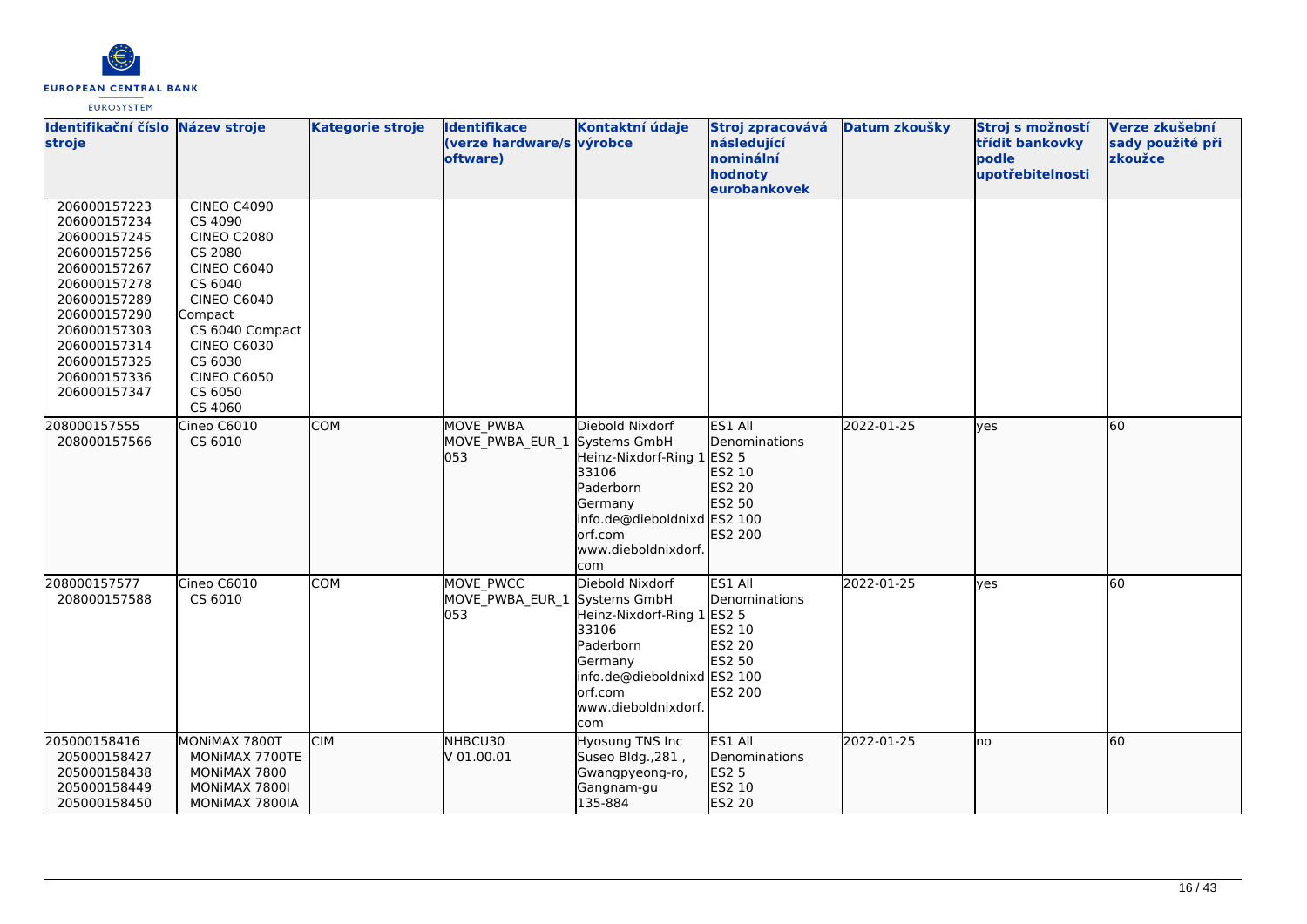

| Identifikační číslo Název stroje<br>stroje |                 | <b>Kategorie stroje</b> | <b>Identifikace</b><br>(verze hardware/s výrobce<br>oftware) | Kontaktní údaje             | Stroj zpracovává<br>následující<br>nominální<br>hodnoty | Datum zkoušky | Stroj s možností<br>třídit bankovky<br>bodle<br>upotřebitelnosti | Verze zkušební<br>sady použité při<br>zkoužce |
|--------------------------------------------|-----------------|-------------------------|--------------------------------------------------------------|-----------------------------|---------------------------------------------------------|---------------|------------------------------------------------------------------|-----------------------------------------------|
|                                            |                 |                         |                                                              |                             | eurobankovek                                            |               |                                                                  |                                               |
| 205000158461                               | MONIMAX 7800IR  |                         |                                                              | Seoul                       | <b>ES2 50</b>                                           |               |                                                                  |                                               |
| 205000158472                               | MONIMAX 7800DA  |                         |                                                              | South Korea                 | ES2 100                                                 |               |                                                                  |                                               |
| 205000158483                               | MONIMAX 7800DR  |                         |                                                              | hyunji.jo@hyosung.c ES2 200 |                                                         |               |                                                                  |                                               |
| 205000158494                               | MONIMAX 7800TA  |                         |                                                              | om                          |                                                         |               |                                                                  |                                               |
| 205000158508                               | MONIMAX 7800TR  |                         |                                                              | www.hyosung.com             |                                                         |               |                                                                  |                                               |
| 206000139479                               | MONISAFE 500    | <b>CRM</b>              | NH BCU57M                                                    | Hyosung TNS Inc             | ES1 All                                                 | 2022-01-24    | ves                                                              | 60                                            |
| 206000139480                               | MONISAFE 500SE  |                         | V 01.00.14                                                   | Suseo Bldg., 281,           | Denominations                                           |               |                                                                  |                                               |
| 206000139491                               | MONISAFE 500S   |                         |                                                              | Gwangpyeong-ro,             | <b>ES2 5</b>                                            |               |                                                                  |                                               |
| 206000139505                               | MONISAFE 500H   |                         |                                                              | Gangnam-gu                  | ES2 10                                                  |               |                                                                  |                                               |
| 206000139516                               | MONISAFE 500R   |                         |                                                              | 135-884                     | ES2 20                                                  |               |                                                                  |                                               |
| 206000139527                               | MONISAFE 610S   |                         |                                                              | <b>S</b> eoul               | ES2 50                                                  |               |                                                                  |                                               |
| 206000158144                               | MONISAFE 500A   |                         |                                                              | South Korea                 | ES2 100                                                 |               |                                                                  |                                               |
| 206000158155                               | MONISAFE 500STE |                         |                                                              | hyunji.jo@hyosung.c ES2 200 |                                                         |               |                                                                  |                                               |
| 206000158166                               | MONISAFE 620S   |                         |                                                              | om.                         |                                                         |               |                                                                  |                                               |
|                                            |                 |                         |                                                              | www.hyosung.com             |                                                         |               |                                                                  |                                               |
| 206000139538                               | MONISAFE 500    | <b>CRM</b>              | NH BCU67                                                     | Hyosung TNS Inc             | ES1 All                                                 | 2022-01-24    | lyes                                                             | 60                                            |
| 206000140358                               | MONISAFE 500SE  |                         | V 01.00.14                                                   | Suseo Bldg., 281,           | Denominations                                           |               |                                                                  |                                               |
| 206000140369                               | MONISAFE 500S   |                         |                                                              | Gwangpyeong-ro,             | ES2 5                                                   |               |                                                                  |                                               |
| 206000140370                               | MONISAFE 500H   |                         |                                                              | Gangnam-gu                  | ES2 10                                                  |               |                                                                  |                                               |
| 206000140381                               | MONISAFE 500R   |                         |                                                              | 135-884                     | ES2 20                                                  |               |                                                                  |                                               |
| 206000140392                               | MONISAFE 610S   |                         |                                                              | Seoul                       | ES2 50                                                  |               |                                                                  |                                               |
| 206000158202                               | MONISAFE 500A   |                         |                                                              | South Korea                 | ES2 100                                                 |               |                                                                  |                                               |
| 206000158213                               | MONISAFE 500STE |                         |                                                              | hyunji.jo@hyosung.c ES2 200 |                                                         |               |                                                                  |                                               |
| 206000158224                               | MONISAFE 620S   |                         |                                                              | lom                         |                                                         |               |                                                                  |                                               |
|                                            |                 |                         |                                                              | www.hyosung.com             |                                                         |               |                                                                  |                                               |
| 206000157597                               | DN Series 200   | <b>CRM</b>              | MOVEm CDAA                                                   | Diebold Nixdorf             | ES1 All                                                 | 2022-01-24    | lves                                                             | 60                                            |
| 206000157600                               | CS 4060         |                         | MOVEm CDAA EUR Systems GmbH                                  |                             | Denominations                                           |               |                                                                  |                                               |
| 206000157611                               | CS 4560         |                         | 1018                                                         | Heinz-Nixdorf-Ring 1        | <b>ES2 5</b>                                            |               |                                                                  |                                               |
| 206000157622                               | DN Series 250   |                         |                                                              | 33106                       | ES2 10                                                  |               |                                                                  |                                               |
| 206000157633                               | DN Series 400   |                         |                                                              | Paderborn                   | <b>ES2 20</b>                                           |               |                                                                  |                                               |
| 206000157644                               | DN Series 405DT |                         |                                                              | Germany                     | ES2 50                                                  |               |                                                                  |                                               |
| 206000157655                               | DN Series 450   |                         |                                                              | info.de@dieboldnixd ES2 100 |                                                         |               |                                                                  |                                               |
| 206000157666                               | DN Series 470   |                         |                                                              | lorf.com                    | <b>ES2 200</b>                                          |               |                                                                  |                                               |
| 206000157677                               | DN Series 490   |                         |                                                              | www.dieboldnixdorf.         |                                                         |               |                                                                  |                                               |
|                                            |                 |                         |                                                              | com                         |                                                         |               |                                                                  |                                               |
| 206000139413                               | MONISAFE 500    | <b>CRM</b>              | NH BCU57                                                     | Hyosung TNS Inc             | ES1 All                                                 | 2022-01-21    | lves                                                             | 60                                            |
| 206000139424                               | MONISAFE 500SE  |                         | V 01.00.14                                                   | Suseo Bldg., 281,           | Denominations                                           |               |                                                                  |                                               |
| 206000139435                               | MONISAFE 500S   |                         |                                                              | Gwangpyeong-ro,             | <b>ES2 5</b>                                            |               |                                                                  |                                               |
|                                            |                 |                         |                                                              |                             |                                                         |               |                                                                  |                                               |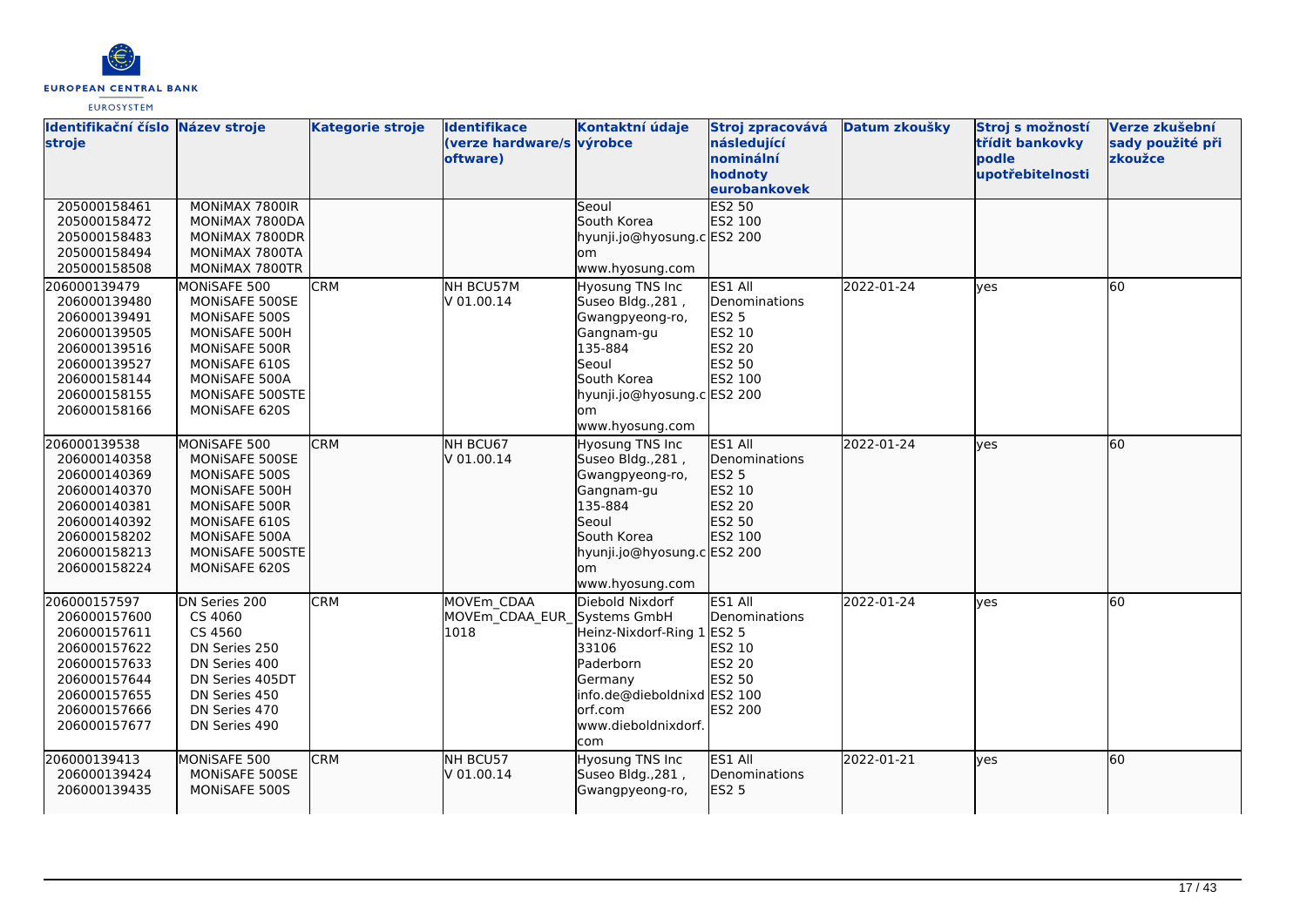

| Identifikační číslo Název stroje<br>stroje                                                                                                                                                                                                                                                                                                                                                                                                                                                                                   |                                                                                                                                                                                                                                                                                                                                                                                                                                                                                                                                                            | <b>Kategorie stroje</b> | <b>Identifikace</b><br>(verze hardware/s výrobce<br>oftware) | Kontaktní údaje                                                                                                                                                          | Stroj zpracovává<br>následující<br>nominální<br>hodnoty<br>eurobankovek    | Datum zkoušky | Stroj s možností<br>třídit bankovky<br>podle<br>upotřebitelnosti | Verze zkušební<br>sady použité při<br>zkoužce |
|------------------------------------------------------------------------------------------------------------------------------------------------------------------------------------------------------------------------------------------------------------------------------------------------------------------------------------------------------------------------------------------------------------------------------------------------------------------------------------------------------------------------------|------------------------------------------------------------------------------------------------------------------------------------------------------------------------------------------------------------------------------------------------------------------------------------------------------------------------------------------------------------------------------------------------------------------------------------------------------------------------------------------------------------------------------------------------------------|-------------------------|--------------------------------------------------------------|--------------------------------------------------------------------------------------------------------------------------------------------------------------------------|----------------------------------------------------------------------------|---------------|------------------------------------------------------------------|-----------------------------------------------|
| 206000139446<br>206000139457<br>206000139468<br>206000158111<br>206000158122<br>206000158133                                                                                                                                                                                                                                                                                                                                                                                                                                 | MONISAFE 500H<br>MONISAFE 500R<br>MONISAFE 610S<br>MONISAFE 500A<br>MONISAFE 500STE<br>MONISAFE 620S                                                                                                                                                                                                                                                                                                                                                                                                                                                       |                         |                                                              | Gangnam-gu<br>135-884<br>Seoul<br>South Korea<br>hyunji.jo@hyosung.c ES2 200<br>om<br>www.hyosung.com                                                                    | <b>ES2 10</b><br>ES2 20<br>ES2 50<br>ES2 100                               |               |                                                                  |                                               |
| 206000139981<br>206000139992<br>206000140007<br>206000140018<br>206000140029<br>206000140030<br>206000140041<br>206000140052<br>206000140063<br>206000140074<br>206000140085<br>206000140096<br>206000140109<br>206000140110<br>206000140121<br>206000140132<br>206000140143<br>206000140154<br>206000140165<br>206000140176<br>206000140187<br>206000140198<br>206000140597<br>206000140600<br>206000140611<br>206000140622<br>206000140633<br>206000140644<br>206000140655<br>206000158086<br>206000158097<br>206000158100 | MONIMAX 8600<br>MONIMAX 8000A<br>MONIMAX 8000TA<br>MONIMAX 8000P<br>MONIMAX 8000PT<br>MONIMAX 8200<br>MONIMAX 8200T<br>MONIMAX 8200CL<br>MONIMAX 8200TA<br>MONIMAX 8300<br>MONIMAX 8300T<br>MONIMAX 8600T<br>MONIMAX 8600R<br>MONIMAX 8600S<br>MONIMAX 8600ST<br>MONIMAX 8700<br>MONIMAX 8700T<br>MONIMAX 8800<br>MONIMAX 8800T<br>MONIMAX 8900<br>MONIMAX 8940<br><b>BranchSolution</b><br>8050<br><b>MONIMAX</b><br>8100QTN<br>MONIMAX 8200S<br>MONIMAX 8200SR<br>MONIMAX 8200ST<br>MONIMAX 8200QT<br>MONIMAX 8600SR<br>MONIMAX 8700TE<br><b>MONIMAX</b> | <b>CRM</b>              | NH BCU63<br>V 01.00.14                                       | <b>Hyosung TNS Inc</b><br>Suseo Bldg., 281,<br>Gwangpyeong-ro,<br>Gangnam-gu<br>135-884<br>Seoul<br>South Korea<br>hyunji.jo@hyosung.c ES2 200<br>lom<br>www.hyosung.com | ES1 All<br>Denominations<br>ES2 5<br>ES2 10<br>ES2 20<br>ES2 50<br>ES2 100 | 2022-01-21    | <b>ves</b>                                                       | 60                                            |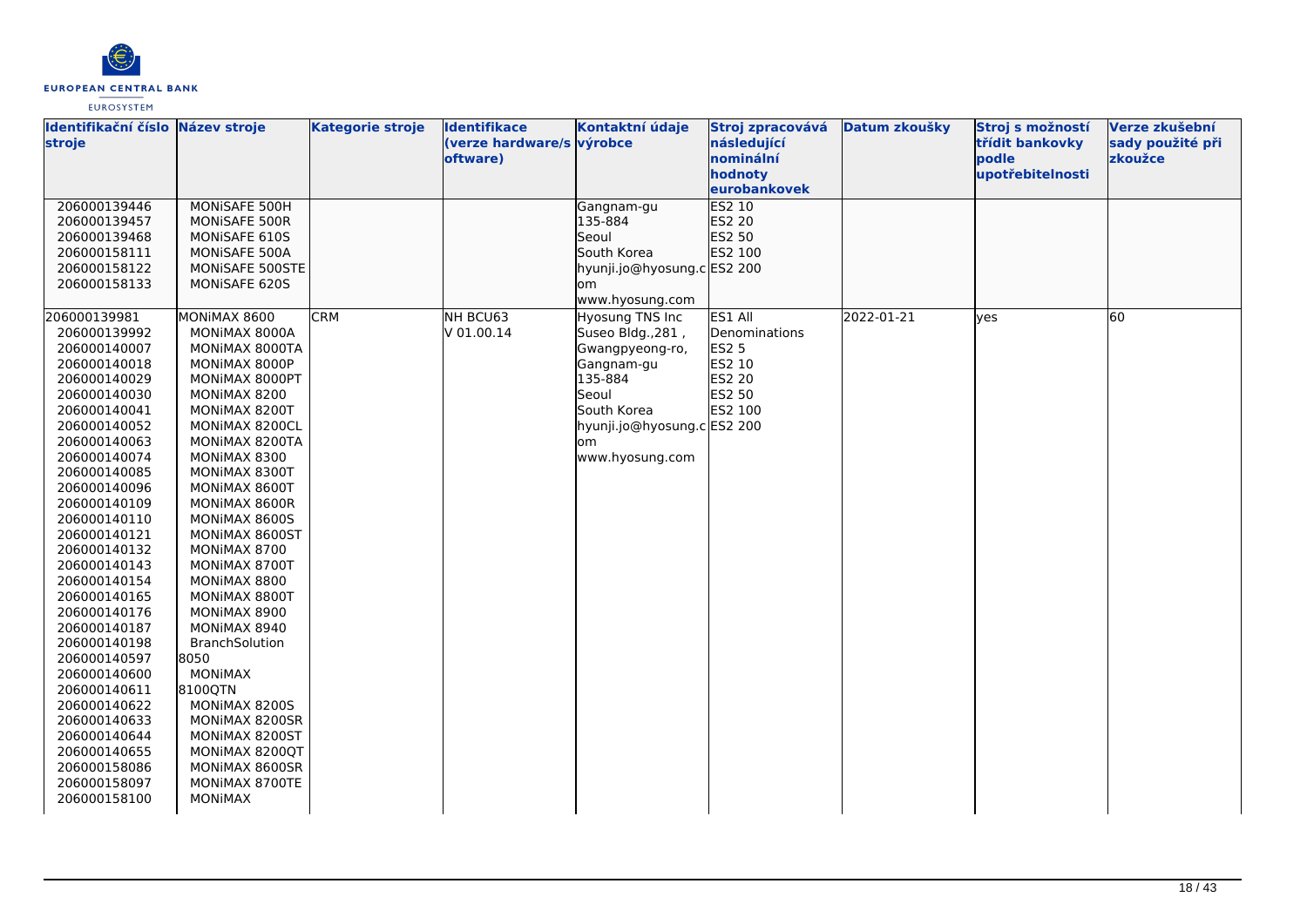

| Identifikační číslo Název stroje<br>stroje                                                                                                                                                                                                                                                                                                                                                                                                                                                                                   |                                                                                                                                                                                                                                                                                                                                                                                                                                                                                                                                                                                                   | <b>Kategorie stroje</b> | <b>Identifikace</b><br>(verze hardware/s výrobce<br>oftware) | Kontaktní údaje                                                                                                                                                  | Stroj zpracovává<br>následující<br>nominální<br>hodnoty<br>eurobankovek           | Datum zkoušky | Stroj s možností<br>třídit bankovky<br>podle<br>upotřebitelnosti | Verze zkušební<br>sady použité při<br>zkoužce |
|------------------------------------------------------------------------------------------------------------------------------------------------------------------------------------------------------------------------------------------------------------------------------------------------------------------------------------------------------------------------------------------------------------------------------------------------------------------------------------------------------------------------------|---------------------------------------------------------------------------------------------------------------------------------------------------------------------------------------------------------------------------------------------------------------------------------------------------------------------------------------------------------------------------------------------------------------------------------------------------------------------------------------------------------------------------------------------------------------------------------------------------|-------------------------|--------------------------------------------------------------|------------------------------------------------------------------------------------------------------------------------------------------------------------------|-----------------------------------------------------------------------------------|---------------|------------------------------------------------------------------|-----------------------------------------------|
|                                                                                                                                                                                                                                                                                                                                                                                                                                                                                                                              | 8200QTN<br>MONIMAX 8700S<br>MONIMAX 8700ST                                                                                                                                                                                                                                                                                                                                                                                                                                                                                                                                                        |                         |                                                              |                                                                                                                                                                  |                                                                                   |               |                                                                  |                                               |
| 206000139549<br>206000139550<br>206000139561<br>206000139572<br>206000139583<br>206000139594<br>206000139607<br>206000139618<br>206000139629<br>206000139630<br>206000139641<br>206000139652<br>206000139663<br>206000139674<br>206000139685<br>206000139696<br>206000139709<br>206000139710<br>206000139721<br>206000139732<br>206000139743<br>206000139754<br>206000140450<br>206000140461<br>206000140472<br>206000140483<br>206000140494<br>206000140508<br>206000140519<br>206000157973<br>206000157984<br>206000157995 | MONIMAX 8600<br>MONIMAX 8000A<br>MONIMAX 8000TA<br>MONIMAX 8000P<br>MONIMAX 8000PT<br>MONIMAX 8200<br>MONIMAX 8200T<br>MONIMAX 8200CL<br>MONIMAX 8200TA<br>MONIMAX 8300<br>MONIMAX 8300T<br>MONIMAX 8600T<br>MONIMAX 8600R<br>MONIMAX 8600S<br>MONIMAX 8600ST<br>MONIMAX 8700<br>MONIMAX 8700T<br>MONIMAX 8800<br>MONIMAX 8800T<br>MONIMAX 8900<br>MONIMAX 8940<br>BranchSolution<br>8050<br><b>MONIMAX</b><br>8100QTN<br>MONIMAX 8200S<br>MONIMAX 8200SR<br>MONIMAX 8200ST<br>MONIMAX 8200QT<br>MONIMAX 8600SR<br>MONIMAX 8700TE<br><b>MONIMAX</b><br>8200QTN<br>MONIMAX 8700S<br>MONIMAX 8700ST | <b>CRM</b>              | NH BCU53M<br>V 01.00.14                                      | Hyosung TNS Inc<br>Suseo Bldg., 281,<br>Gwangpyeong-ro,<br>Gangnam-gu<br>135-884<br>Seoul<br>South Korea<br>hyunji.jo@hyosung.c ES2 200<br>om<br>www.hyosung.com | ES1 All<br>Denominations<br><b>ES2 5</b><br>ES2 10<br>ES2 20<br>ES2 50<br>ES2 100 | 2022-01-20    | lves                                                             | 60                                            |
| 206000139765                                                                                                                                                                                                                                                                                                                                                                                                                                                                                                                 | MONIMAX 8600                                                                                                                                                                                                                                                                                                                                                                                                                                                                                                                                                                                      | <b>CRM</b>              | NH BCU53                                                     | Hyosung TNS Inc                                                                                                                                                  | ES1 All                                                                           | 2022-01-20    | lyes                                                             | 60                                            |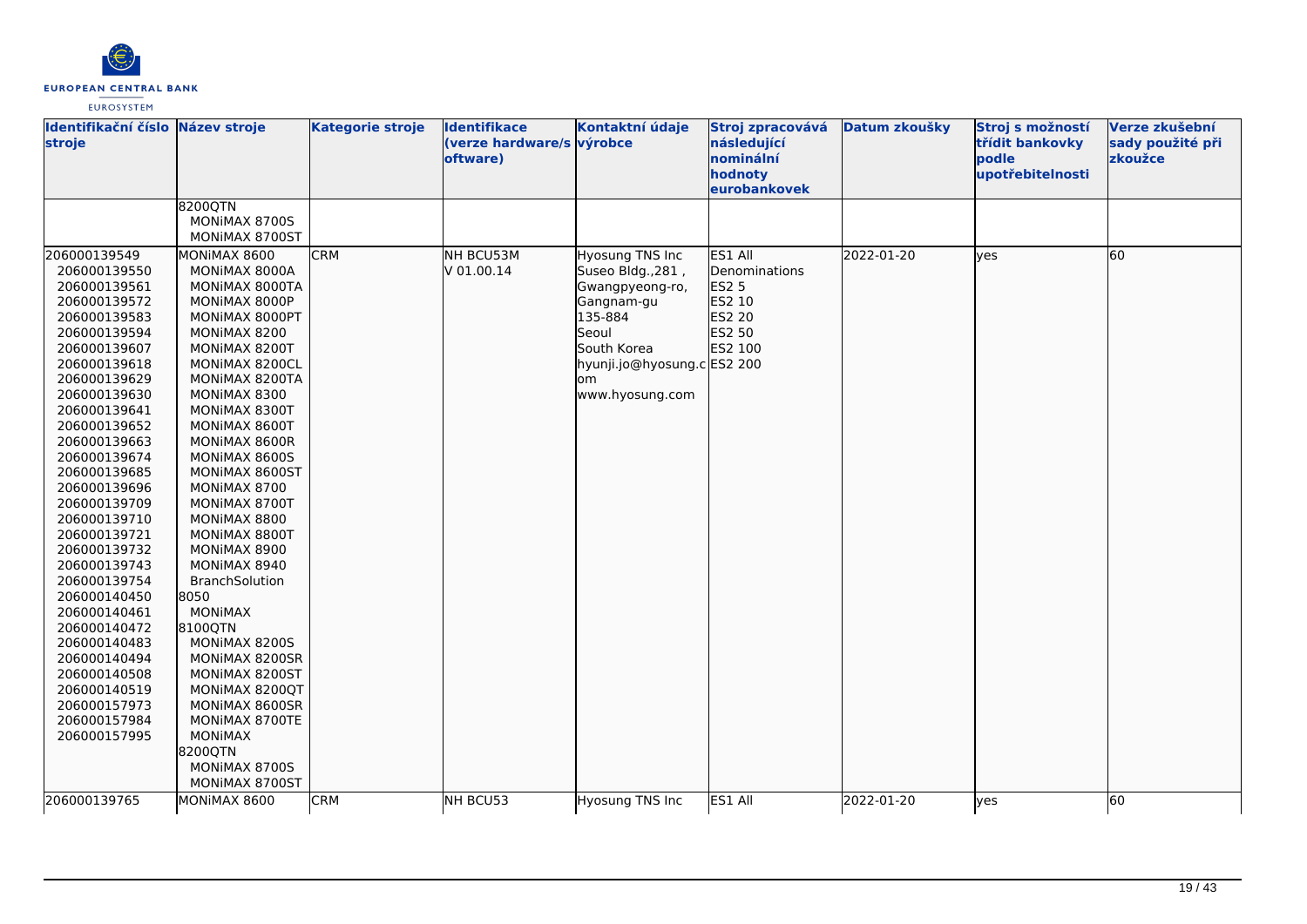

| Identifikační číslo Název stroje<br>stroje                                                                                                                                                                                                                                                                                                                                                                                                                                                                   |                                                                                                                                                                                                                                                                                                                                                                                                                                                                                                                                 | <b>Kategorie stroje</b> | <b>Identifikace</b><br>(verze hardware/s výrobce<br>oftware) | Kontaktní údaje                                                                                                                              | Stroj zpracovává<br>následující<br>nominální<br>hodnoty<br>eurobankovek | Datum zkoušky | Stroj s možností<br>třídit bankovky<br>bodle<br>upotřebitelnosti | Verze zkušební<br>sady použité při<br>zkoužce |
|--------------------------------------------------------------------------------------------------------------------------------------------------------------------------------------------------------------------------------------------------------------------------------------------------------------------------------------------------------------------------------------------------------------------------------------------------------------------------------------------------------------|---------------------------------------------------------------------------------------------------------------------------------------------------------------------------------------------------------------------------------------------------------------------------------------------------------------------------------------------------------------------------------------------------------------------------------------------------------------------------------------------------------------------------------|-------------------------|--------------------------------------------------------------|----------------------------------------------------------------------------------------------------------------------------------------------|-------------------------------------------------------------------------|---------------|------------------------------------------------------------------|-----------------------------------------------|
| 206000139776<br>206000139787<br>206000139812<br>206000139823<br>206000139834<br>206000139845<br>206000139878<br>206000139889<br>206000139914<br>206000139925<br>206000139936<br>206000139947<br>206000139970<br>206000140520<br>206000140531<br>206000140542<br>206000140553<br>206000140564<br>206000140575<br>206000140586<br>206000157940<br>206000157951<br>206000157962<br>206000158587<br>206000158598<br>206000158601<br>206000158612<br>206000158634<br>206000158645<br>206000158656<br>206000158667 | MONIMAX 8000A<br>MONIMAX 8000TA<br>MONIMAX 8200<br>MONIMAX 8200T<br>MONIMAX 8200CL<br>MONIMAX 8200TA<br>MONIMAX 8600T<br>MONIMAX 8600R<br>MONIMAX 8700<br>MONIMAX 8700T<br>MONIMAX 8800<br>MONIMAX 8800T<br>BranchSolution<br>8050<br><b>MONIMAX</b><br>81000TN<br>MONIMAX 8200S<br>MONIMAX 8200SR<br>MONIMAX 8200ST<br>MONIMAX 8200QT<br>MONIMAX 8600SR<br>MONIMAX 8700TE<br><b>MONIMAX</b><br>8200QTN<br>MONIMAX 8700S<br>MONIMAX 8700ST<br>MONIMAX 8000P<br>MONIMAX 8000PT<br>MONIMAX 8300<br>MONIMAX 8300T<br>MONIMAX 8600S |                         | $V$ 01.00.14                                                 | Suseo Bldg., 281,<br>Gwangpyeong-ro,<br>Gangnam-gu<br>135-884<br>Seoul<br>South Korea<br>hyunji.jo@hyosung.cES2 200<br>om<br>www.hyosung.com | Denominations<br>ES2 5<br>ES2 10<br>ES2 20<br>ES2 50<br>ES2 100         |               |                                                                  |                                               |
|                                                                                                                                                                                                                                                                                                                                                                                                                                                                                                              | MONIMAX 8600ST<br>MONIMAX 8900<br>MONIMAX 8940                                                                                                                                                                                                                                                                                                                                                                                                                                                                                  |                         |                                                              |                                                                                                                                              |                                                                         |               |                                                                  |                                               |
| 206000156507<br>206000156518<br>206000156529                                                                                                                                                                                                                                                                                                                                                                                                                                                                 | CI-50 RBW-15X<br>CI-10B RBW-100<br>CI-5B RBW-50                                                                                                                                                                                                                                                                                                                                                                                                                                                                                 | <b>CRM</b>              | HVE-2XX<br>1005                                              | <b>Glory Global</b><br>Solutions<br>Thomas-Edison-Platz ES2 5<br>63263                                                                       | ES1 All<br>Denominations<br>ES2 10<br>ES2 20                            | 2021-12-17    | yes                                                              | 60                                            |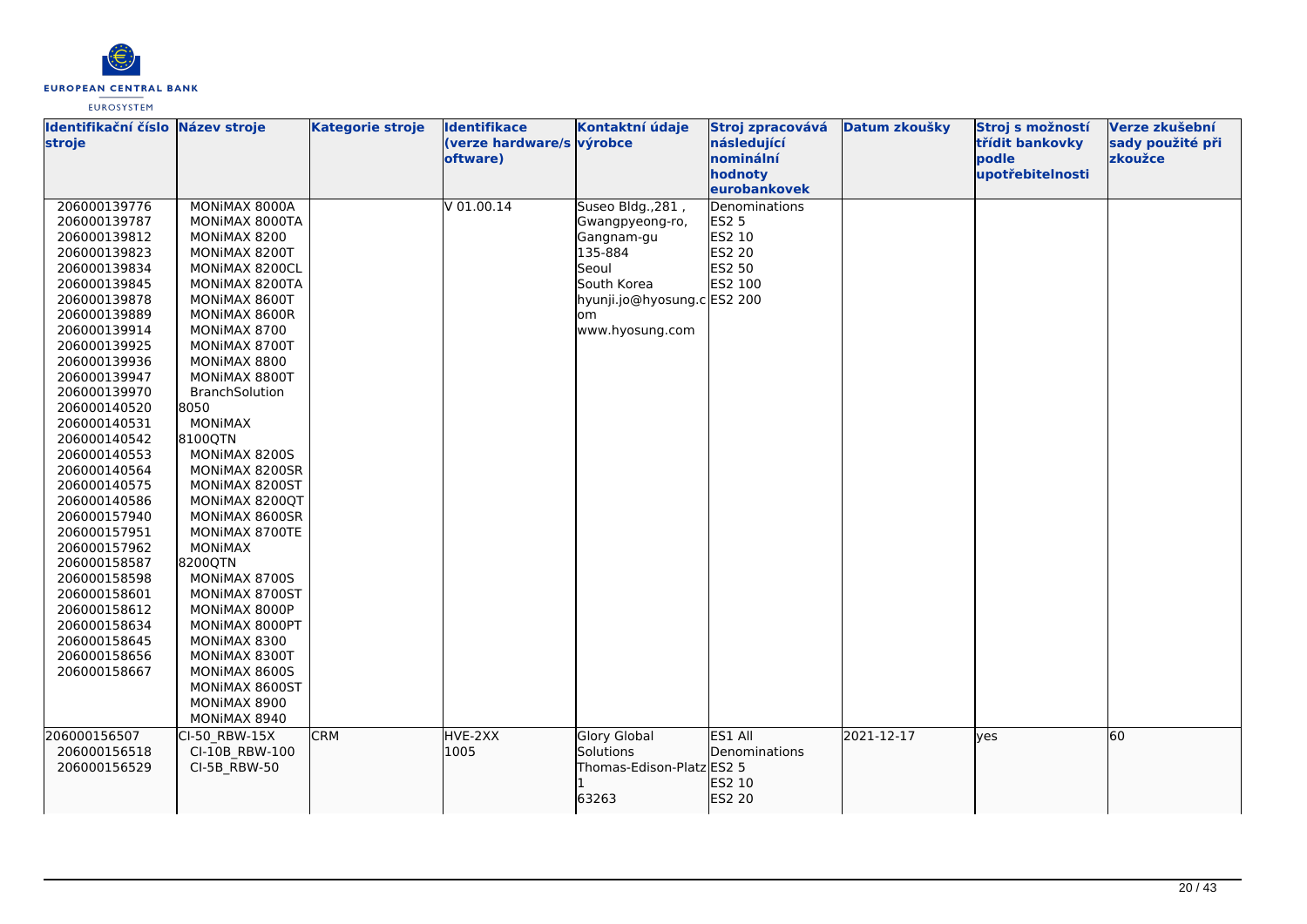

| Identifikační číslo Název stroje<br>stroje                                                                                                   |                                                                                                                                             | <b>Kategorie stroje</b> | <b>Identifikace</b><br>(verze hardware/s výrobce<br>oftware) | Kontaktní údaje                                                                                                                                        | Stroj zpracovává<br>následující<br>nominální<br>hodnoty<br>eurobankovek                             | Datum zkoušky | Stroj s možností<br>třídit bankovky<br>podle<br>upotřebitelnosti | Verze zkušební<br>sady použité při<br>zkoužce |
|----------------------------------------------------------------------------------------------------------------------------------------------|---------------------------------------------------------------------------------------------------------------------------------------------|-------------------------|--------------------------------------------------------------|--------------------------------------------------------------------------------------------------------------------------------------------------------|-----------------------------------------------------------------------------------------------------|---------------|------------------------------------------------------------------|-----------------------------------------------|
|                                                                                                                                              |                                                                                                                                             |                         |                                                              | Neu-Isenburg<br>Germany<br>www.gloryglobalsolu ES2 200<br>tions.com                                                                                    | <b>ES2 50</b><br>ES2 100                                                                            |               |                                                                  |                                               |
| 206000156277<br>206000156288                                                                                                                 | SafeCash R7<br>SafeCash R8                                                                                                                  | <b>CRM</b>              | HOTS BV-ZBV Type<br>5а<br>BVZ22EUT_000020                    | Gunnebo Cash<br>Automation AB<br>Stora Åvägen 1<br>SE-436 34<br>Askim<br>Sweden<br>www.gunnebo.com                                                     | ES1 All<br>Denominations<br><b>ES2 5</b><br>ES2 10<br>ES2 20<br>ES2 50<br>ES2 100<br><b>ES2 200</b> | 2021-12-13    | lyes                                                             | 60                                            |
| 206000156299<br>206000156324<br>206000156335                                                                                                 | SafeCash R6<br>SafeCash R4<br>SafeCash R5                                                                                                   | <b>CRM</b>              | HOTS BV-ZBV Type<br>l5a<br>BVZ22EUT 000020                   | Gunnebo Cash<br>Automation AB<br>Stora Åvägen 1<br>SE-436 34<br>Askim<br>Sweden<br>www.gunnebo.com                                                     | <b>ES1 All</b><br>Denominations<br>ES2 5<br>ES2 10<br>ES2 20<br>ES2 50<br>ES2 100<br>ES2 200        | 2021-12-13    | lyes                                                             | 60                                            |
| 206000143306<br>206000143317<br>206000143328<br>206000143339<br>206000143340<br>206000143351<br>206000143362<br>206000143373<br>206000143431 | DN Series 200<br>CS 4060<br>CS 4560<br>DN Series 250<br>DN Series 400<br>DN Series 405DT<br>DN Series 450<br>DN Series 470<br>DN Series 490 | <b>CRM</b>              | MOVEm CDAA<br>MOVEm_CDAA_EUR_Systems GmbH<br>1014            | Diebold Nixdorf<br>Heinz-Nixdorf-Ring 1 ES2 5<br>33106<br>Paderborn<br>Germany<br>info.de@dieboldnixd ES2 100<br>orf.com<br>www.dieboldnixdorf.<br>com | ES1 All<br>Denominations<br>ES2 10<br><b>ES2 20</b><br>ES2 50<br><b>ES2 200</b>                     | 2021-12-08    | lves                                                             | 60                                            |
| 206000156084<br>206000156095                                                                                                                 | <b>RBG-200</b><br>RZ-200                                                                                                                    | <b>CRM</b>              | <b>HVD-200</b><br>6617                                       | <b>Glory Global</b><br>Solutions<br>Thomas-Edison-Platz ES2 5<br>63263<br>Neu-Isenburg                                                                 | ES1 All<br><b>IDenominations</b><br>ES2 10<br>ES2 20<br>ES2 50                                      | 2021-12-08    | lves                                                             | 60                                            |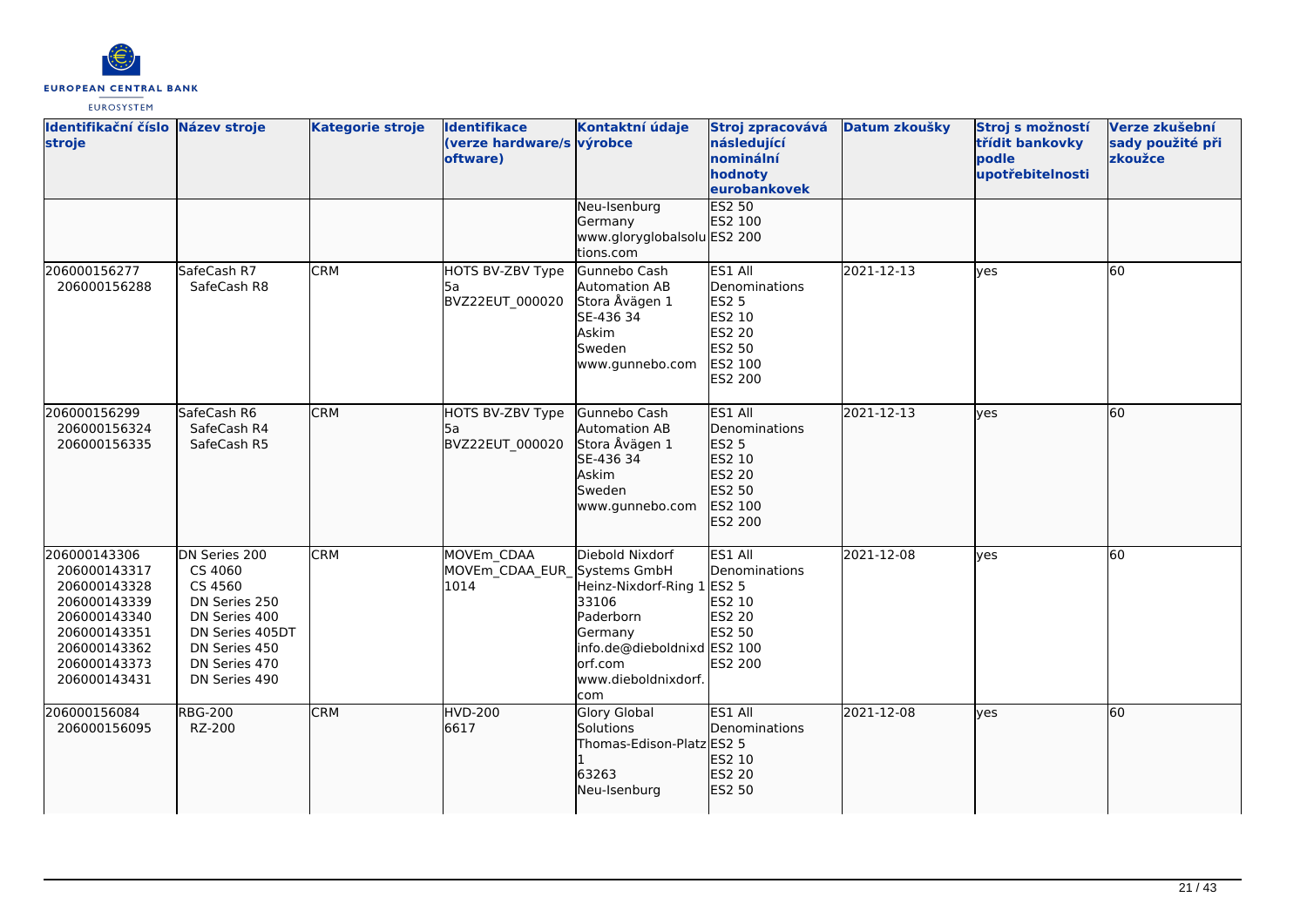

| Identifikační číslo Název stroje<br>stroje                                                                                                                                                                                                                                   |                                                                                                                                                                                                                                                                                                             | <b>Kategorie stroje</b> | <b>Identifikace</b><br>(verze hardware/s výrobce<br>oftware) | Kontaktní údaje                                                                                                                                                        | Stroj zpracovává<br>následující<br>nominální<br>hodnoty<br>eurobankovek | Datum zkoušky | Stroj s možností<br>třídit bankovky<br>podle<br>upotřebitelnosti | Verze zkušební<br>sady použité při<br>zkoužce |
|------------------------------------------------------------------------------------------------------------------------------------------------------------------------------------------------------------------------------------------------------------------------------|-------------------------------------------------------------------------------------------------------------------------------------------------------------------------------------------------------------------------------------------------------------------------------------------------------------|-------------------------|--------------------------------------------------------------|------------------------------------------------------------------------------------------------------------------------------------------------------------------------|-------------------------------------------------------------------------|---------------|------------------------------------------------------------------|-----------------------------------------------|
|                                                                                                                                                                                                                                                                              |                                                                                                                                                                                                                                                                                                             |                         |                                                              | Germany<br>www.gloryglobalsolu ES2 200<br>tions.com                                                                                                                    | <b>ES2 100</b>                                                          |               |                                                                  |                                               |
| 206000156108<br>206000156119                                                                                                                                                                                                                                                 | <b>RBG-200</b><br>RZ-200                                                                                                                                                                                                                                                                                    | <b>CRM</b>              | HVD-210<br>6617                                              | Glory Global<br>Solutions<br>Thomas-Edison-Platz ES2 5<br>63263<br>Neu-Isenburg<br>Germany<br>www.gloryglobalsolu ES2 200<br>tions.com                                 | ES1 All<br>Denominations<br>ES2 10<br>ES2 20<br>ES2 50<br>ES2 100       | 2021-12-08    | yes                                                              | 60                                            |
| 207000156143<br>207000156154<br>207000156165<br>207000156176<br>207000156187                                                                                                                                                                                                 | Opteva 740<br>Opteva 760<br>Opteva 750<br>Opteva 720 Front<br>Load<br>Opteva 720 Rear<br>Load                                                                                                                                                                                                               | <b>CCM</b>              | <b>BAU</b><br>3360T0302631                                   | Diebold Nixdorf<br>Systems GmbH<br>Heinz-Nixdorf-Ring 1 ES2 5<br>33106<br>Paderborn<br>Germany<br>info.de@dieboldnixd ES2 100<br>orf.com<br>www.dieboldnixdorf.<br>com | ES1 All<br>Denominations<br>ES2 10<br>ES2 20<br>ES2 50<br>ES2 200       | 2021-12-08    | lno                                                              | 60                                            |
| 207000155814<br>207000155825<br>207000155836<br>207000155847<br>207000155858<br>207000155869<br>207000155870<br>207000155881<br>207000155892<br>207000155905<br>207000155916<br>207000155927<br>207000155938<br>207000155949<br>207000155950<br>207000155961<br>207000155972 | <b>CINEO C2070</b><br>CS 2070<br>ProCash 3000<br>ProCash 2100xe<br>PC 2100<br>ProCash 2150xe<br>ProCash 2250xe<br>ProCash 2350xe<br>ProCash 3100xe<br>ProCash 4100<br>ProCash 8100<br>ProCash 8150<br><b>CINEO C2080</b><br><b>CINEO C2560</b><br>CINEO C2560DU<br><b>CINEO C2590</b><br><b>CINEO C4080</b> | <b>CCM</b>              | Line XSA<br>XSAAEUR0234                                      | Diebold Nixdorf<br>Systems GmbH<br>Heinz-Nixdorf-Ring 1 ES2 5<br>33106<br>Paderborn<br>Germany<br>info.de@dieboldnixd ES2 100<br>orf.com<br>www.dieboldnixdorf.<br>com | ES1 All<br>Denominations<br>ES2 10<br>ES2 20<br>ES2 50<br>ES2 200       | 2021-12-02    | lno                                                              | 60                                            |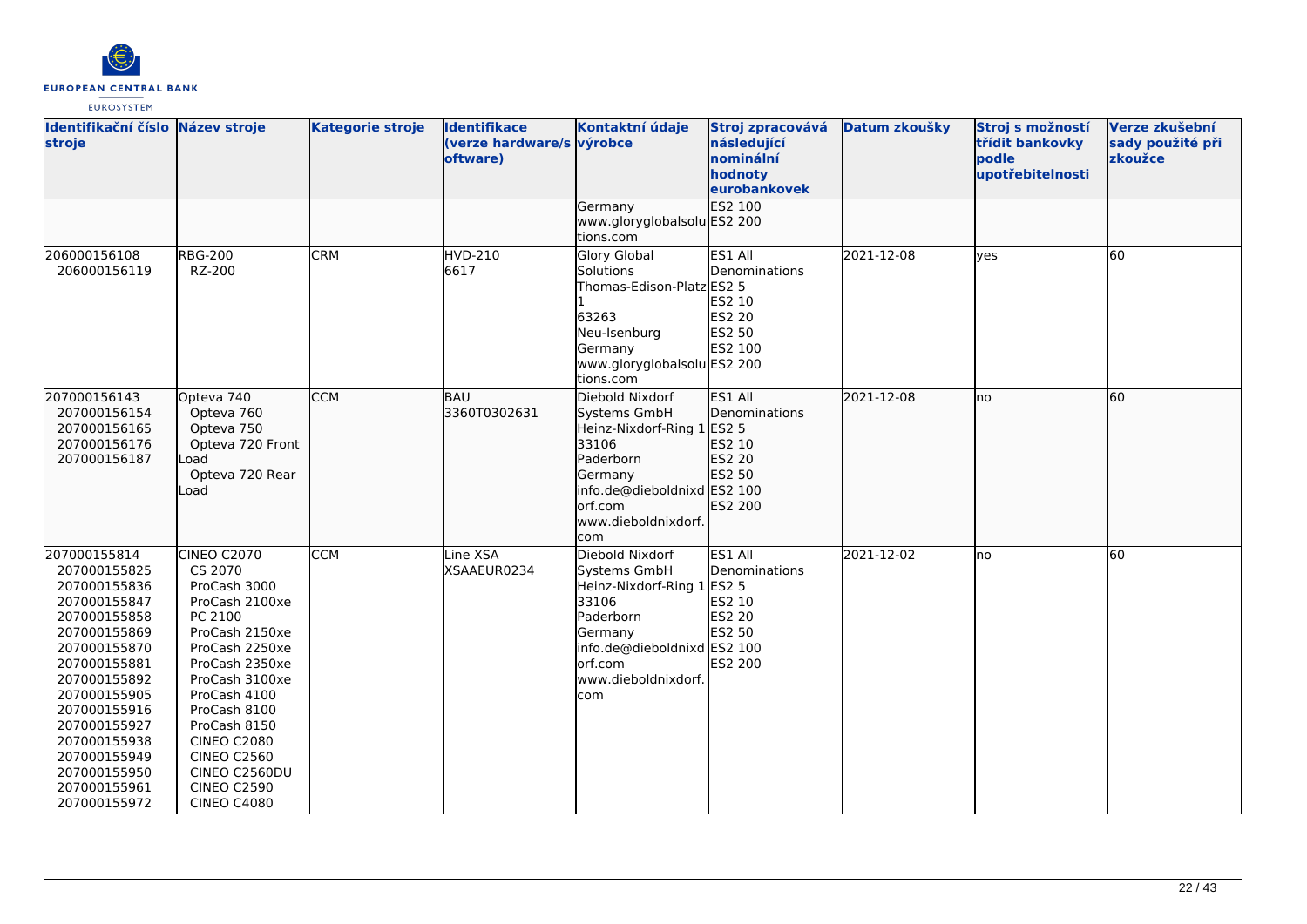

| <b>EUROSYSTEM</b> |  |
|-------------------|--|
|                   |  |

| Identifikační číslo Název stroje<br>stroje                                                                                                                   |                                                                                                                                                 | <b>Kategorie stroje</b> | <b>Identifikace</b><br>(verze hardware/s výrobce<br>oftware)   | Kontaktní údaje                                                                                                                                      | Stroj zpracovává<br>následující<br>nominální<br>hodnoty<br>eurobankovek                      | Datum zkoušky | Stroj s možností<br>třídit bankovky<br>bodle<br>upotřebitelnosti | Verze zkušební<br>sady použité při<br>zkoužce |
|--------------------------------------------------------------------------------------------------------------------------------------------------------------|-------------------------------------------------------------------------------------------------------------------------------------------------|-------------------------|----------------------------------------------------------------|------------------------------------------------------------------------------------------------------------------------------------------------------|----------------------------------------------------------------------------------------------|---------------|------------------------------------------------------------------|-----------------------------------------------|
| 207000155983<br>207000155994<br>207000156007<br>207000156018<br>207000156029<br>207000156030<br>207000156041<br>207000156052<br>207000156063<br>207000156074 | <b>CINEO C2090</b><br>CINEO C2560PG<br>CS 2080<br>CS 2560<br><b>CS 2560DU</b><br>CS 2590<br>CS 4080<br>CS 2090<br><b>CS 2560PG</b><br>Punt Groc |                         |                                                                |                                                                                                                                                      |                                                                                              |               |                                                                  |                                               |
| 206000155528<br>206000155539                                                                                                                                 | SelfServ 62<br>SelfServ 64                                                                                                                      | <b>CRM</b>              | <b>SRBV</b><br>EU0113                                          | <b>NCR Financial</b><br>Solutions Group Ltd<br>3 Fulton Road<br>DD2 4SW Tayside<br>Dundee<br>United Kingdom<br>www.ncr.com                           | ES1 All<br>Denominations<br><b>ES2 5</b><br>ES2 10<br>ES2 20<br>ES2 50<br>ES2 100<br>ES2 200 | 2021-11-25    | lves                                                             | 60                                            |
| 206000144385<br>206000144396                                                                                                                                 | <b>RBG-200</b><br>RZ-200                                                                                                                        | <b>CRM</b>              | <b>HVD-200</b><br>6616                                         | <b>Glory Global</b><br><b>Solutions</b><br>Thomas-Edison-Platz ES2 5<br>63263<br>Neu-Isenburg<br>Germany<br>www.gloryglobalsolu ES2 200<br>tions.com | ES1 All<br>Denominations<br>ES2 10<br><b>ES2 20</b><br>ES2 50<br>ES2 100                     | 2021-11-17    | lves                                                             | 60                                            |
| 206000154721<br>206000154732                                                                                                                                 | Oki ATM-Recycler<br>G8 (GZ9500F)<br>Oki ATM-Recycler<br>G8 (GZ9500R)                                                                            | <b>CRM</b>              | OKI RG8-BRM 2.xx<br>OKI RG8-Recognition Co, Ltd<br>(Euro) 5.02 | Oki Electric Industry ES1 All<br>3-1 Futabacho,<br>Takasaki<br>370-8585<br>Gumma<br>Japan<br>www.oki.com                                             | Denominations<br>ES2 5<br>ES2 10<br>ES2 20<br>ES2 50<br>ES2 100<br>ES2 200                   | 2021-11-09    | ves                                                              | 60                                            |
| 206000154743                                                                                                                                                 | Oki ATM-Recycler                                                                                                                                | <b>CRM</b>              | OKI RG7-BRM 8.xx                                               | Oki Electric Industry ES1 All                                                                                                                        |                                                                                              | 2021-11-09    | ves                                                              | 60                                            |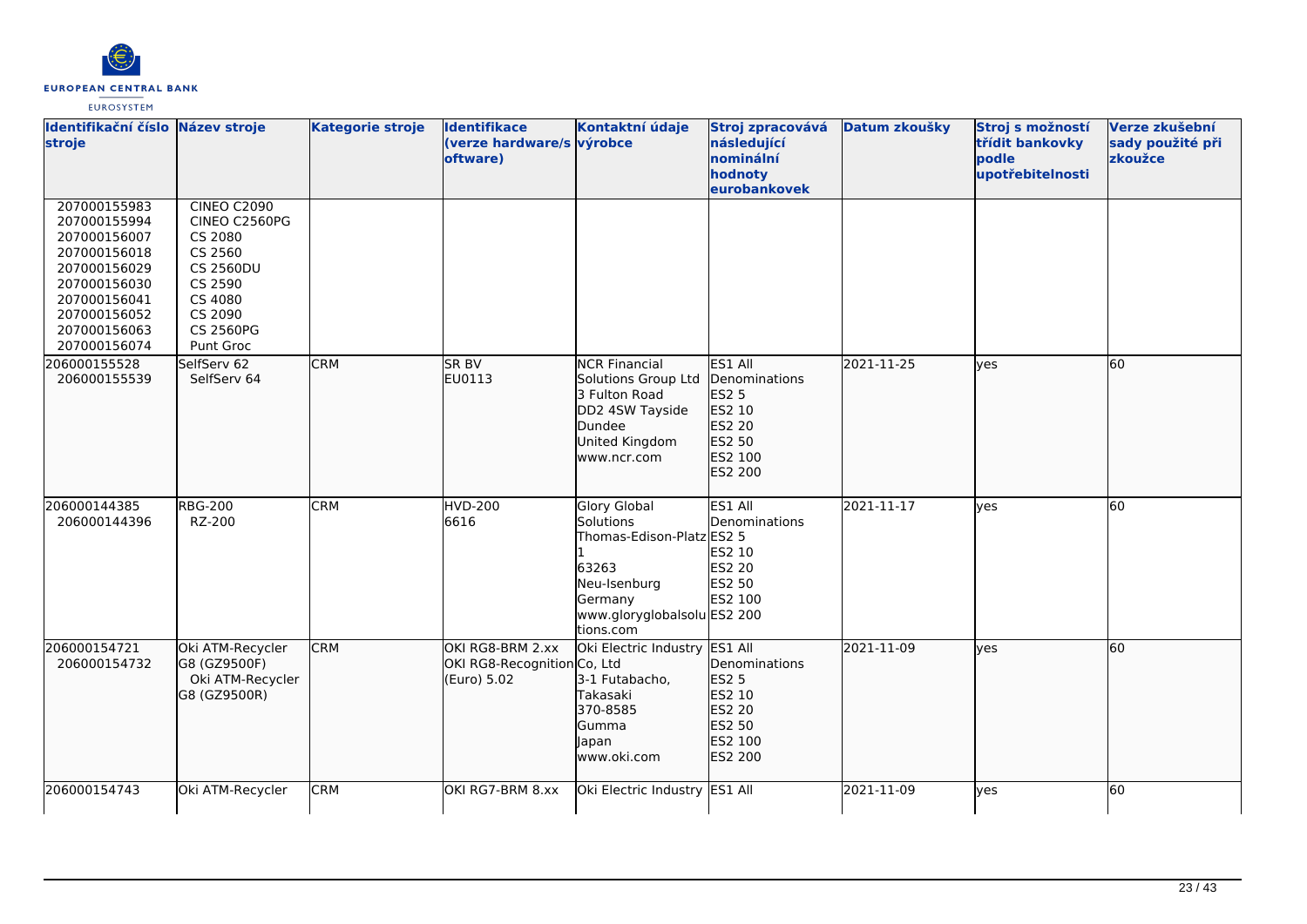

| Identifikační číslo Název stroje<br>stroje                                                   |                                                                                        | <b>Kategorie stroje</b> | <b>Identifikace</b><br>(verze hardware/s výrobce<br>oftware)           | Kontaktní údaje                                                                                                                     | Stroj zpracovává<br>následující<br>nominální<br>hodnoty<br>eurobankovek                         | Datum zkoušky | Stroj s možností<br>třídit bankovky<br>podle<br>upotřebitelnosti | Verze zkušební<br>sady použité při<br>zkoužce |
|----------------------------------------------------------------------------------------------|----------------------------------------------------------------------------------------|-------------------------|------------------------------------------------------------------------|-------------------------------------------------------------------------------------------------------------------------------------|-------------------------------------------------------------------------------------------------|---------------|------------------------------------------------------------------|-----------------------------------------------|
| 206000154754                                                                                 | G7 (GZ9241F)<br>Oki ATM-Recycler<br>G7 (GZ9241R)                                       |                         | OKI RG7-Recognition Co, Ltd<br>(Euro) 9.02                             | 3-1 Futabacho,<br>Takasaki<br>370-8585<br>Gumma<br>Japan<br>www.oki.com                                                             | <b>Denominations</b><br><b>ES2 5</b><br>ES2 10<br><b>ES2 20</b><br>ES2 50<br>ES2 100<br>ES2 200 |               |                                                                  |                                               |
| 206000154663<br>206000154674<br>206000154685<br>206000154696<br>206000154709<br>206000154710 | KePlus R10<br>KePlus RT10<br>KePlus F10<br>KePlus FT10<br>KePlus FX10<br>KePlus RX10   | <b>CRM</b>              | BV HW: HCS Zero BV KEBA Handover<br>Type 5<br>BV SW:<br>BVZ2207T000012 | <b>Automation GmbH</b><br>Reindlstrasse 51<br>A-4041<br>Linz<br>Austria<br>kh@keba.com<br>www.keba.com                              | ES1 All<br>Denominations<br>ES2 5<br>ES2 10<br>ES2 20<br>ES2 50<br>ES2 100<br>ES2 200           | 2021-11-08    | lyes                                                             | 60                                            |
| 206000155061<br>206000155072<br>206000155083                                                 | Series 100 ATM<br>Model 20<br>Series 100 ATM<br>Model 21<br>Series 100 ATM<br>Model 22 | <b>CRM</b>              | lgbru<br><b>GBNA with BV100E</b><br>EU7591                             | Fujitsu Frontech<br>Limited<br>1766 Yanokuchi,<br>Inagi-shi<br>206-855<br>Tokyo<br>Japan<br>www.frontech.fujitsu ES2 200<br>.com/en | ES1 All<br>Denominations<br><b>ES2 5</b><br>ES2 10<br><b>ES2 20</b><br>ES2 50<br>ES2 100        | 2021-11-05    | lyes                                                             | 60                                            |
| 206000155094<br>206000155174<br>206000155185                                                 | Serie 8000, Model<br>8148<br>Serie 8000, Model<br>8048R<br>Serie 8000, Model<br>8028R  | <b>CRM</b>              | <b>GBRU</b><br>GBNA with BV100E<br>EU7591                              | Denso Ten España,<br>S.A.<br>Cesar Vallejo nº 16<br>29004<br>Malaga<br>Spain<br>www.ftesa.es                                        | ES1 All<br>Denominations<br>ES2 5<br>ES2 10<br>ES2 20<br>ES2 50<br>ES2 100<br>ES2 200           | 2021-11-05    | lyes                                                             | 60                                            |
| 207000155380<br>207000155391<br>207000155404                                                 | Series 100 ATM<br>Model 20<br>Series 100 ATM                                           | <b>CCM</b>              | G60 with BV10<br>EU32AA                                                | Fujitsu Frontech<br>Limited<br>1766 Yanokuchi,                                                                                      | ES1 All<br>Denominations<br><b>ES2 5</b>                                                        | 2021-11-04    | lno                                                              | 60                                            |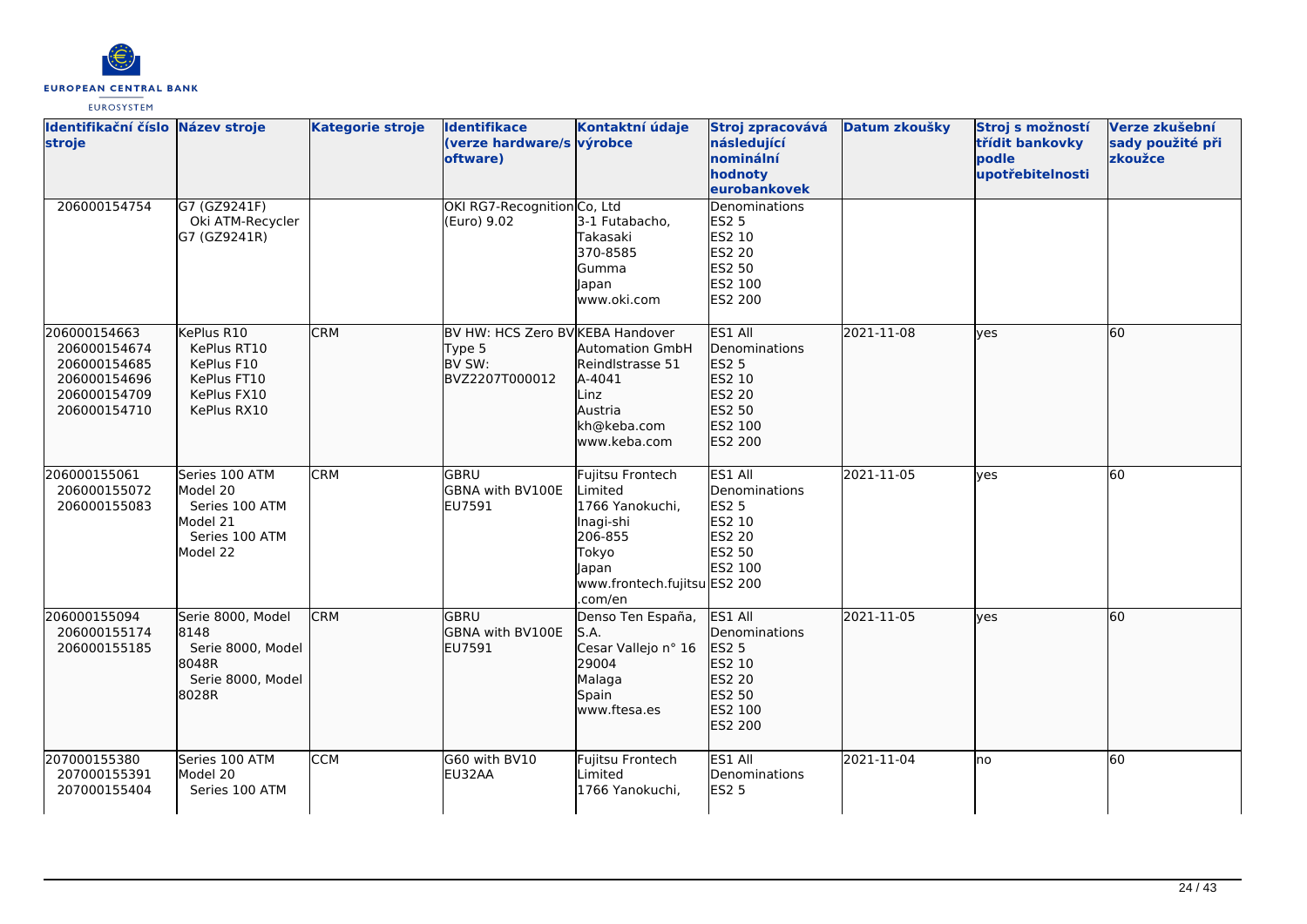

| Identifikační číslo Název stroje<br>stroje   |                                                                                        | <b>Kategorie stroje</b> | <b>Identifikace</b><br>(verze hardware/s výrobce<br>oftware) | Kontaktní údaje                                                                                                                     | Stroj zpracovává<br>následující<br>nominální<br>hodnoty<br>eurobankovek                                    | Datum zkoušky | Stroj s možností<br>třídit bankovky<br>podle<br>upotřebitelnosti | Verze zkušební<br>sady použité při<br>zkoužce |
|----------------------------------------------|----------------------------------------------------------------------------------------|-------------------------|--------------------------------------------------------------|-------------------------------------------------------------------------------------------------------------------------------------|------------------------------------------------------------------------------------------------------------|---------------|------------------------------------------------------------------|-----------------------------------------------|
|                                              | Model 21<br>Series 100 ATM<br>Model 22                                                 |                         |                                                              | Inagi-shi<br>206-855<br>Tokyo<br>Japan<br>www.frontech.fujitsu ES2 200<br>.com/en                                                   | ES2 10<br>ES2 20<br>ES2 50<br>ES2 100                                                                      |               |                                                                  |                                               |
| 206000155141<br>206000155152<br>206000155163 | Series 100 ATM<br>Model 20<br>Series 100 ATM<br>Model 21<br>Series 100 ATM<br>Model 22 | <b>CRM</b>              | <b>GBRU</b><br>GBNA with BV100<br>EU7591                     | Fujitsu Frontech<br>Limited<br>1766 Yanokuchi,<br>Inagi-shi<br>206-855<br>Tokyo<br>Japan<br>www.frontech.fujitsu ES2 200<br>.com/en | ES1 All<br>Denominations<br>ES2 5<br>ES2 10<br>ES2 20<br>ES2 50<br>ES2 100                                 | 2021-11-03    | ves                                                              | 60                                            |
| 206000155196<br>206000155209<br>206000155210 | Serie 8000, Model<br>8148<br>Serie 8000, Model<br>8048R<br>Serie 8000, Model<br>8028R  | <b>CRM</b>              | lgbru<br><b>GBNA with BV100</b><br>EU7591                    | Denso Ten España,<br>S.A.<br>Cesar Vallejo nº 16<br>29004<br>Malaga<br>Spain<br>www.ftesa.es                                        | ES1 All<br>Denominations<br><b>ES2 5</b><br>ES2 10<br><b>ES2 20</b><br>ES2 50<br>ES2 100<br><b>ES2 200</b> | 2021-11-03    | ves                                                              | 60                                            |
| 206000154970<br>206000154981<br>206000154992 | Series 100 ATM<br>Model 20<br>Series 100 ATM<br>Model 21<br>Series 100 ATM<br>Model 22 | <b>CRM</b>              | lgbru<br><b>GBNA</b> with GBVM<br>EU7591                     | Fujitsu Frontech<br>Limited<br>1766 Yanokuchi,<br>Inagi-shi<br>206-855<br>Tokyo<br>Japan<br>www.frontech.fujitsu ES2 200<br>.com/en | ES1 All<br>Denominations<br><b>ES2 5</b><br>ES2 10<br>ES2 20<br>ES2 50<br>ES2 100                          | 2021-11-02    | ves                                                              | 60                                            |
| 206000155005<br>206000155016<br>206000155027 | Serie 8000, Model<br>8148<br>Serie 8000, Model<br>8048R<br>Serie 8000, Model           | <b>CRM</b>              | lgbru<br><b>GBNA with GBVM</b><br>EU7591                     | Denso Ten España,<br>S.A.<br>Cesar Vallejo nº 16<br>29004<br>Malaga                                                                 | ES1 All<br>Denominations<br>ES2 5<br>ES2 10<br><b>ES2 20</b>                                               | 2021-11-02    | lves                                                             | 60                                            |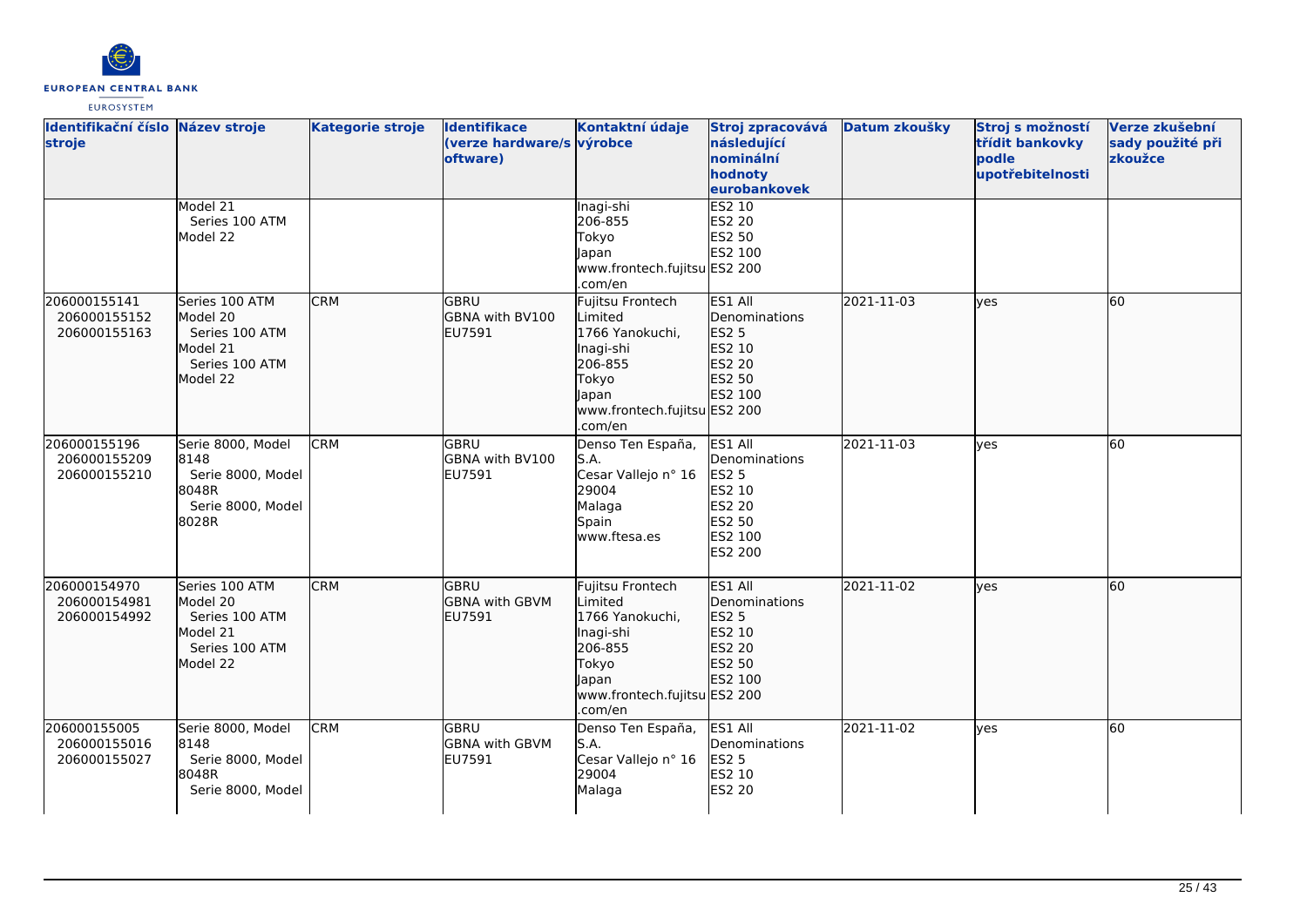

| Identifikační číslo Název stroje<br>stroje                   |                                                | <b>Kategorie stroje</b> | <b>Identifikace</b><br>(verze hardware/s výrobce<br>oftware) | Kontaktní údaje                                                                                                                                                                        | Stroj zpracovává<br>následující<br>nominální<br>hodnoty<br>eurobankovek                  | Datum zkoušky | Stroj s možností<br>třídit bankovky<br>podle<br>upotřebitelnosti | Verze zkušební<br>sady použité při<br>zkoužce |
|--------------------------------------------------------------|------------------------------------------------|-------------------------|--------------------------------------------------------------|----------------------------------------------------------------------------------------------------------------------------------------------------------------------------------------|------------------------------------------------------------------------------------------|---------------|------------------------------------------------------------------|-----------------------------------------------|
|                                                              | 8028R                                          |                         |                                                              | Spain<br>www.ftesa.es                                                                                                                                                                  | <b>ES2 50</b><br>ES2 100<br>ES2 200                                                      |               |                                                                  |                                               |
| 205000154263<br>205000154274                                 | SS4N-400<br>OLIS-4400                          | <b>CIM</b>              | SCNXL83<br>523244433                                         | Printec Hellas<br>S.M.S.A.<br>7-7A, Poseidonos<br>Ave. & Lokridos Str.<br>18344<br>Moschato, Athens<br>Greece<br>e.vasiliadou@printecES2 200<br>group.com<br>www.printecgroup.c<br>lom | ES1 All<br>Denominations<br><b>ES2 5</b><br>ES2 10<br>ES2 20<br>ES2 50<br>ES2 100        | 2021-10-22    | lno                                                              | 60                                            |
| 205000154081                                                 | GDB-100                                        | <b>CIM</b>              | <b>HVD-310</b><br>Model package: 119 Solutions               | <b>Glory Global</b><br>Thomas-Edison-Platz ES2 5<br>63263<br>Neu-Isenburg<br>Germany<br>www.gloryglobalsolu ES2 200<br>tions.com                                                       | ES1 All<br>Denominations<br>ES2 10<br>ES2 20<br>ES2 50<br>ES2 100                        | 2021-10-21    | lno                                                              | 60                                            |
| 205000154229<br>205000154230<br>205000154241<br>205000154252 | SS4N-300<br>SS4N-100<br>OLIS-Mini<br>OLIS-2400 | <b>CIM</b>              | <b>SCNL83</b><br>523244433                                   | Printec Hellas<br>S.M.S.A.<br>7-7A, Poseidonos<br>Ave. & Lokridos Str.<br>18344<br>Moschato, Athens<br>Greece<br>e.vasiliadou@printecES2 200<br>group.com<br>www.printecgroup.c<br>om  | <b>ES1 AII</b><br>Denominations<br><b>ES2 5</b><br>ES2 10<br>ES2 20<br>ES2 50<br>ES2 100 | 2021-10-20    | lno                                                              | 60                                            |
| 208000153050<br>208000153061                                 | Cineo C6010<br>CS 6010                         | <b>COM</b>              | <b>MOVE PWBA</b><br>MOVE PWBA EUR 1<br>050                   | Diebold Nixdorf<br>Systems GmbH<br>Heinz-Nixdorf-Ring 1 ES2 5                                                                                                                          | ES1 All<br>Denominations                                                                 | 2021-09-23    | ves                                                              | 60                                            |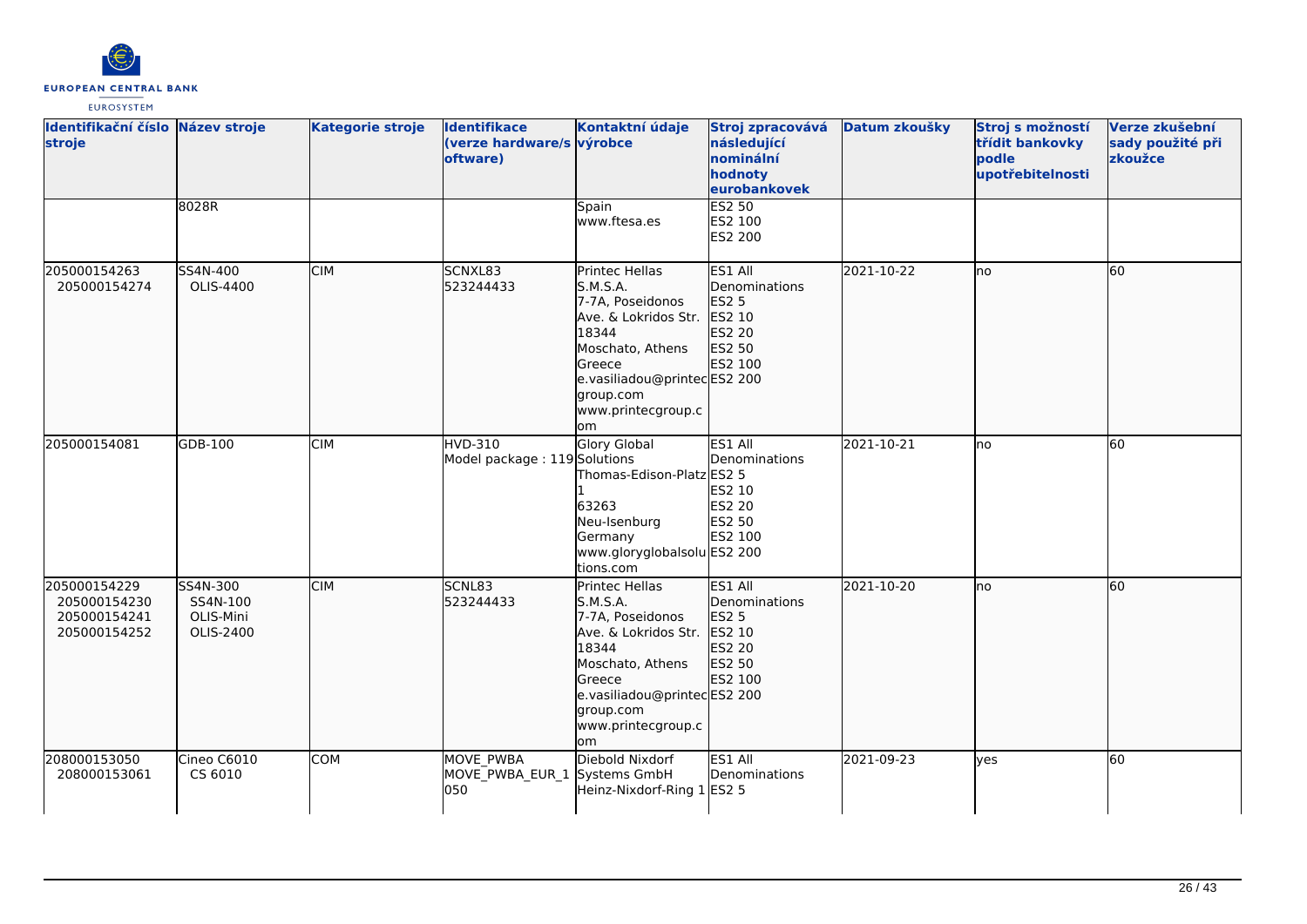

| Identifikační číslo Název stroje<br>stroje                                                                                                                                                                                                                                                                                                                                                   |                                                                                                                                                                                                                                                                                                                                                                                                                      | <b>Kategorie stroje</b> | <b>Identifikace</b><br>(verze hardware/s výrobce<br>oftware) | Kontaktní údaje                                                                                                                                        | Stroj zpracovává<br>následující<br>nominální<br>hodnoty<br>eurobankovek  | Datum zkoušky | Stroj s možností<br>třídit bankovky<br>podle<br>upotřebitelnosti | Verze zkušební<br>sady použité při<br>zkoužce |
|----------------------------------------------------------------------------------------------------------------------------------------------------------------------------------------------------------------------------------------------------------------------------------------------------------------------------------------------------------------------------------------------|----------------------------------------------------------------------------------------------------------------------------------------------------------------------------------------------------------------------------------------------------------------------------------------------------------------------------------------------------------------------------------------------------------------------|-------------------------|--------------------------------------------------------------|--------------------------------------------------------------------------------------------------------------------------------------------------------|--------------------------------------------------------------------------|---------------|------------------------------------------------------------------|-----------------------------------------------|
|                                                                                                                                                                                                                                                                                                                                                                                              |                                                                                                                                                                                                                                                                                                                                                                                                                      |                         |                                                              | 33106<br>Paderborn<br>Germany<br>info.de@dieboldnixd ES2 100<br>orf.com<br>www.dieboldnixdorf.<br><b>com</b>                                           | <b>ES2 10</b><br>ES2 20<br>ES2 50<br>ES2 200                             |               |                                                                  |                                               |
| 206000152581<br>206000152592<br>206000152605<br>206000152616<br>206000152627<br>206000152638<br>206000152649<br>206000152650<br>206000152661<br>206000152672<br>206000152683<br>206000152694<br>206000152707<br>206000152718<br>206000152729<br>206000152730<br>206000152741<br>206000152752<br>206000152763<br>206000152774<br>206000152785<br>206000152796<br>206000152809<br>206000152810 | <b>CINEO C4060</b><br><b>CINEO C4040</b><br>CS 4040<br><b>CINEO C4080</b><br>CS 4080<br><b>CINEO C4560</b><br>CS 4560<br><b>CINEO C4580</b><br>CS 4580<br><b>CINEO C2090</b><br>CS 2090<br><b>CINEO C4090</b><br>CS 4090<br><b>CINEO C2080</b><br>CS 2080<br><b>CINEO C6040</b><br>CS 6040<br>CINEO C6040<br>Compact<br>CS 6040 Compact<br><b>CINEO C6030</b><br>CS 6030<br><b>CINEO C6050</b><br>CS 6050<br>CS 4060 | <b>CRM</b>              | MOVE CWAA<br>MOVE_CWAA_EUR_1 Systems GmbH<br>050             | Diebold Nixdorf<br>Heinz-Nixdorf-Ring 1 ES2 5<br>33106<br>Paderborn<br>Germany<br>info.de@dieboldnixd ES2 100<br>orf.com<br>www.dieboldnixdorf.<br>com | ES1 All<br>Denominations<br>ES2 10<br>ES2 20<br>ES2 50<br><b>ES2 200</b> | 2021-09-22    | ves                                                              | 60                                            |
| 208000153481<br>208000153492                                                                                                                                                                                                                                                                                                                                                                 | Cineo C6010<br>CS 6010                                                                                                                                                                                                                                                                                                                                                                                               | <b>COM</b>              | MOVE PWCC<br>MOVE_PWBA_EUR_1 Systems GmbH<br>050             | Diebold Nixdorf<br>Heinz-Nixdorf-Ring 1<br>33106<br>Paderborn<br>Germany<br>info.de@dieboldnixd ES2 100                                                | ES1 All<br>Denominations<br><b>ES2 5</b><br>ES2 10<br>ES2 20<br>ES2 50   | 2021-09-22    | ves                                                              | 60                                            |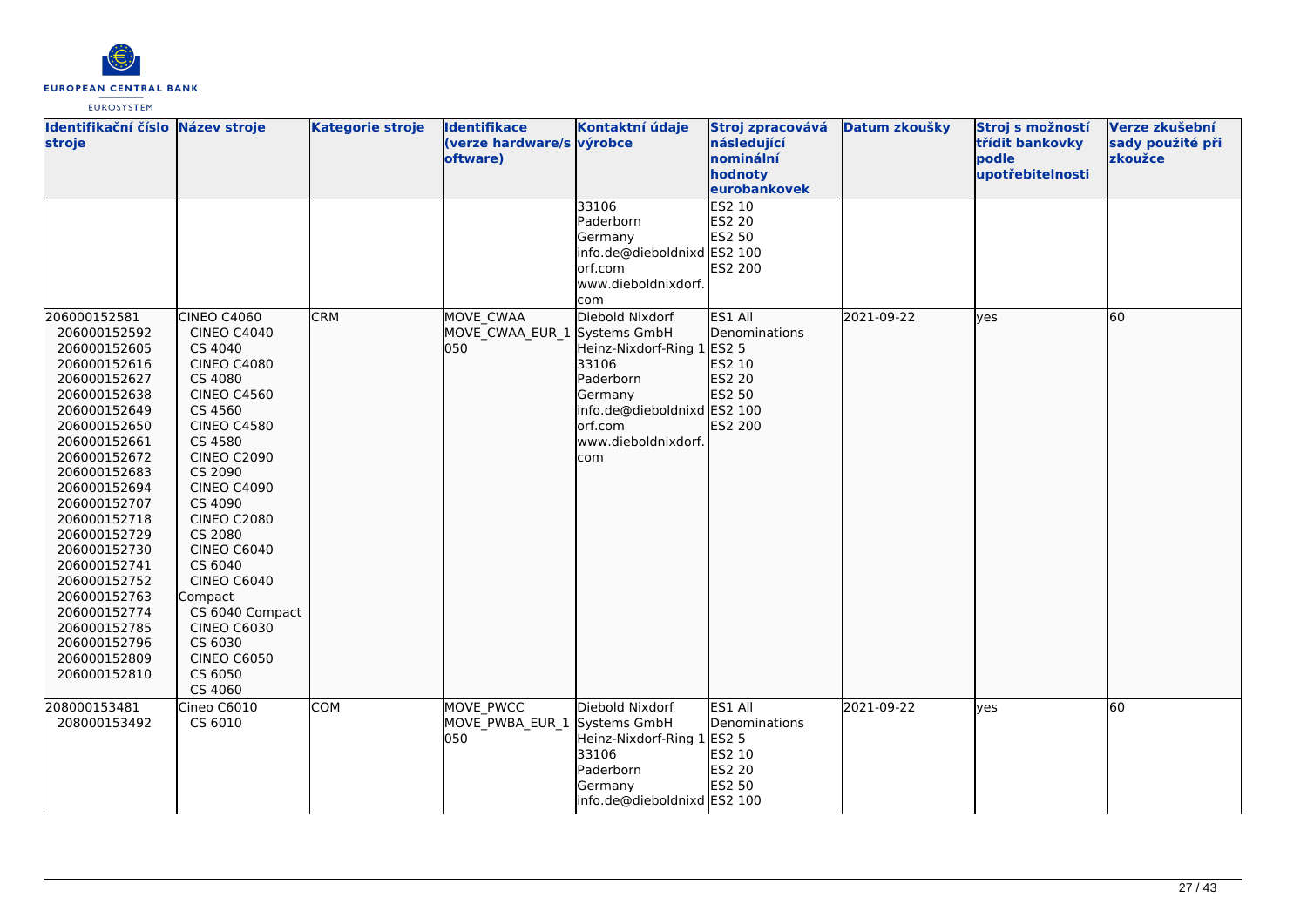

| Identifikační číslo Název stroje<br>stroje                                                                                                                                                                                                                                                                                                                                                   |                                                                                                                                                                                                                                                                                                                                                                                                        | <b>Kategorie stroje</b> | <b>Identifikace</b><br>(verze hardware/s výrobce<br>oftware) | Kontaktní údaje                                                                                                                                  | Stroj zpracovává<br>následující<br>nominální<br>hodnoty<br>eurobankovek                             | Datum zkoušky | Stroj s možností<br>třídit bankovky<br>podle<br>upotřebitelnosti | Verze zkušební<br>sady použité při<br>zkoužce |
|----------------------------------------------------------------------------------------------------------------------------------------------------------------------------------------------------------------------------------------------------------------------------------------------------------------------------------------------------------------------------------------------|--------------------------------------------------------------------------------------------------------------------------------------------------------------------------------------------------------------------------------------------------------------------------------------------------------------------------------------------------------------------------------------------------------|-------------------------|--------------------------------------------------------------|--------------------------------------------------------------------------------------------------------------------------------------------------|-----------------------------------------------------------------------------------------------------|---------------|------------------------------------------------------------------|-----------------------------------------------|
|                                                                                                                                                                                                                                                                                                                                                                                              |                                                                                                                                                                                                                                                                                                                                                                                                        |                         |                                                              | lorf.com<br>www.dieboldnixdorf.<br>com                                                                                                           | <b>ES2 200</b>                                                                                      |               |                                                                  |                                               |
| 206000152217<br>206000152228<br>206000152239<br>206000152240<br>206000152251<br>206000152262<br>206000152273<br>206000152284<br>206000152295<br>206000152308<br>206000152319<br>206000152320<br>206000152331<br>206000152342<br>206000152353<br>206000152364<br>206000152375<br>206000152386<br>206000152397<br>206000152400<br>206000152411<br>206000152422<br>206000152433<br>206000152444 | CINEO C4060<br><b>CINEO C4040</b><br>CS 4040<br><b>CINEO C4080</b><br>CS 4080<br><b>CINEO C4560</b><br>CS 4560<br><b>CINEO C4580</b><br>CS 4580<br><b>CINEO C2090</b><br>CS 2090<br><b>CINEO C4090</b><br>CS 4090<br><b>CINEO C2080</b><br>CS 2080<br>CINEO C6040<br>CS 6040<br>CINEO C6040<br>Compact<br>CS 6040 Compact<br><b>CINEO C6030</b><br>CS 6030<br><b>CINEO C6050</b><br>CS 6050<br>CS 4060 | <b>CRM</b>              | MOVE CWCA<br>MOVE CWAA EUR 1 Systems GmbH<br>lo50            | Diebold Nixdorf<br>Heinz-Nixdorf-Ring 1<br>33106<br>Paderborn<br>Germany<br>info.de@dieboldnixd ES2 100<br>orf.com<br>www.dieboldnixdorf.<br>com | ES1 All<br>Denominations<br>ES2 5<br>ES2 10<br><b>ES2 20</b><br>ES2 50<br>ES2 200                   | 2021-09-21    | ves                                                              | 60                                            |
| 205000152089                                                                                                                                                                                                                                                                                                                                                                                 | Suzohapp CDS9<br><b>HCM</b>                                                                                                                                                                                                                                                                                                                                                                            | CIM                     | <b>HOTS BV5A</b><br>BVZ22EUT V000020 NL. B.V. / Suzohapp     | Suzo international<br>Rijnzathe 12<br>3454PV<br>De Meern<br>Netherlands<br>info@suzohapp.nl<br>eu.suzohapp.com                                   | ES1 All<br>Denominations<br>ES2 5<br>ES2 10<br><b>ES2 20</b><br>ES2 50<br>ES2 100<br><b>ES2 200</b> | 2021-09-20    | no                                                               | 60                                            |
| 206000152137<br>206000152148                                                                                                                                                                                                                                                                                                                                                                 | Scancoin RCS500<br><b>RCS 900</b>                                                                                                                                                                                                                                                                                                                                                                      | <b>CRM</b>              | HOTS BV5A<br>BVZ22EUT V000020 NL. B.V. / Suzohapp            | Suzo international                                                                                                                               | ES1 All<br>Denominations                                                                            | 2021-09-20    | lves                                                             | 60                                            |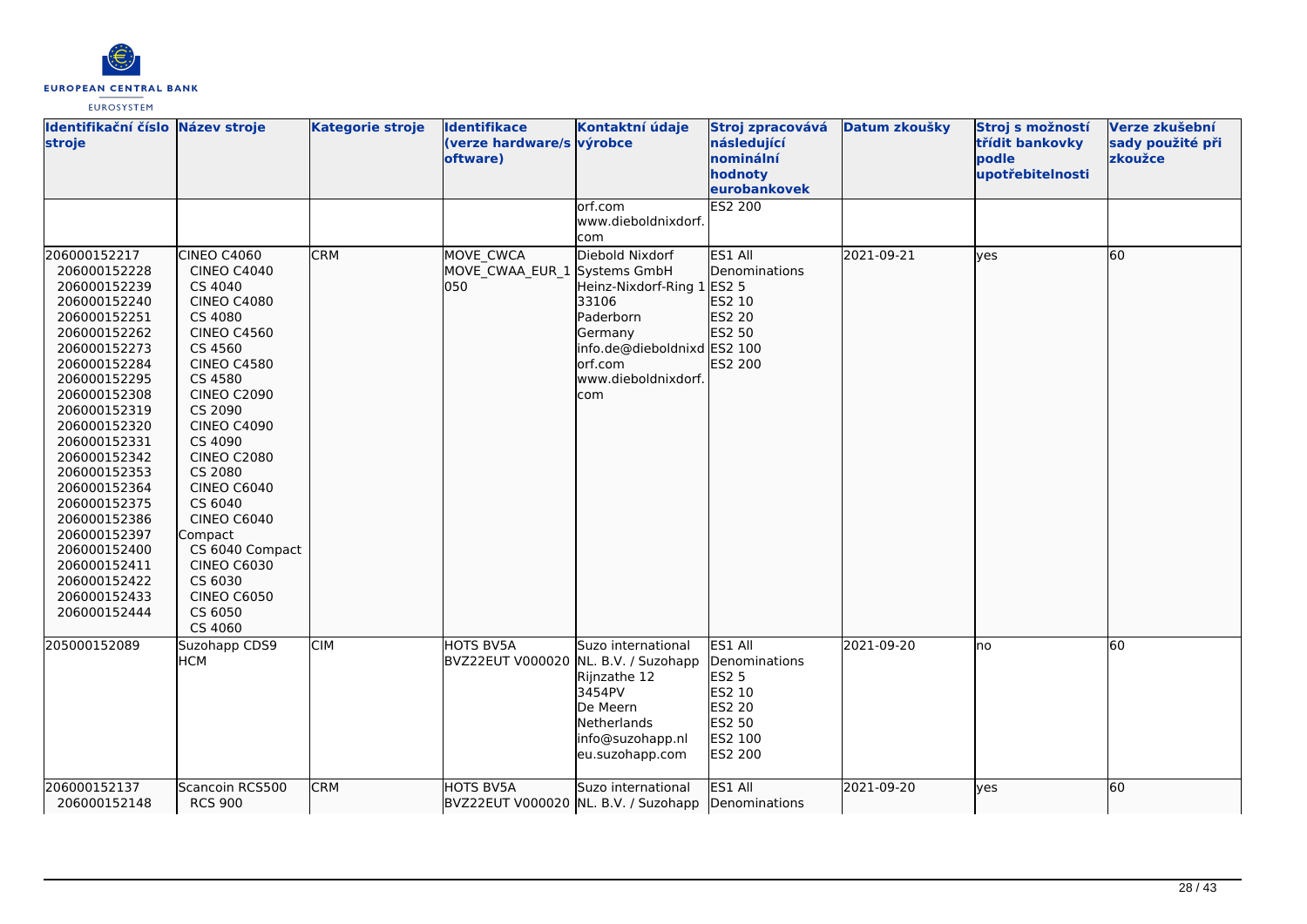

| Identifikační číslo Název stroje<br>stroje                                                                                                                                                                                                                                                                                   |                                                                                                                                                                                                                                                                            | <b>Kategorie stroje</b> | <b>Identifikace</b><br>(verze hardware/s výrobce<br>oftware) | Kontaktní údaje                                                                          | Stroj zpracovává<br>následující<br>nominální<br>hodnoty<br>eurobankovek                      | Datum zkoušky | Stroj s možností<br>třídit bankovky<br>podle<br>upotřebitelnosti | Verze zkušební<br>sady použité při<br>zkoužce |
|------------------------------------------------------------------------------------------------------------------------------------------------------------------------------------------------------------------------------------------------------------------------------------------------------------------------------|----------------------------------------------------------------------------------------------------------------------------------------------------------------------------------------------------------------------------------------------------------------------------|-------------------------|--------------------------------------------------------------|------------------------------------------------------------------------------------------|----------------------------------------------------------------------------------------------|---------------|------------------------------------------------------------------|-----------------------------------------------|
| 206000152159<br>206000152160                                                                                                                                                                                                                                                                                                 | HCM N11<br>HCM N12                                                                                                                                                                                                                                                         |                         |                                                              | Rijnzathe 12<br>3454PV<br>De Meern<br>Netherlands<br>info@suzohapp.nl<br>eu.suzohapp.com | ES2 <sub>5</sub><br>ES2 10<br>ES2 20<br>ES2 50<br>ES2 100<br>ES2 200                         |               |                                                                  |                                               |
| 206000135556<br>206000135567<br>206000135578<br>206000135589<br>206000135590<br>206000135603<br>206000135614<br>206000135625<br>206000135636<br>206000135647<br>206000135658<br>206000135669<br>206000135670<br>206000135681<br>206000135692<br>206000135705<br>206000135716<br>206000135727<br>206000135738<br>206000135749 | <b>SDM504S</b><br>SDM501S<br><b>SDM504C</b><br><b>SDM501C</b><br>SDM503<br>SDM503R<br>SDM503RC<br>SDM503RS<br>SDM503RH<br>8800S<br>8800C<br>8400S<br>8400C<br>CASHERE<br><b>SDM502C</b><br><b>SDM502S</b><br><b>SDM503C</b><br>SDM503S<br><b>SDM505S</b><br><b>SDM505C</b> | <b>CRM</b>              | <b>BV5000</b><br>BVCM115-EUR11700 Via di Mezzo 2/4           | Cima S.p.A.<br>41037<br>Mirandola (MO)<br>Italy<br>info@cimaspa.it<br>www.cimaspa.it     | ES1 All<br>Denominations<br><b>ES2 5</b><br>ES2 10<br>ES2 20<br>ES2 50<br>ES2 100<br>ES2 200 | 2021-09-14    | yes                                                              | 60                                            |
| 206000151329<br>206000151330<br>206000151341<br>206000151352<br>206000151363<br>206000151374<br>206000151385<br>206000151396<br>206000151409<br>206000151410<br>206000151421<br>206000151432                                                                                                                                 | <b>SDM504S</b><br><b>SDM501S</b><br><b>SDM504C</b><br><b>SDM501C</b><br><b>SDM503</b><br>SDM503R<br>SDM503RC<br>SDM503RS<br>SDM503RH<br>8800S<br>8800C<br>8400S                                                                                                            | <b>CRM</b>              | <b>BV5000</b><br>BVCM116-EUR11800 Via di Mezzo 2/4           | Cima S.p.A.<br>41037<br>Mirandola (MO)<br>Italy<br>info@cimaspa.it<br>www.cimaspa.it     | ES1 All<br>Denominations<br><b>ES2 5</b><br>ES2 10<br>ES2 20<br>ES2 50<br>ES2 100<br>ES2 200 | 2021-09-14    | lyes                                                             | 60                                            |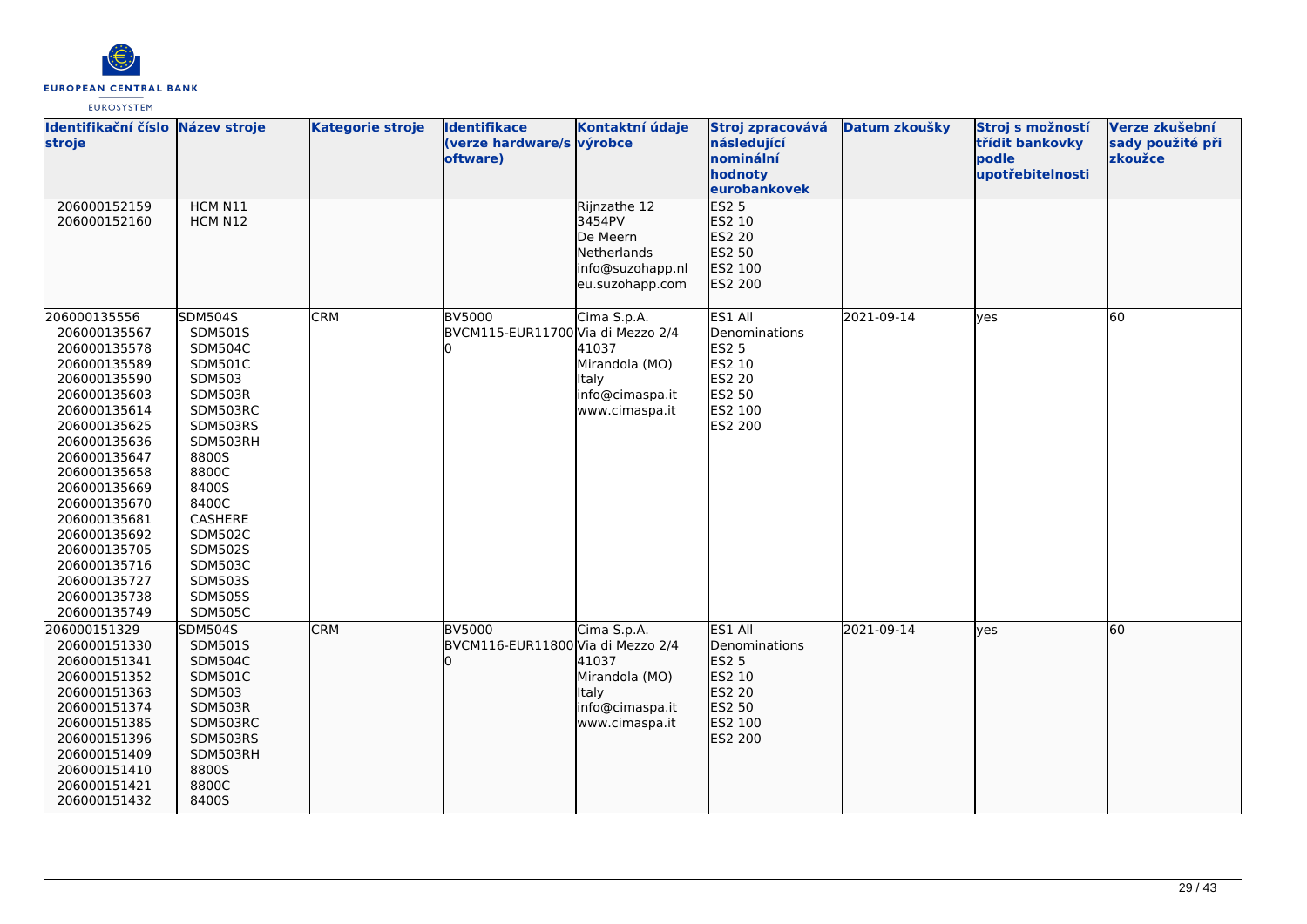

| Identifikační číslo Název stroje |                     | <b>Kategorie stroje</b> | <b>Identifikace</b><br>(verze hardware/s výrobce | Kontaktní údaje            | Stroj zpracovává<br>následující      | Datum zkoušky | Stroj s možností<br>třídit bankovky | Verze zkušební<br>sady použité při |
|----------------------------------|---------------------|-------------------------|--------------------------------------------------|----------------------------|--------------------------------------|---------------|-------------------------------------|------------------------------------|
| stroje                           |                     |                         | oftware)                                         |                            | nominální<br>hodnoty<br>eurobankovek |               | podle<br>upotřebitelnosti           | zkoužce                            |
| 206000151443                     | 8400C               |                         |                                                  |                            |                                      |               |                                     |                                    |
| 206000151454                     | CASHERE             |                         |                                                  |                            |                                      |               |                                     |                                    |
| 206000151465                     | <b>SDM502C</b>      |                         |                                                  |                            |                                      |               |                                     |                                    |
| 206000151476                     | SDM502S             |                         |                                                  |                            |                                      |               |                                     |                                    |
| 206000151487                     | <b>SDM503C</b>      |                         |                                                  |                            |                                      |               |                                     |                                    |
| 206000151498                     | <b>SDM503S</b>      |                         |                                                  |                            |                                      |               |                                     |                                    |
| 206000151502                     | <b>SDM505S</b>      |                         |                                                  |                            |                                      |               |                                     |                                    |
| 206000151513                     | <b>SDM505C</b>      |                         |                                                  |                            |                                      |               |                                     |                                    |
| 206000151728                     | AST7000NT-R5        | <b>CRM</b>              | <b>BV5000</b>                                    | Cima S.p.A.                | ES1 All                              | 2021-09-14    | ves                                 | 60                                 |
| 206000151739                     | AST7000NT           |                         | BVCM116-EUR11800 Via di Mezzo 2/4                |                            | Denominations                        |               |                                     |                                    |
| 206000151740                     | AST7000-FT          |                         |                                                  | 41037                      | <b>ES2 5</b>                         |               |                                     |                                    |
| 206000151751                     | AST7000-FT ER       |                         |                                                  | Mirandola (MO)             | ES2 10                               |               |                                     |                                    |
| 206000151762                     | AST7016             |                         |                                                  | Italy                      | ES2 20                               |               |                                     |                                    |
| 206000151773                     | AST7008W            |                         |                                                  | info@cimaspa.it            | ES2 50                               |               |                                     |                                    |
| 206000151784                     | AST7008WB           |                         |                                                  | www.cimaspa.it             | ES2 100                              |               |                                     |                                    |
| 206000151795                     | AST7008C            |                         |                                                  |                            | ES2 200                              |               |                                     |                                    |
| 206000151808                     | <b>AST7008CB</b>    |                         |                                                  |                            |                                      |               |                                     |                                    |
| 206000151819                     | <b>AST7008H</b>     |                         |                                                  |                            |                                      |               |                                     |                                    |
| 206000151820                     | AST7008HB           |                         |                                                  |                            |                                      |               |                                     |                                    |
| 206000151831                     | AST7008S            |                         |                                                  |                            |                                      |               |                                     |                                    |
| 206000150475                     | DT-7000H68V         | <b>CRM</b>              | UNV-010                                          | <b>GRG Banking</b>         | ES1 All                              | 2021-08-30    | lves                                | 60                                 |
| 206000150486                     | DT-7000H68N         |                         | V28004A012                                       | Equipment Co Ltd           | Denominations                        |               |                                     |                                    |
| 206000150497                     | DT-7000H68NL        |                         |                                                  | 9 Kelin Road Science ES2 5 |                                      |               |                                     |                                    |
| 206000150501                     | DT-7000H68NLR       |                         |                                                  | City                       | ES2 10                               |               |                                     |                                    |
| 206000150512                     | DT-7000H68NX        |                         |                                                  | 510663                     | ES2 20                               |               |                                     |                                    |
| 206000150523                     | Virtual Teller Mach |                         |                                                  | Guangzhou, District ES2 50 |                                      |               |                                     |                                    |
| 206000150534                     | ine(VTM)/Videokasse |                         |                                                  | Luogang                    | ES2 100                              |               |                                     |                                    |
| 206000150545                     | DT-7000P5800        |                         |                                                  | China                      | ES2 200                              |               |                                     |                                    |
| 206000150556                     | DT-7000P5800L       |                         |                                                  | www.grgbanking.co          |                                      |               |                                     |                                    |
| 206000150567                     | DT-7000P5800E       |                         |                                                  | m                          |                                      |               |                                     |                                    |
| 206000150578                     | DT-7000P5500L       |                         |                                                  |                            |                                      |               |                                     |                                    |
| 206000150589                     | DT-7000P5500        |                         |                                                  |                            |                                      |               |                                     |                                    |
| 206000150590                     | DT-7000P5500S       |                         |                                                  |                            |                                      |               |                                     |                                    |
| 206000150603                     | DT-7000P5500SL      |                         |                                                  |                            |                                      |               |                                     |                                    |
| 206000150614                     | DT-7000160-COMB     |                         |                                                  |                            |                                      |               |                                     |                                    |
| 206000150625                     |                     |                         |                                                  |                            |                                      |               |                                     |                                    |
| 206000150636                     | DT-7000160XL        |                         |                                                  |                            |                                      |               |                                     |                                    |
| 206000150647                     | DT-7000160X         |                         |                                                  |                            |                                      |               |                                     |                                    |
| 206000150658                     | DT-7000160NL        |                         |                                                  |                            |                                      |               |                                     |                                    |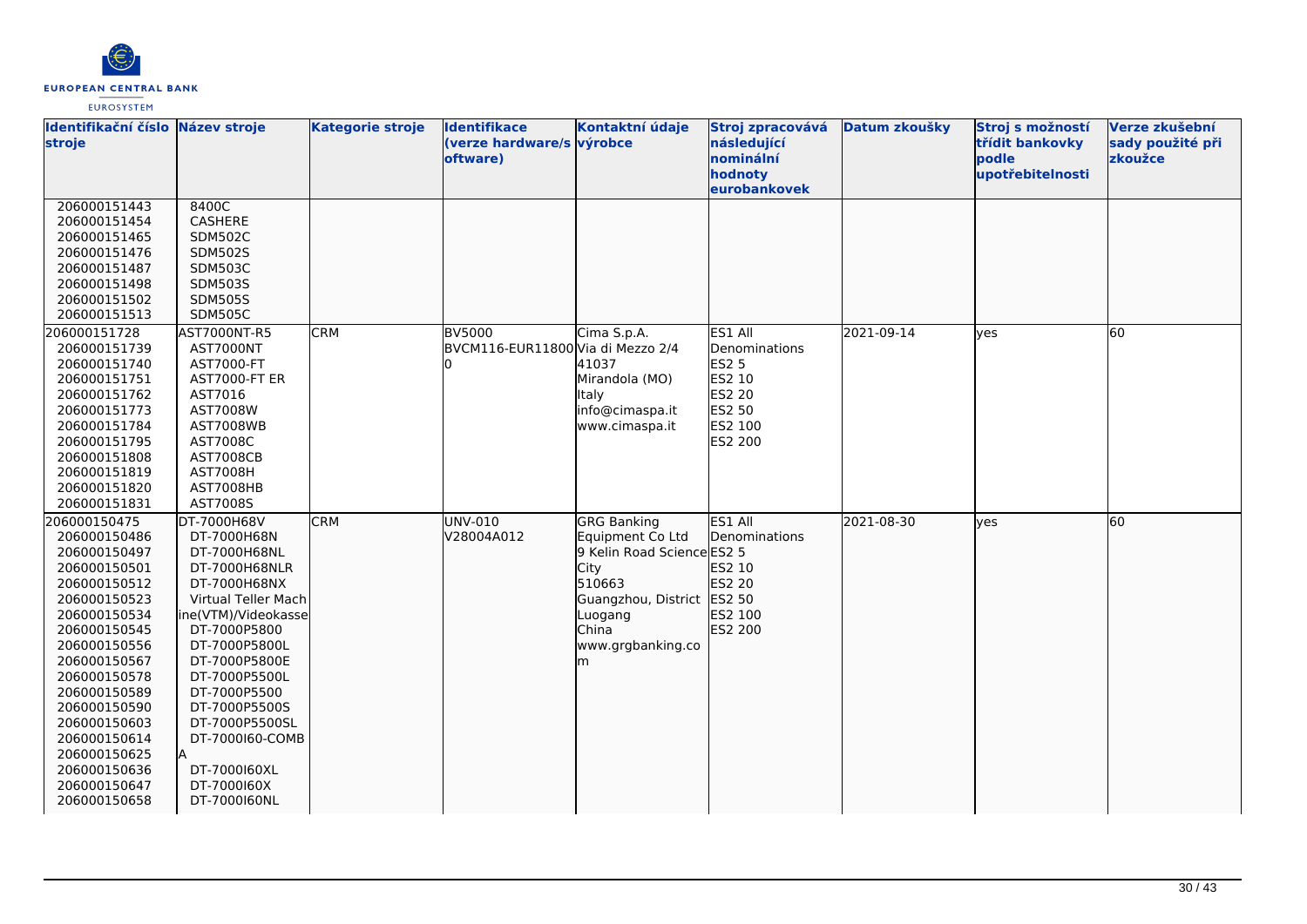

| Identifikační číslo Název stroje<br>stroje                                                   |                                                                                                                        | <b>Kategorie stroje</b> | <b>Identifikace</b><br>(verze hardware/s výrobce<br>oftware) | Kontaktní údaje                                                                                                                                                   | Stroj zpracovává<br>následující<br>nominální<br>hodnoty<br>eurobankovek           | Datum zkoušky | Stroj s možností<br>třídit bankovky<br>podle<br>upotřebitelnosti | Verze zkušební<br>sady použité při<br>zkoužce |
|----------------------------------------------------------------------------------------------|------------------------------------------------------------------------------------------------------------------------|-------------------------|--------------------------------------------------------------|-------------------------------------------------------------------------------------------------------------------------------------------------------------------|-----------------------------------------------------------------------------------|---------------|------------------------------------------------------------------|-----------------------------------------------|
| 206000150669<br>206000150670<br>206000150681<br>206000150692<br>206000150705<br>206000150716 | DT-7000160A<br>DT-7000160B<br>DT-7000166<br>DT-7000H68VL<br>DT-7000TCR71<br>DT-7000H68VLR<br>DT-7000i58<br>DT-7000i58T |                         |                                                              |                                                                                                                                                                   |                                                                                   |               |                                                                  |                                               |
| 205000150429                                                                                 | <b>KUAN</b>                                                                                                            | <b>CIM</b>              | EUR 002.016                                                  | Masterwork<br>Automodules<br>4F, 223, Chong Yang ES2 5<br>Rd.<br>115 Nangang<br>Taipei<br>Taiwan<br>www.automodules.c ES2 200<br>om                               | ES1 All<br>Denominations<br>ES2 10<br>ES2 20<br>ES2 50<br>ES2 100                 | 2021-08-24    | Ino                                                              | 60                                            |
| 210000150233                                                                                 | CoinRoll 123                                                                                                           | <b>CDM</b>              | SIRIUS V3.4                                                  | HESS Cash Systems ES1 All<br>GmbH<br>Robert-Bosch-<br>Strasse 30<br>71106<br>Magstadt<br>Germany<br>joachim.becker@hesES2 200<br>s.de<br>www.hess.de              | Denominations<br>ES2 5<br>ES2 10<br>ES2 20<br>ES2 50<br>ES2 100                   | 2021-08-10    | lno                                                              | 60                                            |
| 206000149552<br>206000149563<br>206000149574                                                 | ProCash 4000<br>ProCash 4000xs<br>ProCash 4100                                                                         | <b>CRM</b>              | LINE XLA-O<br>XLAAEUR0249                                    | Diebold Nixdorf<br>Systems GmbH<br>Heinz-Nixdorf-Ring 1<br>33106<br>Paderborn<br>Germany<br>info.de@dieboldnixd ES2 100<br>lorf.com<br>www.dieboldnixdorf.<br>com | ES1 All<br>Denominations<br><b>ES2 5</b><br>ES2 10<br>ES2 20<br>ES2 50<br>ES2 200 | 2021-08-04    | ves                                                              | 60                                            |
| 206000149585                                                                                 | Opteva 328EF                                                                                                           | <b>CRM</b>              | BVZ10                                                        | Diebold Nixdorf                                                                                                                                                   | ES1 All                                                                           | 2021-08-03    | ves                                                              | 60                                            |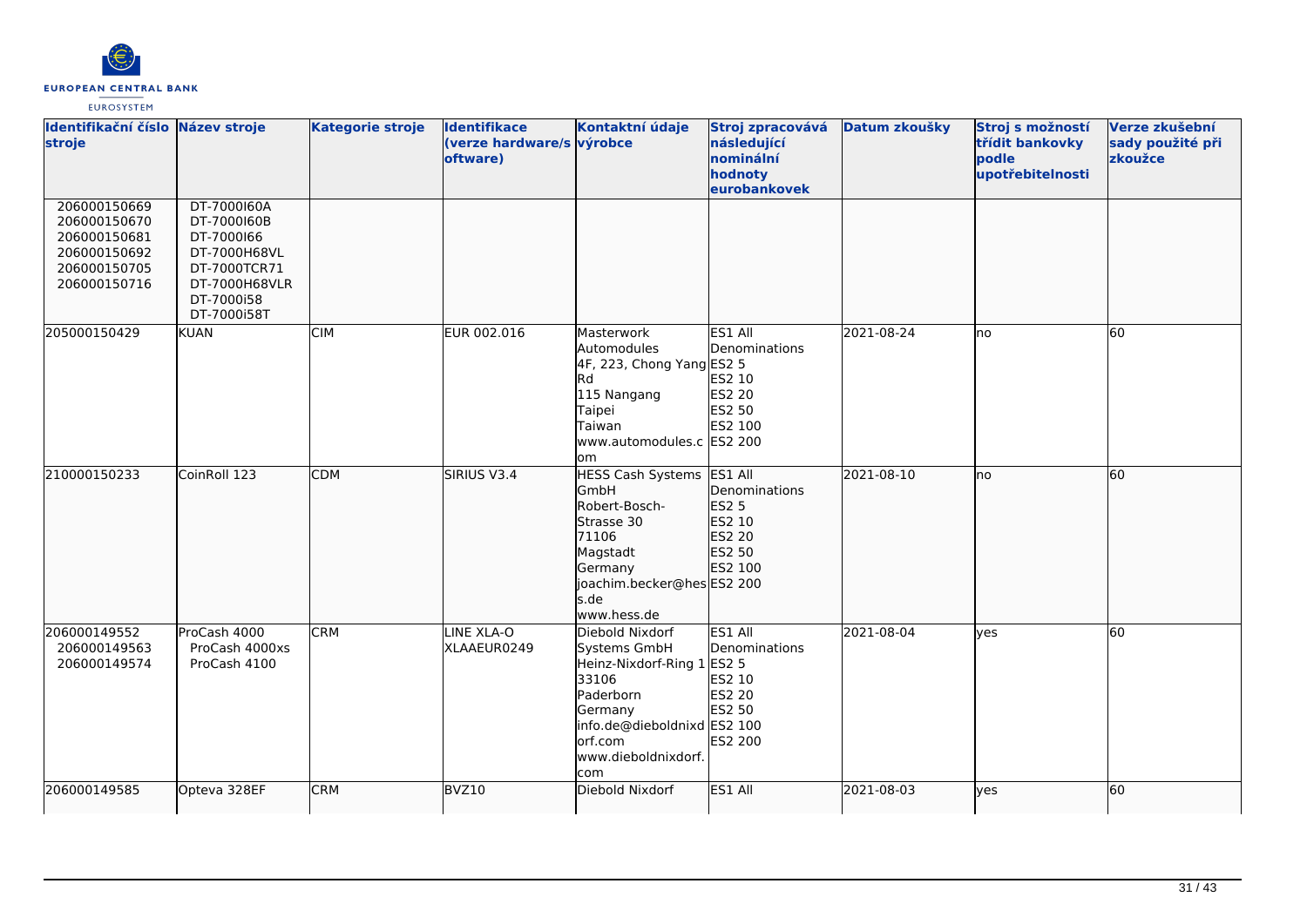

| Identifikační číslo Název stroje<br>stroje                                                                                                                                                                                                                                                                                                                   |                                                                                                                                                                                                                                                                                                                    | <b>Kategorie stroje</b> | <b>Identifikace</b><br>(verze hardware/s výrobce<br>oftware) | Kontaktní údaje                                                                                                                                            | Stroj zpracovává<br>následující<br>nominální<br>hodnoty<br>eurobankovek                             | Datum zkoušky | Stroj s možností<br>třídit bankovky<br>podle<br>upotřebitelnosti | Verze zkušební<br>sady použité při<br>zkoužce |
|--------------------------------------------------------------------------------------------------------------------------------------------------------------------------------------------------------------------------------------------------------------------------------------------------------------------------------------------------------------|--------------------------------------------------------------------------------------------------------------------------------------------------------------------------------------------------------------------------------------------------------------------------------------------------------------------|-------------------------|--------------------------------------------------------------|------------------------------------------------------------------------------------------------------------------------------------------------------------|-----------------------------------------------------------------------------------------------------|---------------|------------------------------------------------------------------|-----------------------------------------------|
| 206000149596<br>206000149609<br>206000149610<br>206000149621<br>206000149632<br>206000149643<br>206000149654<br>206000149665<br>206000149676<br>206000149687<br>206000149698<br>206000149701<br>206000149712<br>206000149723<br>206000149734<br>206000149745<br>206000149756<br>206000149767<br>206000149778<br>206000149789<br>206000149790<br>206000149803 | Diebold 3030<br>Opteva 328EF/D<br>Opteva 328EF/C<br>Opteva 328EF/S<br>Opteva 328<br>Opteva 324<br>Opteva 368<br>Opteva 378<br>Opteva 828<br>CS 828<br>Opteva 860<br>Opteva 868<br>CS 868<br>Opteva 820<br>Diebold 9900<br>CS 9900<br>Diebold 3700<br>CS 3700<br>Diebold 3750<br>CS 3750<br>Diebold 3550<br>CS 3550 |                         | BVZ22EUT000020                                               | <b>Systems GmbH</b><br>Heinz-Nixdorf-Ring 1 ES2 5<br>33106<br>Paderborn<br>Germany<br>info.de@dieboldnixd ES2 100<br>orf.com<br>www.dieboldnixdorf.<br>com | Denominations<br>ES2 10<br><b>ES2 20</b><br>ES2 50<br>ES2 200                                       |               |                                                                  |                                               |
| 205000149926                                                                                                                                                                                                                                                                                                                                                 | <b>APS Compact NL</b>                                                                                                                                                                                                                                                                                              | <b>CIM</b>              | CI Note Line<br>UNX4-210-13-EU-16                            | Unixfor S.A.<br>12 METAXA K.<br>17455<br><b>ALIMOS - ATHENS</b><br>Greece<br>unixfor@unixfor.gr<br>www.unixfor.com                                         | ES1 All<br>Denominations<br><b>ES2 5</b><br>ES2 10<br><b>ES2 20</b><br>ES2 50<br>ES2 100<br>ES2 200 | 2021-07-29    | Ino                                                              | 60                                            |
| 205000149915                                                                                                                                                                                                                                                                                                                                                 | <b>APS Compact</b>                                                                                                                                                                                                                                                                                                 | <b>CIM</b>              | CR90<br><b>BIM2020</b><br>UNX4-110-13-EU-16                  | Unixfor S.A.<br>12 METAXA K.<br>17455<br><b>ALIMOS - ATHENS</b><br>Greece<br>unixfor@unixfor.gr<br>www.unixfor.com                                         | ES1 All<br>Denominations<br>ES2 5<br>ES2 10<br>ES2 20<br>ES2 50<br>ES2 100<br>ES2 200               | 2021-07-27    | lno                                                              | 60                                            |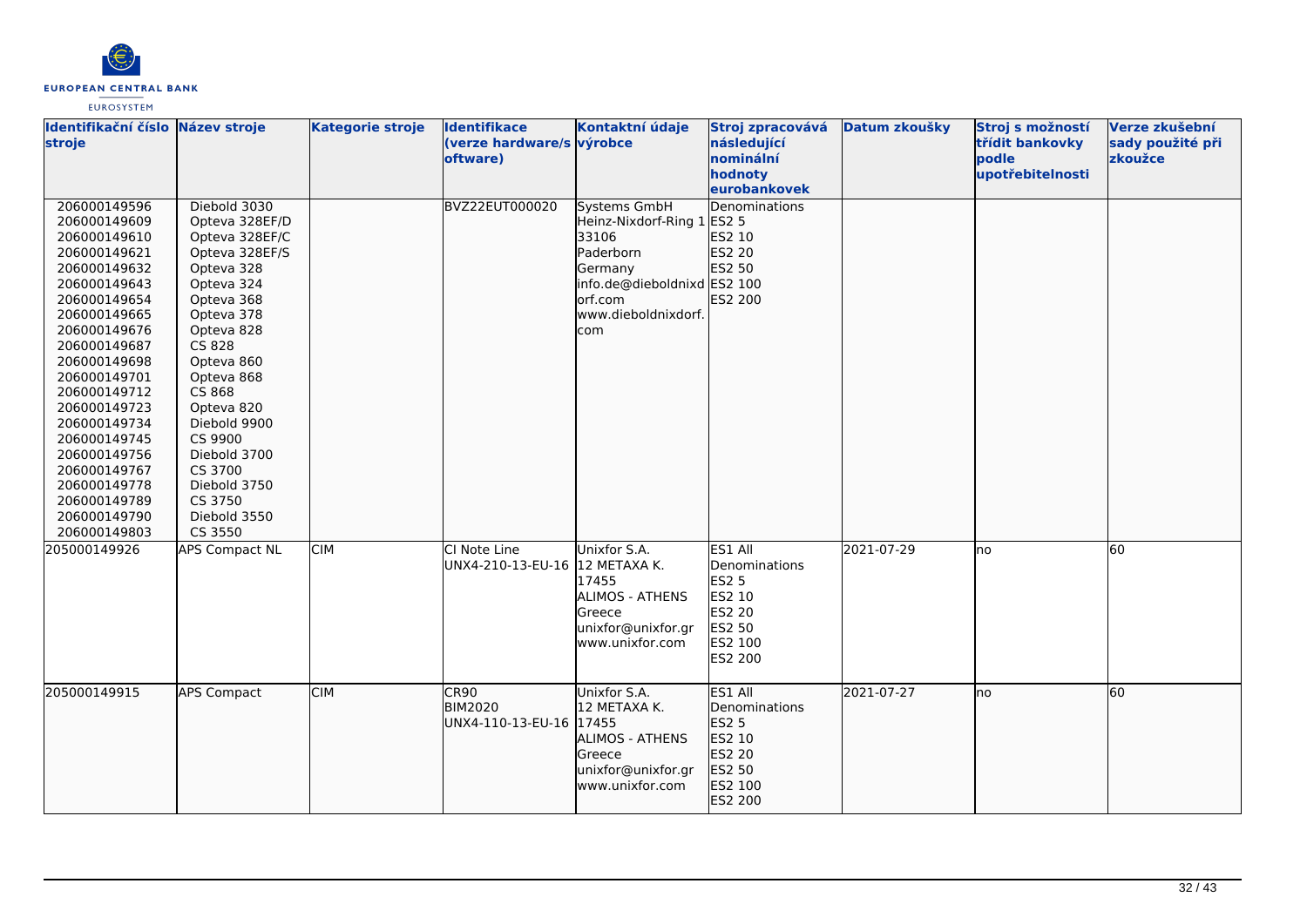

| Identifikační číslo Název stroje<br>stroje                                                   |                                                                                      | <b>Kategorie stroje</b> | <b>Identifikace</b><br>(verze hardware/s výrobce<br>oftware) | Kontaktní údaje                                                                                                                                     | Stroj zpracovává<br>následující<br>nominální<br>hodnoty<br>eurobankovek                             | Datum zkoušky | Stroj s možností<br>třídit bankovky<br>podle<br>upotřebitelnosti | Verze zkušební<br>sady použité při<br>zkoužce |
|----------------------------------------------------------------------------------------------|--------------------------------------------------------------------------------------|-------------------------|--------------------------------------------------------------|-----------------------------------------------------------------------------------------------------------------------------------------------------|-----------------------------------------------------------------------------------------------------|---------------|------------------------------------------------------------------|-----------------------------------------------|
| 206000133861<br>206000133872<br>206000133883<br>206000133894<br>206000133907<br>206000133918 | KePlus R10<br>KePlus RT10<br>KePlus F10<br>KePlus FT10<br>KePlus FX10<br>KePlus RX10 | <b>CRM</b>              | BV HW: HOTS Zero<br>BV Type 5<br>BV SW:<br>BVZ2207T000011    | <b>KEBA Handover</b><br><b>Automation GmbH</b><br>Reindlstrasse 51<br>A-4041<br>Linz<br>Austria<br>kh@keba.com<br>www.keba.com                      | ES1 All<br>Denominations<br><b>ES2 5</b><br>ES2 10<br><b>ES2 20</b><br>ES2 50<br>ES2 100<br>ES2 200 | 2021-07-26    | yes                                                              | 60                                            |
| 206000149357<br>206000149391<br>206000149404<br>206000149415                                 | KePlus R6se<br>KePlus X6se<br>KePlus R6<br>KePlus X6                                 | <b>CRM</b>              | BV HW:HCS ZERO<br>BV Type 5<br>BV SW:<br>BVZ22EUT000020      | <b>KEBA Handover</b><br><b>Automation GmbH</b><br>Reindlstrasse 51<br>A-4041<br>Linz<br>Austria<br>kh@keba.com<br>www.keba.com                      | <b>ES1 All</b><br>Denominations<br>ES2 5<br>ES2 10<br>ES2 20<br>ES2 50<br>ES2 100<br>ES2 200        | 2021-07-26    | lyes                                                             | 60                                            |
| 206000157848<br>206000157859<br>206000157860<br>206000157871                                 | KePlus R6se<br>KePlus X6se<br>KePlus R6<br>KePlus X6                                 | <b>CRM</b>              | BV HW:HOTS ZERO<br>BV Type 5<br>BV SW:<br>BVZ22EUT000020     | <b>KEBA Handover</b><br><b>Automation GmbH</b><br>Reindlstrasse 51<br>A-4041<br>Linz<br>Austria<br>kh@keba.com<br>www.keba.com                      | ES1 All<br>Denominations<br><b>ES2 5</b><br>ES2 10<br><b>ES2 20</b><br>ES2 50<br>ES2 100<br>ES2 200 | 2021-07-26    | lyes                                                             | 60                                            |
| 206000148777                                                                                 | CI Note Line Recycle CRM                                                             |                         | 13-EU-16                                                     | CI Note Line Recycle CI Tech Components ES1 All<br>AG<br>Oberburgstrasse 10<br>3400<br>Burgdorf<br>Switzerland<br>info@citech.com<br>www.citech.com | <b>Denominations</b><br><b>ES2 5</b><br>ES2 10<br>ES2 20<br>ES2 50<br>ES2 100<br>ES2 200            | 2021-07-21    | lves                                                             | 60                                            |
| 205000148890                                                                                 | SmartPay Lobby                                                                       | <b>CIM</b>              | <b>BIM2020</b><br>Cash Module v1.6                           | <b>Printec Hellas</b><br>S.M.S.A.                                                                                                                   | ES1 All<br>Denominations                                                                            | 2021-07-21    | lno                                                              | 60                                            |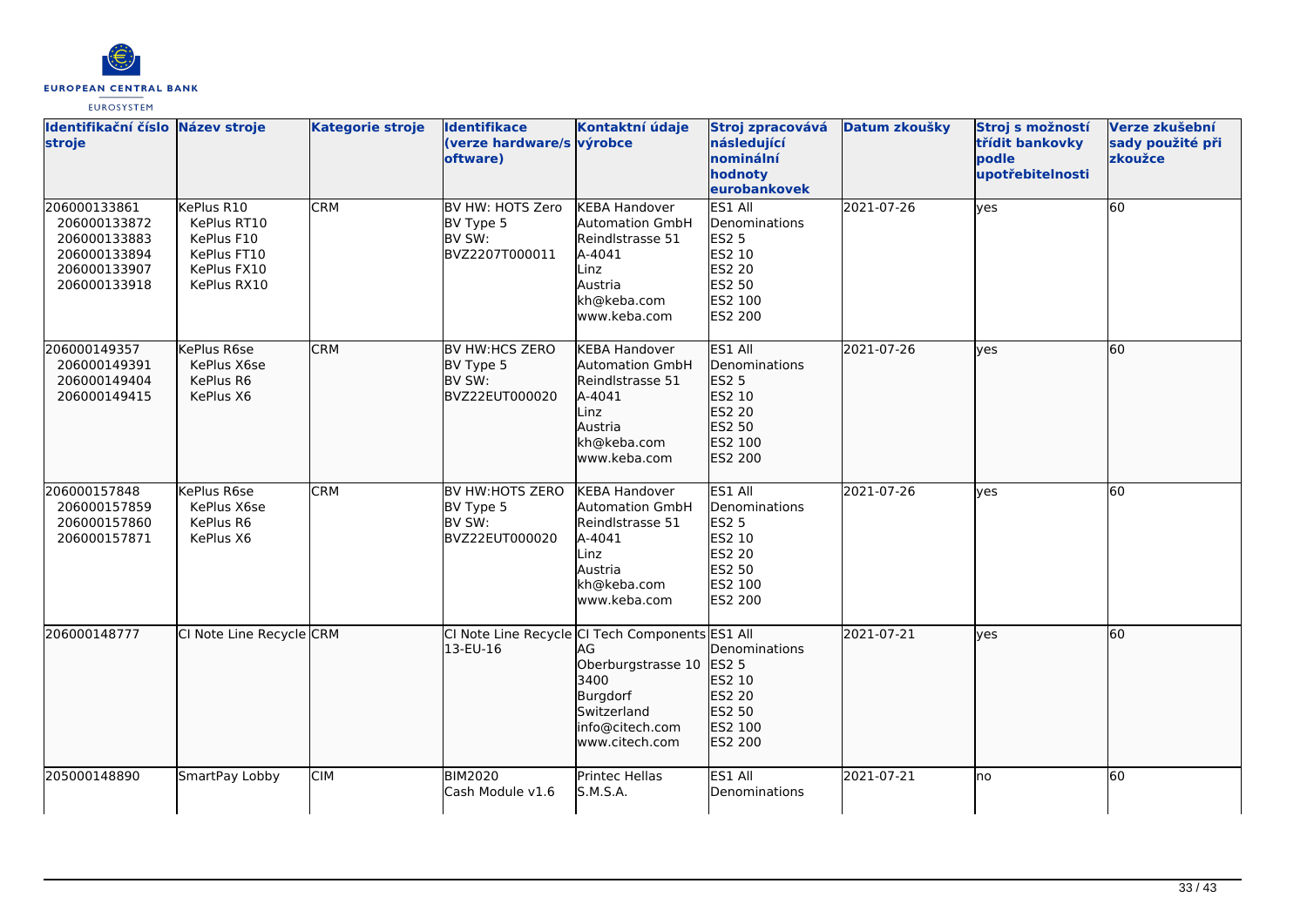

| Identifikační číslo Název stroje<br>stroje                                                                                                                   |                                                                                                                                                    | <b>Kategorie stroje</b> | Identifikace<br>(verze hardware/s výrobce<br>oftware) | Kontaktní údaje                                                                                                                                                                       | Stroj zpracovává<br>následující<br>nominální<br>hodnoty<br>eurobankovek                      | Datum zkoušky | Stroj s možností<br>třídit bankovky<br>podle<br>upotřebitelnosti | Verze zkušební<br>sady použité při<br>zkoužce |
|--------------------------------------------------------------------------------------------------------------------------------------------------------------|----------------------------------------------------------------------------------------------------------------------------------------------------|-------------------------|-------------------------------------------------------|---------------------------------------------------------------------------------------------------------------------------------------------------------------------------------------|----------------------------------------------------------------------------------------------|---------------|------------------------------------------------------------------|-----------------------------------------------|
|                                                                                                                                                              |                                                                                                                                                    |                         | $13-EU-15$                                            | 7-7A, Poseidonos<br>Ave. & Lokridos Str.<br>18344<br>Moschato, Athens<br>Greece<br>e.vasiliadou@printecES2 200<br>group.com<br>www.printecgroup.c<br>lom                              | ES2 <sub>5</sub><br>ES2 10<br>ES2 20<br>ES2 50<br>ES2 100                                    |               |                                                                  |                                               |
| 207000148471<br>207000148482<br>207000148493<br>207000148507<br>207000148518<br>207000148529<br>207000148530<br>207000148541<br>207000148552<br>207000148563 | SelfServ 34<br>SelfServ 31<br>SelfServ 32<br>SelfServ 36<br>SelfServ 38<br>SelfServ 91<br>SelfServ 81<br>SelfServ 82<br>SelfServ 84<br>SelfServ 88 | <b>CCM</b>              | DVM-STD-EUR<br>Version 01.07.00                       | <b>NCR Financial</b><br>Solutions Group Ltd<br>3 Fulton Road<br>DD2 4SW Tayside<br>Dundee<br>United Kingdom<br>www.ncr.com                                                            | ES1 All<br>Denominations<br><b>ES2 5</b><br>ES2 10<br>ES2 20<br>ES2 50<br>ES2 100<br>ES2 200 | 2021-07-20    | lno                                                              | 60                                            |
| 206000148254<br>206000148265                                                                                                                                 | SelfServ 83<br>SelfServ 87                                                                                                                         | <b>CRM</b>              | BRM with HVD300<br>EUR00000544                        | <b>NCR Financial</b><br>Solutions Group Ltd<br>3 Fulton Road<br>DD2 4SW Tayside<br>Dundee<br>United Kingdom<br>www.ncr.com                                                            | ES1 All<br>Denominations<br>ES2 5<br>ES2 10<br><b>ES2 20</b><br>ES2 50<br>ES2 100<br>ES2 200 | 2021-07-14    | ves                                                              | 60                                            |
| 205000148413                                                                                                                                                 | SmartPay Lobby<br><b>New</b>                                                                                                                       | <b>CIM</b>              | $CI-2110C$<br>Cash Module v1.6<br>13-EU-14            | Printec Hellas<br>S.M.S.A.<br>7-7A, Poseidonos<br>Ave. & Lokridos Str.<br>18344<br>Moschato, Athens<br>Greece<br>e.vasiliadou@printecES2 200<br>group.com<br>www.printecgroup.c<br>om | ES1 All<br>Denominations<br><b>ES2 5</b><br>ES2 10<br>ES2 20<br>ES2 50<br>ES2 100            | 2021-07-13    | lno                                                              | 60                                            |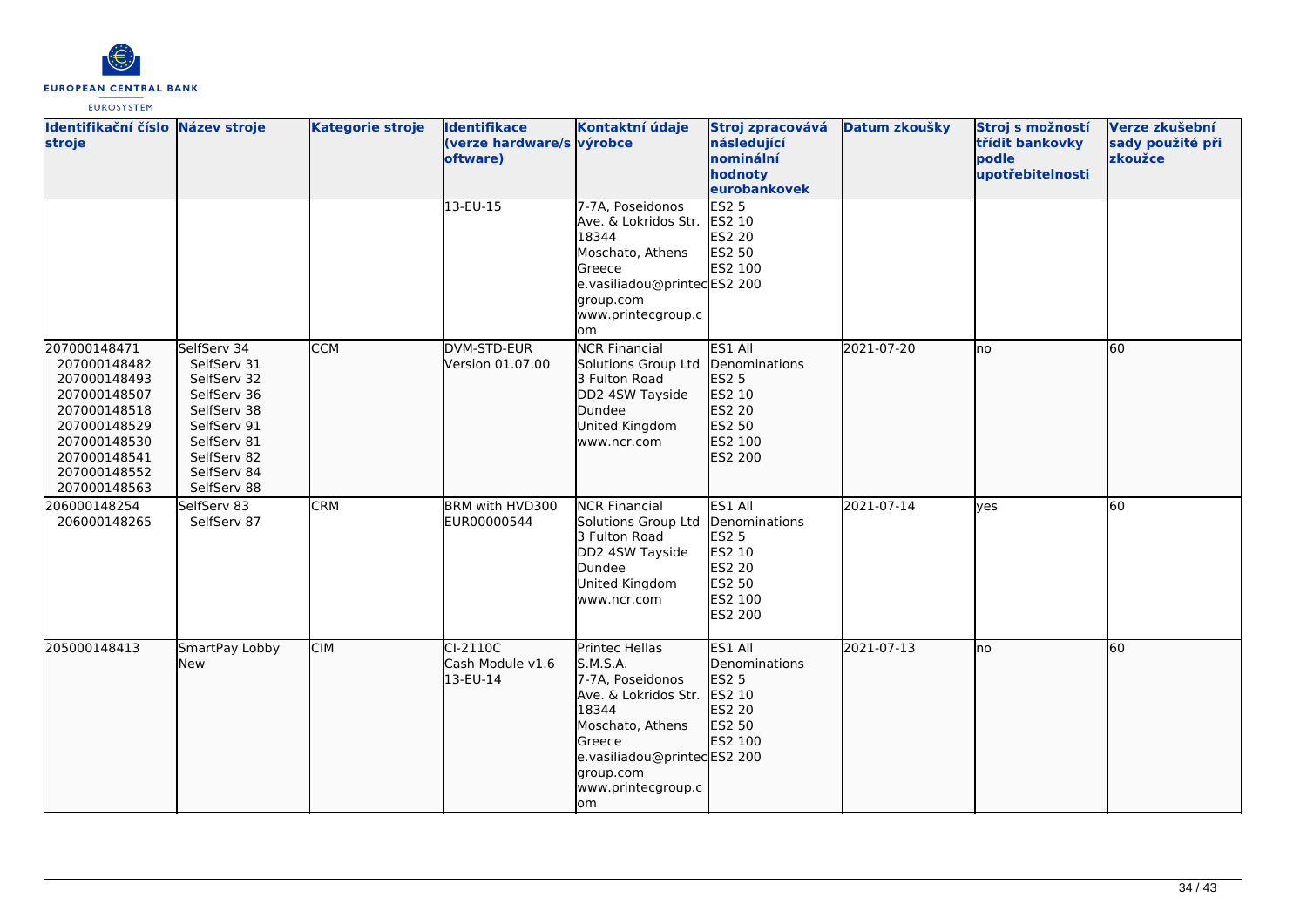

| Identifikační číslo Název stroje<br>stroje                   |                                                         | <b>Kategorie stroje</b> | <b>Identifikace</b><br>(verze hardware/s výrobce<br>oftware) | Kontaktní údaje                                                                                                                                                                                  | Stroj zpracovává<br>následující<br>nominální<br>hodnoty<br>eurobankovek                      | Datum zkoušky | Stroj s možností<br>třídit bankovky<br>podle<br>upotřebitelnosti | Verze zkušební<br>sady použité při<br>zkoužce |
|--------------------------------------------------------------|---------------------------------------------------------|-------------------------|--------------------------------------------------------------|--------------------------------------------------------------------------------------------------------------------------------------------------------------------------------------------------|----------------------------------------------------------------------------------------------|---------------|------------------------------------------------------------------|-----------------------------------------------|
| 205000132621                                                 | Suzohapp CDS9<br><b>HCM</b>                             | <b>CIM</b>              | <b>HOTS BV5A</b><br>BVZ22EUT V000018 NL. B.V. / Suzohapp     | Suzo international<br>Rijnzathe 12<br>3454PV<br>De Meern<br>Netherlands<br>info@suzohapp.nl<br>eu.suzohapp.com                                                                                   | ES1 All<br>Denominations<br><b>ES2 5</b><br>ES2 10<br>ES2 20<br>ES2 50<br>ES2 100<br>ES2 200 | 2021-07-06    | lno                                                              | 60                                            |
| 206000132633<br>206000134383<br>206000134394<br>206000134407 | Scancoin RCS500<br><b>RCS 900</b><br>HCM N11<br>HCM N12 | <b>CRM</b>              | <b>HOTS BV5A</b><br>BVZ22EUT V000018 NL. B.V. / Suzohapp     | Suzo international<br>Rijnzathe 12<br>3454PV<br>De Meern<br>Netherlands<br>info@suzohapp.nl<br>eu.suzohapp.com                                                                                   | ES1 All<br>Denominations<br>ES2 5<br>ES2 10<br>ES2 20<br>ES2 50<br>ES2 100<br>ES2 200        | 2021-07-06    | lyes                                                             | 60                                            |
| 205000147684                                                 | <b>CSH-410</b>                                          | <b>CIM</b>              | <b>BIM2020</b><br>Cash Module v1.6<br>13-EU-14               | <b>INNOVA BILISIM</b><br>COZUMLERI A.S<br><b>ITU Ayazaga</b><br>Kampusu Teknokent ES2 10<br>Ari 4 Binasi<br>34469<br>Maslak, Istanbul<br>Turkey<br>atomus@innova.co<br>m.tr<br>www.innova.com.tr | ES1 All<br>Denominations<br><b>ES2 5</b><br>ES2 20<br>ES2 50<br>ES2 100<br>ES2 200           | 2021-07-06    | no                                                               | 60                                            |
| 208000146777                                                 | ARGO G60                                                | <b>COM</b>              | BV <sub>10</sub><br><b>EU32</b>                              | TRITON Systems of<br>Delaware, LLC<br>21405 B Street<br>MS 39560<br>Long Beach<br><b>USA</b><br>sales@triton.com<br>www.tritonatm.com                                                            | ES1 All<br>Denominations<br>ES2 5<br>ES2 10<br>ES2 20<br>ES2 50<br>ES2 100<br>ES2 200        | 2021-06-24    | yes                                                              | 60                                            |
|                                                              |                                                         |                         |                                                              |                                                                                                                                                                                                  |                                                                                              |               |                                                                  |                                               |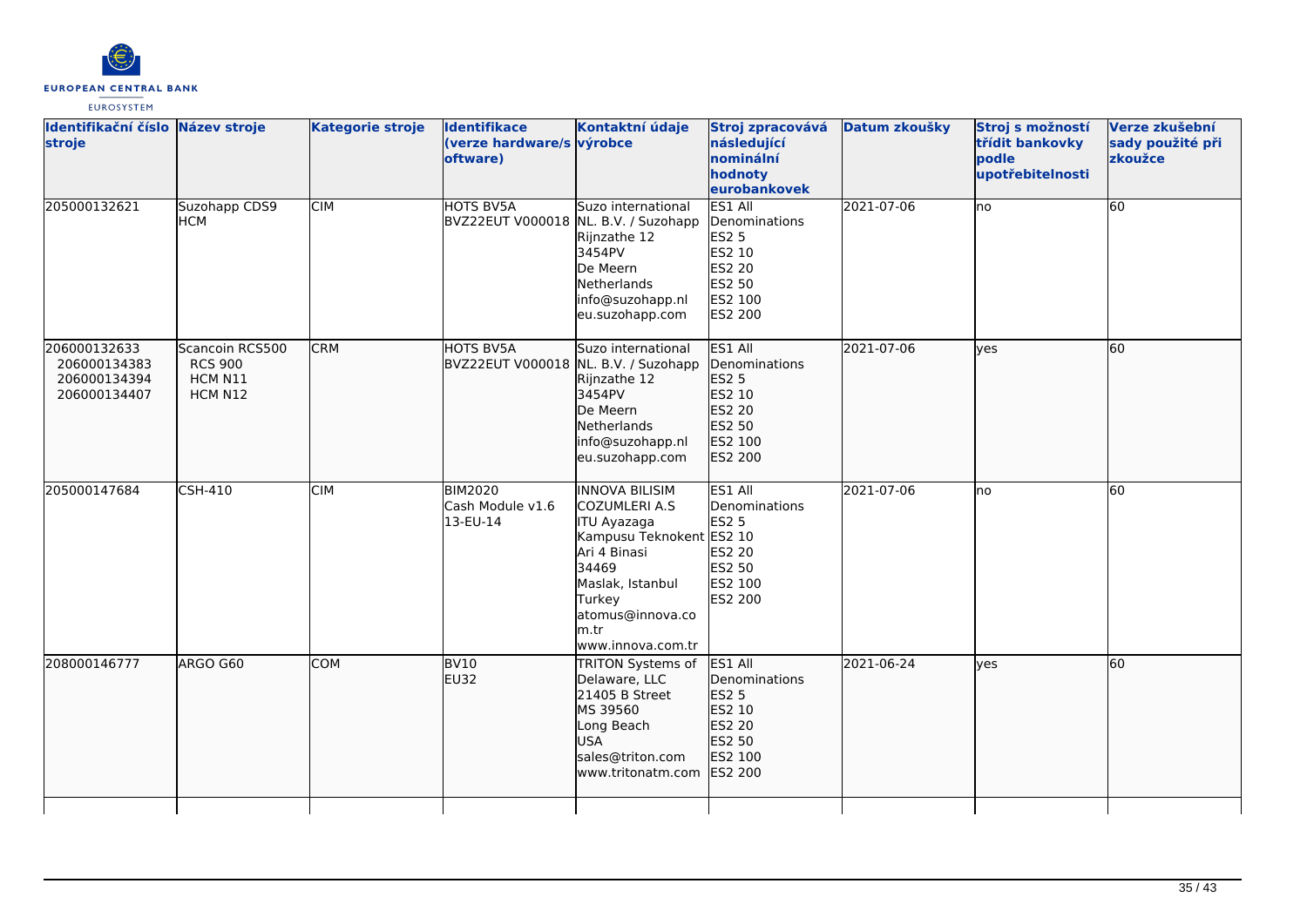

| Identifikační číslo Název stroje<br>stroje                                                                                                                                                                                                                                                                                                                                                   |                                                                                                                                                                                                                                                                                                                                                                                                                                                                                                                                   | <b>Kategorie stroje</b>  | <b>Identifikace</b><br>(verze hardware/s výrobce<br>oftware) | Kontaktní údaje                                                                                                                                                                        | Stroj zpracovává<br>následující<br>nominální<br>hodnoty                      | Datum zkoušky            | Stroj s možností<br>třídit bankovky<br>podle<br>upotřebitelnosti | Verze zkušební<br>sady použité při<br>zkoužce |
|----------------------------------------------------------------------------------------------------------------------------------------------------------------------------------------------------------------------------------------------------------------------------------------------------------------------------------------------------------------------------------------------|-----------------------------------------------------------------------------------------------------------------------------------------------------------------------------------------------------------------------------------------------------------------------------------------------------------------------------------------------------------------------------------------------------------------------------------------------------------------------------------------------------------------------------------|--------------------------|--------------------------------------------------------------|----------------------------------------------------------------------------------------------------------------------------------------------------------------------------------------|------------------------------------------------------------------------------|--------------------------|------------------------------------------------------------------|-----------------------------------------------|
|                                                                                                                                                                                                                                                                                                                                                                                              |                                                                                                                                                                                                                                                                                                                                                                                                                                                                                                                                   |                          |                                                              |                                                                                                                                                                                        | eurobankovek                                                                 |                          |                                                                  |                                               |
| 206000140871<br>206000140882<br>206000140893<br>206000140906<br>206000140917<br>206000140928<br>206000140939<br>206000140940<br>206000140951<br>206000140962<br>206000140973<br>206000140984<br>206000140995<br>206000141008<br>206000142748<br>206000142759<br>206000142760<br>206000142771<br>206000142782<br>206000142793<br>206000142806<br>206000142817<br>206000142828<br>206000146058 | Diebold Opteva<br>328EF<br>Diebold 3030<br>Diebold Opteva<br>328EF/D<br>Diebold Opteva<br>328EF/C<br>Diebold Opteva<br>328 EF/S<br>Diebold Opteva<br>328<br>Diebold Opteva<br>324<br>Diebold Opteva<br>368<br>Diebold Opteva<br>378<br>Diebold Opteva<br>828<br>Diebold CS 828<br>Diebold Opteva<br>868<br>Diebold CS 868<br>Diebold Opteva<br>820<br>Diebold 3550<br>Diebold CS 3550<br>Diebold 3700<br>Diebold CS 3700<br>Diebold 3750<br>Diebold CS 3750<br>Diebold 9900<br>Diebold CS 9900<br>Diebold Opteva<br>860<br>SR1000 | <b>CRM</b><br><b>CRM</b> | BVZ10<br>BVZ22EUT000019<br>BV3                               | Diebold Nixdorf<br>Systems GmbH<br>Heinz-Nixdorf-Ring 1 ES2 5<br>33106<br>Paderborn<br>Germany<br>info.de@dieboldnixd ES2 100<br>orf.com<br>www.dieboldnixdorf.<br>com<br>Sigma S.p.A. | ES1 All<br>Denominations<br>ES2 10<br>ES2 20<br>ES2 50<br>ES2 200<br>ES1 All | 2021-06-21<br>2021-06-21 | yes<br>lyes                                                      | 60<br>60                                      |
| 206000146069                                                                                                                                                                                                                                                                                                                                                                                 | SR2000                                                                                                                                                                                                                                                                                                                                                                                                                                                                                                                            |                          | GAUL2104270E                                                 | Via Po 14<br>63017<br>Altidona (FM)                                                                                                                                                    | Denominations<br>ES2 5<br>ES2 10                                             |                          |                                                                  |                                               |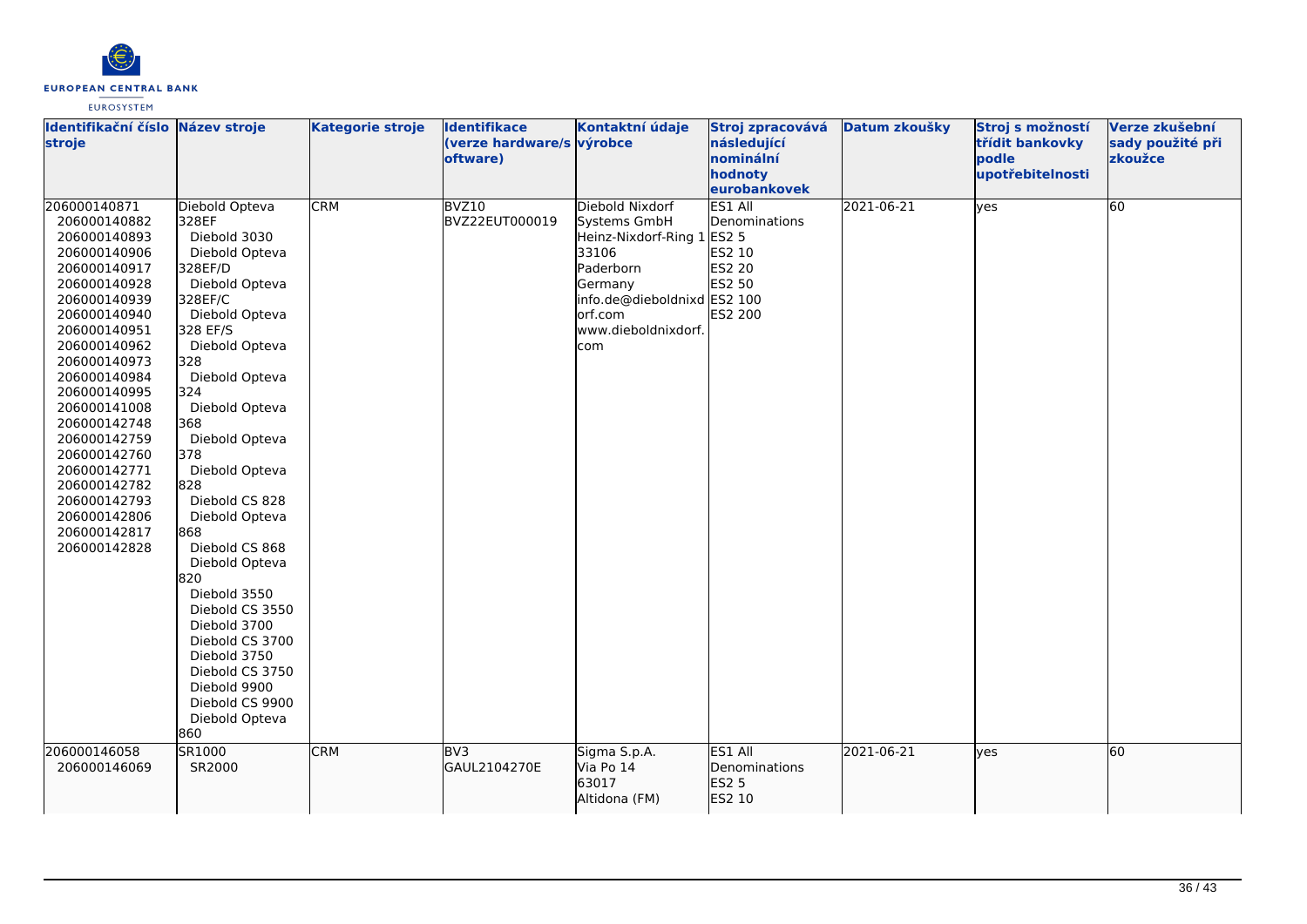

| Identifikační číslo Název stroje<br>stroje                   |                                                           | <b>Kategorie stroje</b> | <b>Identifikace</b><br>(verze hardware/s výrobce<br>oftware) | Kontaktní údaje                                                                                                                                  | Stroj zpracovává<br>následující<br>nominální<br>hodnoty<br>eurobankovek                  | Datum zkoušky | Stroj s možností<br>třídit bankovky<br>podle<br>upotřebitelnosti | Verze zkušební<br>sady použité při<br>zkoužce |
|--------------------------------------------------------------|-----------------------------------------------------------|-------------------------|--------------------------------------------------------------|--------------------------------------------------------------------------------------------------------------------------------------------------|------------------------------------------------------------------------------------------|---------------|------------------------------------------------------------------|-----------------------------------------------|
|                                                              |                                                           |                         |                                                              | Italy<br>www.sigmaspa.com                                                                                                                        | <b>ES2 20</b><br>ES2 50<br>ES2 100<br>ES2 200                                            |               |                                                                  |                                               |
| 208000146631                                                 | ARGO G60                                                  | <b>COM</b>              | <b>BV10</b><br><b>EU27</b>                                   | TRITON Systems of<br>Delaware, LLC<br>21405 B Street<br>MS 39560<br>Long Beach<br><b>USA</b><br>sales@triton.com<br>www.tritonatm.com            | <b>ES15</b><br>ES1 10<br>ES1 20<br>ES1 50<br>ES2 5<br>ES2 10<br>ES2 20<br>ES2 50         | 2021-06-16    | lyes                                                             | 60                                            |
| 208000146389<br>208000146390                                 | Cineo C6010<br>CS 6010                                    | <b>COM</b>              | MOVE_PWBA<br>MOVE PWBA EUR 1 Systems GmbH<br>047             | Diebold Nixdorf<br>Heinz-Nixdorf-Ring 1<br>33106<br>Paderborn<br>Germany<br>info.de@dieboldnixd ES2 100<br>orf.com<br>www.dieboldnixdorf.<br>com | ES1 All<br>Denominations<br><b>ES2 5</b><br>ES2 10<br>ES2 20<br><b>ES2 50</b><br>ES2 200 | 2021-06-09    | lyes                                                             | 60                                            |
| 208000146403<br>208000146414                                 | Cineo C6010<br>CS 6010                                    | <b>COM</b>              | MOVE PWCC<br>MOVE_PWBA_EUR_1 Systems GmbH<br>047             | Diebold Nixdorf<br>Heinz-Nixdorf-Ring 1<br>33106<br>Paderborn<br>Germany<br>info.de@dieboldnixd ES2 100<br>orf.com<br>www.dieboldnixdorf.<br>com | ES1 All<br>Denominations<br>ES2 5<br>ES2 10<br>ES2 20<br>ES2 50<br>ES2 200               | 2021-06-09    | yes                                                              | 60                                            |
| 206000146070<br>206000146081<br>206000146092<br>206000146105 | SelfServ 32<br>Personas 74 M-<br>Series<br>Personas 76 M- | <b>CRM</b>              | GBRU<br><b>GBNA with GBVE-II</b><br>EU0901                   | <b>NCR Financial</b><br>Solutions Group Ltd<br>3 Fulton Road<br>DD2 4SW Tayside                                                                  | ES1 All<br>Denominations<br>ES2 5<br>ES2 10                                              | 2021-06-08    | lyes                                                             | 60                                            |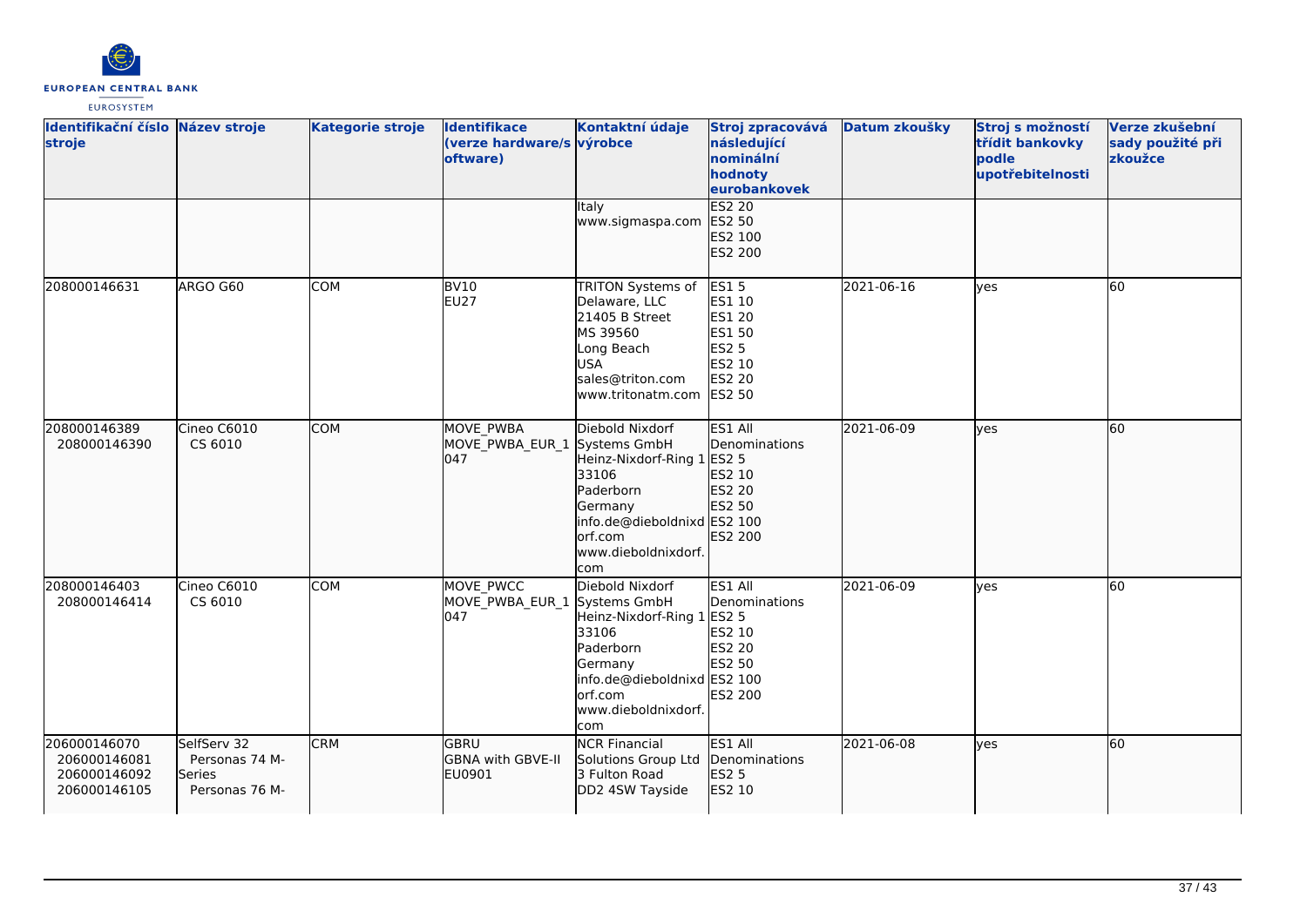

| Identifikační číslo Název stroje<br>stroje                                                                                                                                                   |                                                                                                                                                                                                                   | <b>Kategorie stroje</b> | Identifikace<br>(verze hardware/s výrobce<br>oftware) | Kontaktní údaje                                                                                                                                  | Stroj zpracovává<br>následující<br>nominální<br>hodnoty<br>eurobankovek                      | Datum zkoušky | Stroj s možností<br>třídit bankovky<br>podle<br>upotřebitelnosti | Verze zkušební<br>sady použité při<br>zkoužce |
|----------------------------------------------------------------------------------------------------------------------------------------------------------------------------------------------|-------------------------------------------------------------------------------------------------------------------------------------------------------------------------------------------------------------------|-------------------------|-------------------------------------------------------|--------------------------------------------------------------------------------------------------------------------------------------------------|----------------------------------------------------------------------------------------------|---------------|------------------------------------------------------------------|-----------------------------------------------|
| 206000146116<br>206000146127<br>206000146138<br>206000146149<br>206000146150<br>206000146161<br>206000146172<br>206000146183                                                                 | Series<br>SelfServ 31<br>SelfServ 34<br>SelfServ 36<br>SelfServ 38<br>SelfServ 81<br>SelfServ 82<br>SelfServ 84<br>SelfServ 88<br>SelfServ 91                                                                     |                         |                                                       | Dundee<br>United Kingdom<br>www.ncr.com                                                                                                          | <b>ES2 20</b><br>ES2 50<br>ES2 100<br>ES2 200                                                |               |                                                                  |                                               |
| 206000146252<br>206000146263<br>206000146274<br>206000146285<br>206000146296<br>206000146309<br>206000146310<br>206000146321<br>206000146332                                                 | DN Series 200<br>CS 4060<br>CS 4560<br>DN Series 250<br>DN Series 400<br>DN Series 405DT<br>DN Series 450<br>DN Series 470<br>DN Series 490                                                                       | <b>CRM</b>              | MOVEm CDAA<br>MOVEm CDAA EUR Systems GmbH<br>1015     | Diebold Nixdorf<br>Heinz-Nixdorf-Ring 1<br>33106<br>Paderborn<br>Germany<br>info.de@dieboldnixd ES2 100<br>orf.com<br>www.dieboldnixdorf.<br>com | ES1 All<br>Denominations<br><b>ES2 5</b><br>ES2 10<br><b>ES2 20</b><br>ES2 50<br>ES2 200     | 2021-06-08    | ves                                                              | 60                                            |
| 206000145912<br>206000145923<br>206000145934<br>206000145945<br>206000145956<br>206000145967<br>206000145978<br>206000145989<br>206000145990<br>206000146003<br>206000146014<br>206000146025 | SelfServ 32<br>Personas 74 M-<br>Series<br>Personas 76 M-<br><b>Series</b><br>SelfServ 31<br>SelfServ 34<br>SelfServ 36<br>SelfServ 38<br>SelfServ 81<br>SelfServ 82<br>SelfServ 84<br>SelfServ 88<br>SelfServ 91 | <b>CRM</b>              | <b>GBRU</b><br><b>GBNA</b> with GBVE<br>EU0901        | <b>NCR Financial</b><br>Solutions Group Ltd<br>3 Fulton Road<br>DD2 4SW Tayside<br>Dundee<br>United Kingdom<br>www.ncr.com                       | ES1 All<br>Denominations<br><b>ES2 5</b><br>ES2 10<br>ES2 20<br>ES2 50<br>ES2 100<br>ES2 200 | 2021-06-07    | lves                                                             | 60                                            |
| 206000145729<br>206000145730                                                                                                                                                                 | <b>RBG-200</b><br>RZ-200                                                                                                                                                                                          | <b>CRM</b>              | <b>HVD-200</b><br>0509                                | <b>Glory Global</b><br><b>Solutions</b><br>Thomas-Edison-Platz ES2 5<br>63263                                                                    | ES1 All<br>Denominations<br>ES2 10<br><b>ES2 20</b>                                          | 2021-05-31    | ves                                                              | 60                                            |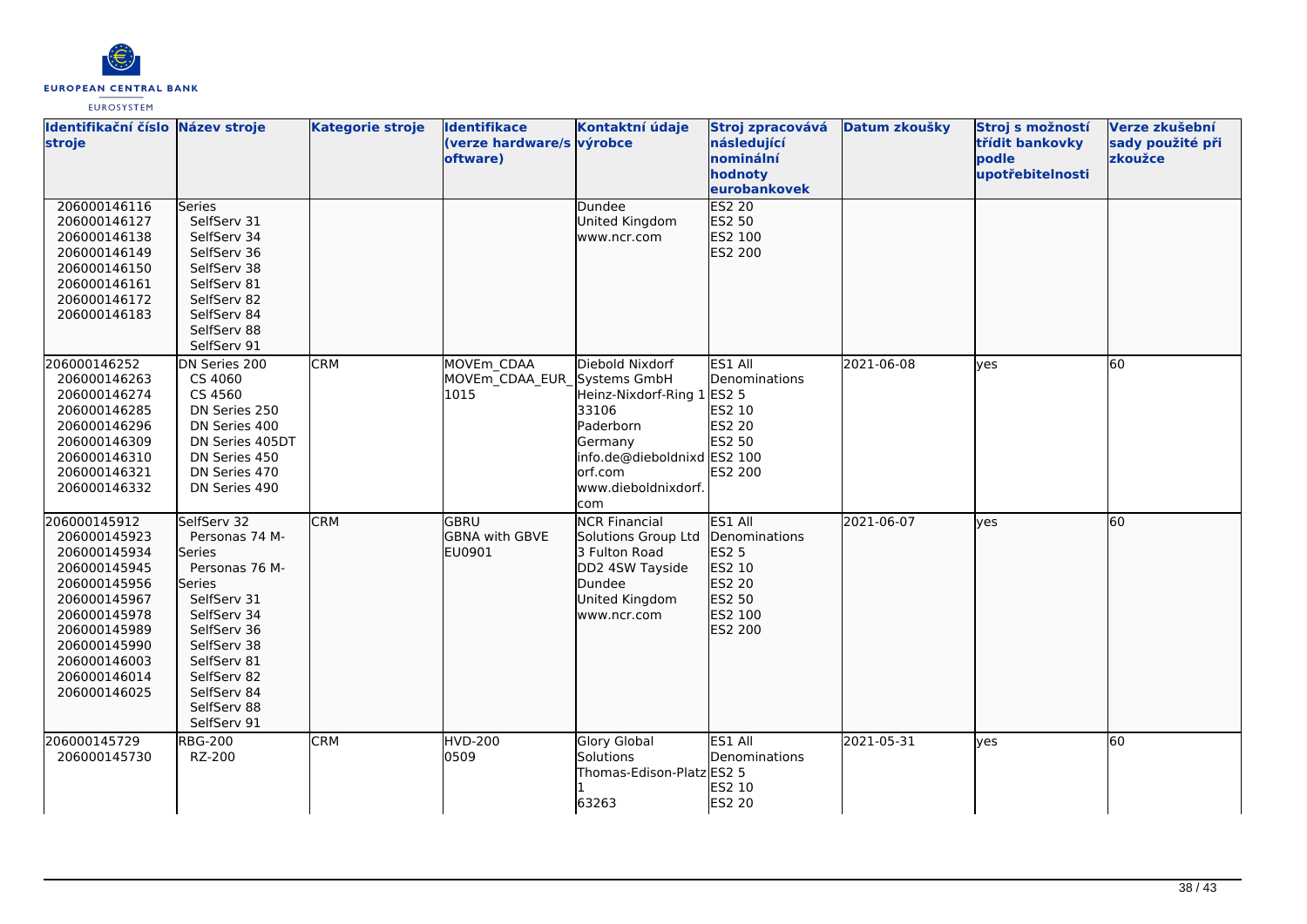

| Identifikační číslo Název stroje<br>stroje   |                                     | <b>Kategorie stroje</b> | <b>Identifikace</b><br>(verze hardware/s výrobce<br>oftware)           | Kontaktní údaje                                                                                                                               | Stroj zpracovává<br>následující<br>nominální<br>hodnoty<br>eurobankovek               | Datum zkoušky | Stroj s možností<br>třídit bankovky<br>podle<br>upotřebitelnosti | Verze zkušební<br>sady použité při<br>zkoužce |
|----------------------------------------------|-------------------------------------|-------------------------|------------------------------------------------------------------------|-----------------------------------------------------------------------------------------------------------------------------------------------|---------------------------------------------------------------------------------------|---------------|------------------------------------------------------------------|-----------------------------------------------|
|                                              |                                     |                         |                                                                        | Neu-Isenburg<br>Germany<br>www.gloryglobalsolu ES2 200<br>tions.com                                                                           | <b>ES2 50</b><br>ES2 100                                                              |               |                                                                  |                                               |
| 205000129842<br>205000129853                 | Cash Star 5111<br>Cash Star 5110    | <b>CIM</b>              | CashFlow SC series -<br>SCNL83<br>523246432_SCN83_<br>EUR <sub>1</sub> | <b>Glory Global</b><br>Solutions<br>Thomas-Edison-Platz ES2 5<br>63263<br>Neu-Isenburg<br>Germany<br>www.gloryglobalsolu ES2 200<br>tions.com | ES1 All<br>Denominations<br>ES2 10<br>ES2 20<br>ES2 50<br>ES2 100                     | 2021-05-28    | no                                                               | 60                                            |
| 206000145331                                 | MRX-CIS                             | <b>CRM</b>              | <b>MRX</b><br>V027 0019APR21<br>ME0001 H005F                           | <b>CM Europe GmbH</b><br>Mündelheimer Weg<br>60<br>40472<br>Düsseldorf<br>Germany<br>info@jcmglobal.eu<br>www.jcmglobal.eu                    | ES1 All<br>Denominations<br>ES2 5<br>ES2 10<br>ES2 20<br>ES2 50<br>ES2 100<br>ES2 200 | 2021-05-28    | lves                                                             | 60                                            |
| 206000145126<br>206000145137<br>206000150431 | <b>RBG-200</b><br>RZ-200<br>$G-200$ | <b>CRM</b>              | <b>HVD-210</b><br>0612                                                 | <b>Glory Global</b><br>Solutions<br>Thomas-Edison-Platz ES2 5<br>63263<br>Neu-Isenburg<br>Germany<br>www.gloryglobalsolu ES2 200<br>tions.com | ES1 All<br>Denominations<br>ES2 10<br>ES2 20<br>ES2 50<br>ES2 100                     | 2021-05-21    | lyes                                                             | 60                                            |
| 206000145240<br>206000145251                 | <b>RBG-200</b><br>RZ-200            | CRM                     | <b>HVD-200</b><br>0612                                                 | <b>Glory Global</b><br>Solutions<br>Thomas-Edison-Platz ES2 5<br>63263<br>Neu-Isenburg<br>Germany                                             | ES1 All<br>Denominations<br>ES2 10<br>ES2 20<br>ES2 50<br>ES2 100                     | 2021-05-21    | ves                                                              | 60                                            |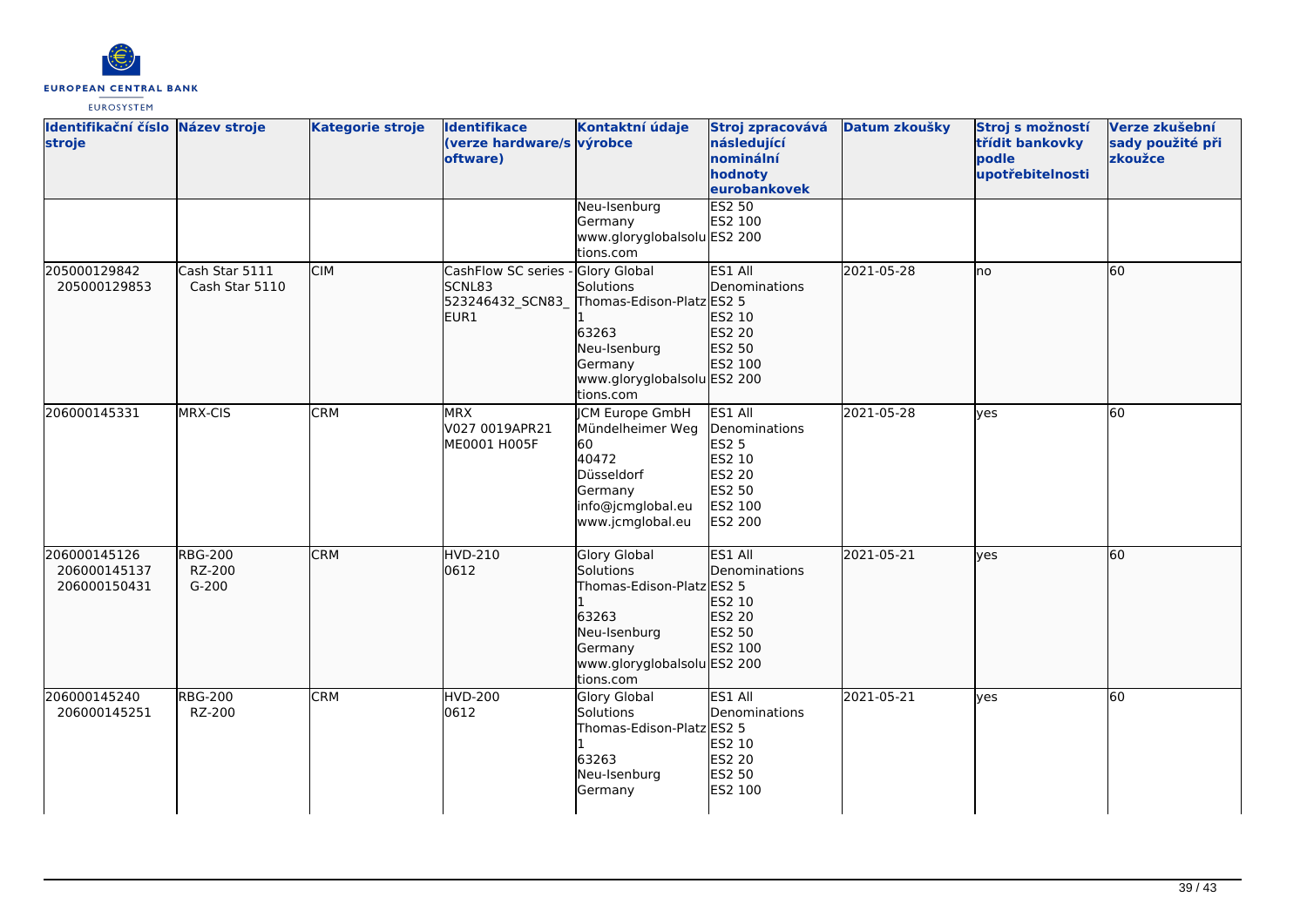

| Identifikační číslo Název stroje<br>stroje                                                                                                                                                                                                                                                                                   |                                                                                                                                                                                                                                                                                                                                                                | <b>Kategorie stroje</b> | <b>Identifikace</b><br>(verze hardware/s výrobce<br>oftware) | Kontaktní údaje                                                                                                                                                            | Stroj zpracovává<br>následující<br>nominální<br>hodnoty<br>eurobankovek | Datum zkoušky | Stroj s možností<br>třídit bankovky<br>podle<br>upotřebitelnosti | Verze zkušební<br>sady použité při<br>zkoužce |
|------------------------------------------------------------------------------------------------------------------------------------------------------------------------------------------------------------------------------------------------------------------------------------------------------------------------------|----------------------------------------------------------------------------------------------------------------------------------------------------------------------------------------------------------------------------------------------------------------------------------------------------------------------------------------------------------------|-------------------------|--------------------------------------------------------------|----------------------------------------------------------------------------------------------------------------------------------------------------------------------------|-------------------------------------------------------------------------|---------------|------------------------------------------------------------------|-----------------------------------------------|
|                                                                                                                                                                                                                                                                                                                              |                                                                                                                                                                                                                                                                                                                                                                |                         |                                                              | www.gloryglobalsolu ES2 200<br>tions.com                                                                                                                                   |                                                                         |               |                                                                  |                                               |
| 206000131881<br>206000131892<br>206000131905<br>206000131916<br>206000131927<br>206000131938<br>206000131949<br>206000131950<br>206000145488<br>206000145499<br>206000145503<br>206000145514<br>206000145525<br>206000145536<br>206000145547<br>206000145558<br>206000145569<br>206000145570<br>206000145581<br>206000145592 | DT-7000H68NL<br>DT-7000H68N<br>DT-7000H68NLR<br>DT-7000H68NX<br>DT-7000P5800<br>DT-7000P5800L<br>DT-7000160-COMB<br>ΙA<br>Virtual Teller Mach<br>ine(VTM)/Videokasse<br>DT-7000160A<br>DT-7000160B<br>DT-7000160NL<br>DT-7000160X<br>DT-7000160XL<br>DT-7000164A<br>DT-7000164B<br>DT-7000164C<br>DT-7000166<br>DT-7000P5800E<br>DT-7000P5800L<br>DT-7000P5800 | <b>CRM</b>              | SNV-001<br>V22004A0A7                                        | <b>GRG Banking</b><br>Equipment Co Ltd<br>9 Kelin Road Science ES2 5<br><b>City</b><br>510663<br>Guangzhou, District ES2 50<br>Luogang<br>China<br>www.grgbanking.co<br>Im | ES1 All<br>Denominations<br>ES2 10<br>ES2 20<br>ES2 100<br>ES2 200      | 2021-05-19    | ves                                                              | 60                                            |
| 206000144409<br>206000144410                                                                                                                                                                                                                                                                                                 | <b>RBG-200</b><br>RZ-200                                                                                                                                                                                                                                                                                                                                       | <b>CRM</b>              | HVD-210<br>6616                                              | <b>Glory Global</b><br>Solutions<br>Thomas-Edison-Platz ES2 5<br>63263<br>Neu-Isenburg<br>Germany<br>www.gloryglobalsolu ES2 200<br>tions.com                              | ES1 All<br>Denominations<br>ES2 10<br>ES2 20<br>ES2 50<br>ES2 100       | 2021-05-19    | ves                                                              | 60                                            |
| 206000144784<br>206000144795<br>206000144808<br>206000144819<br>206000144820<br>206000144831                                                                                                                                                                                                                                 | CINEO C4060<br><b>CINEO C4040</b><br>CS 4040<br><b>CINEO C4080</b><br>CS 4080<br><b>CINEO C4560</b>                                                                                                                                                                                                                                                            | <b>CRM</b>              | MOVE CWCA<br>MOVE_CWAA_EUR_1 Systems GmbH<br>1047            | Diebold Nixdorf<br>Heinz-Nixdorf-Ring 1 ES2 5<br>33106<br>Paderborn<br>Germany                                                                                             | <b>ES1 AII</b><br>Denominations<br>ES2 10<br>ES2 20<br>ES2 50           | 2021-05-18    | yes                                                              | 60                                            |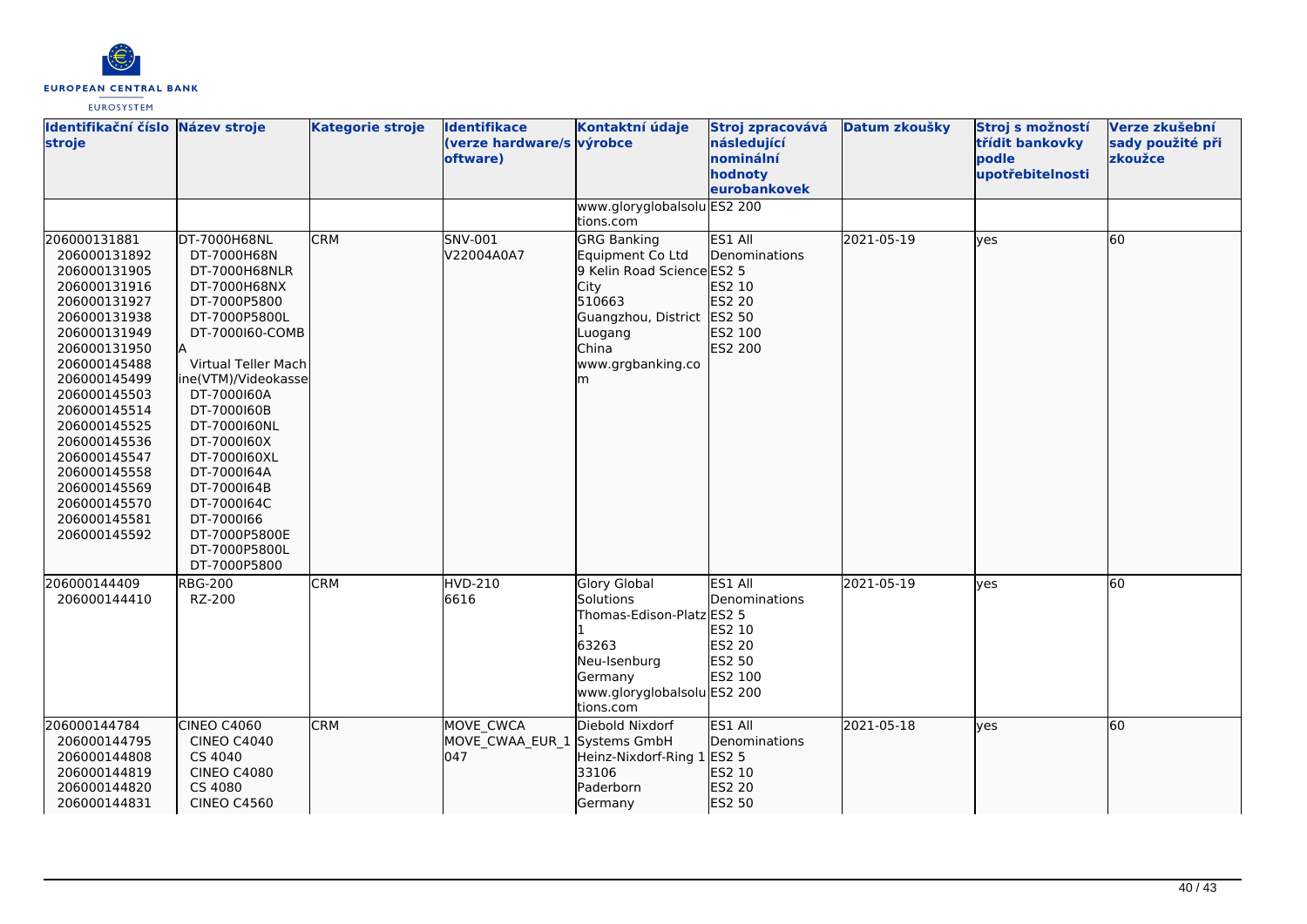

| Identifikační číslo Název stroje<br>stroje |                                       | <b>Kategorie stroje</b> | <b>Identifikace</b><br>(verze hardware/s výrobce<br>oftware) | Kontaktní údaje             | Stroj zpracovává<br>následující<br>nominální<br>hodnoty | Datum zkoušky | Stroj s možností<br>třídit bankovky<br>podle<br>upotřebitelnosti | Verze zkušební<br>sady použité při<br>zkoužce |
|--------------------------------------------|---------------------------------------|-------------------------|--------------------------------------------------------------|-----------------------------|---------------------------------------------------------|---------------|------------------------------------------------------------------|-----------------------------------------------|
|                                            |                                       |                         |                                                              |                             | eurobankovek                                            |               |                                                                  |                                               |
| 206000144842                               | CS 4560                               |                         |                                                              | info.de@dieboldnixd ES2 100 |                                                         |               |                                                                  |                                               |
| 206000144853                               | <b>CINEO C4580</b>                    |                         |                                                              | orf.com                     | ES2 200                                                 |               |                                                                  |                                               |
| 206000144864                               | CS 4580                               |                         |                                                              | www.dieboldnixdorf.         |                                                         |               |                                                                  |                                               |
| 206000144875                               | <b>CINEO C2090</b>                    |                         |                                                              | com                         |                                                         |               |                                                                  |                                               |
| 206000144886                               | CS 2090                               |                         |                                                              |                             |                                                         |               |                                                                  |                                               |
| 206000144897                               | <b>CINEO C4090</b>                    |                         |                                                              |                             |                                                         |               |                                                                  |                                               |
| 206000144900                               | CS 4090                               |                         |                                                              |                             |                                                         |               |                                                                  |                                               |
| 206000144911                               | <b>CINEO C2080</b>                    |                         |                                                              |                             |                                                         |               |                                                                  |                                               |
| 206000144922                               | CS 2080                               |                         |                                                              |                             |                                                         |               |                                                                  |                                               |
| 206000144933                               | CINEO C6040                           |                         |                                                              |                             |                                                         |               |                                                                  |                                               |
| 206000144944                               | CS 6040                               |                         |                                                              |                             |                                                         |               |                                                                  |                                               |
| 206000144955                               | CINEO C6040                           |                         |                                                              |                             |                                                         |               |                                                                  |                                               |
| 206000144966                               | Compact                               |                         |                                                              |                             |                                                         |               |                                                                  |                                               |
| 206000144977<br>206000144988               | CS 6040 Compact<br><b>CINEO C6030</b> |                         |                                                              |                             |                                                         |               |                                                                  |                                               |
| 206000144999                               | CS 6030                               |                         |                                                              |                             |                                                         |               |                                                                  |                                               |
| 206000145002                               | <b>CINEO C6050</b>                    |                         |                                                              |                             |                                                         |               |                                                                  |                                               |
| 206000145013                               | CS 6050                               |                         |                                                              |                             |                                                         |               |                                                                  |                                               |
|                                            | CS 4060                               |                         |                                                              |                             |                                                         |               |                                                                  |                                               |
| 206000144546                               | CINEO C4060                           | <b>CRM</b>              | MOVE CWAA                                                    | Diebold Nixdorf             | ES1 All                                                 | 2021-05-17    | lves                                                             | 60                                            |
| 206000144557                               | <b>CINEO C4040</b>                    |                         | MOVE CWAA EUR 1 Systems GmbH                                 |                             | Denominations                                           |               |                                                                  |                                               |
| 206000144568                               | CS 4040                               |                         | 047                                                          | Heinz-Nixdorf-Ring 1 ES2 5  |                                                         |               |                                                                  |                                               |
| 206000144579                               | <b>CINEO C4080</b>                    |                         |                                                              | 33106                       | ES2 10                                                  |               |                                                                  |                                               |
| 206000144580                               | CS 4080                               |                         |                                                              | Paderborn                   | ES2 20                                                  |               |                                                                  |                                               |
| 206000144591                               | <b>CINEO C4560</b>                    |                         |                                                              | Germany                     | ES2 50                                                  |               |                                                                  |                                               |
| 206000144604                               | CS 4560                               |                         |                                                              | info.de@dieboldnixd ES2 100 |                                                         |               |                                                                  |                                               |
| 206000144615                               | <b>CINEO C4580</b>                    |                         |                                                              | orf.com                     | ES2 200                                                 |               |                                                                  |                                               |
| 206000144626                               | CS 4580                               |                         |                                                              | www.dieboldnixdorf.         |                                                         |               |                                                                  |                                               |
| 206000144637                               | <b>CINEO C2090</b>                    |                         |                                                              | com                         |                                                         |               |                                                                  |                                               |
| 206000144648                               | CS 2090                               |                         |                                                              |                             |                                                         |               |                                                                  |                                               |
| 206000144659                               | <b>CINEO C4090</b>                    |                         |                                                              |                             |                                                         |               |                                                                  |                                               |
| 206000144660                               | CS 4090                               |                         |                                                              |                             |                                                         |               |                                                                  |                                               |
| 206000144671                               | <b>CINEO C2080</b>                    |                         |                                                              |                             |                                                         |               |                                                                  |                                               |
| 206000144682                               | CS 2080                               |                         |                                                              |                             |                                                         |               |                                                                  |                                               |
| 206000144693                               | <b>CINEO C6040</b>                    |                         |                                                              |                             |                                                         |               |                                                                  |                                               |
| 206000144706                               | CS 6040                               |                         |                                                              |                             |                                                         |               |                                                                  |                                               |
| 206000144717                               | CINEO C6040                           |                         |                                                              |                             |                                                         |               |                                                                  |                                               |
| 206000144728                               | Compact                               |                         |                                                              |                             |                                                         |               |                                                                  |                                               |
| 206000144739                               | CS 6040 Compact                       |                         |                                                              |                             |                                                         |               |                                                                  |                                               |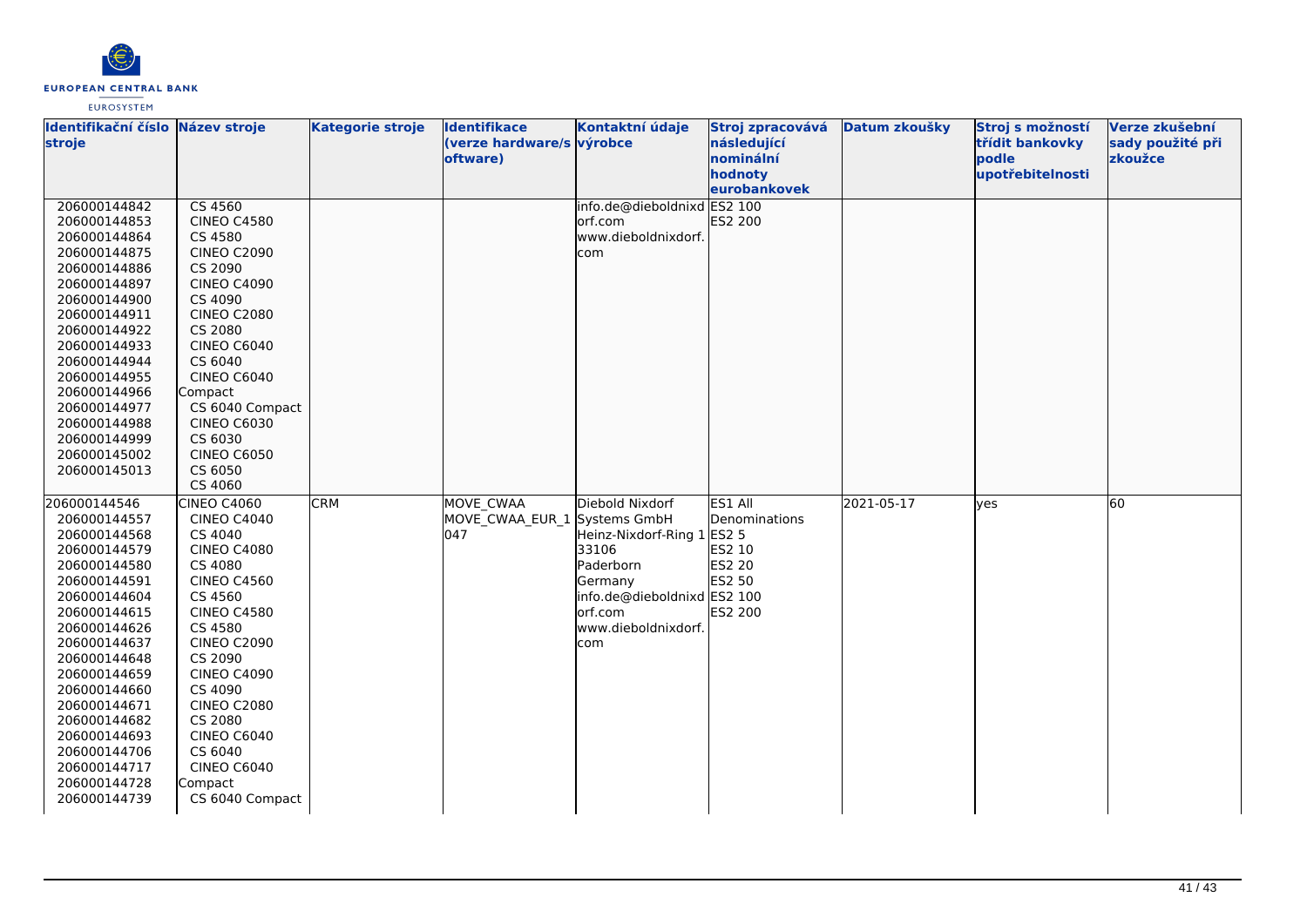

| Identifikační číslo<br>stroje                                                                                                                                                                | Název stroje                                                                                                                                                                                                      | <b>Kategorie stroje</b> | <b>Identifikace</b><br>(verze hardware/s výrobce<br>oftware) | Kontaktní údaje                                                                                                                                      | Stroj zpracovává<br>následující<br>nominální<br>hodnoty<br>eurobankovek                      | Datum zkoušky | Stroj s možností<br>třídit bankovky<br>podle<br>upotřebitelnosti | Verze zkušební<br>sady použité při<br>zkoužce |
|----------------------------------------------------------------------------------------------------------------------------------------------------------------------------------------------|-------------------------------------------------------------------------------------------------------------------------------------------------------------------------------------------------------------------|-------------------------|--------------------------------------------------------------|------------------------------------------------------------------------------------------------------------------------------------------------------|----------------------------------------------------------------------------------------------|---------------|------------------------------------------------------------------|-----------------------------------------------|
| 206000144740<br>206000144751<br>206000144762<br>206000144773                                                                                                                                 | <b>CINEO C6030</b><br>CS 6030<br><b>CINEO C6050</b><br>CS 6050<br>CS 4060                                                                                                                                         |                         |                                                              |                                                                                                                                                      |                                                                                              |               |                                                                  |                                               |
| 206000145024<br>206000145035                                                                                                                                                                 | <b>RBG-200</b><br>RZ-200                                                                                                                                                                                          | <b>CRM</b>              | <b>HVD-210</b><br>0509                                       | <b>Glory Global</b><br><b>Solutions</b><br>Thomas-Edison-Platz ES2 5<br>63263<br>Neu-Isenburg<br>Germany<br>www.gloryglobalsolu ES2 200<br>tions.com | ES1 All<br>Denominations<br>ES2 10<br>ES2 20<br>ES2 50<br>ES2 100                            | 2021-05-17    | lyes                                                             | 60                                            |
| 206000143589<br>206000143590<br>206000143603<br>206000143614<br>206000143625<br>206000143636<br>206000143647<br>206000143658<br>206000143669<br>206000143670<br>206000143681<br>206000143692 | SelfServ 32<br>Personas 74 M-<br>Series<br>Personas 76 M-<br><b>Series</b><br>SelfServ 31<br>SelfServ 34<br>SelfServ 36<br>SelfServ 38<br>SelfServ 81<br>SelfServ 82<br>SelfServ 84<br>SelfServ 88<br>SelfServ 91 | <b>CRM</b>              | GBRU<br>GBNA with GBVE-II<br><b>EU0899IB</b>                 | <b>NCR Financial</b><br>Solutions Group Ltd<br>3 Fulton Road<br>DD2 4SW Tayside<br>Dundee<br>United Kingdom<br>www.ncr.com                           | ES1 All<br>Denominations<br><b>ES2 5</b><br>ES2 10<br>ES2 20<br>ES2 50<br>ES2 100<br>ES2 200 | 2021-05-06    | lyes                                                             | 60                                            |
| 207000143717<br>207000143728<br>207000143739<br>207000143740<br>207000143751<br>207000143762<br>207000143773<br>207000143784<br>207000143795<br>207000143808                                 | SelfServ 34<br>SelfServ 31<br>SelfServ 32<br>SelfServ 36<br>SelfServ 38<br>SelfServ 91<br>SelfServ 81<br>SelfServ 82<br>SelfServ 84<br>SelfServ 88                                                                | <b>CCM</b>              | EUR-IBVM-CN-15N 1 NCR Financial                              | Solutions Group Ltd<br>3 Fulton Road<br>DD2 4SW Tayside<br>Dundee<br>United Kingdom<br>www.ncr.com                                                   | ES1 All<br>Denominations<br>ES2 5<br>ES2 10<br>ES2 20<br>ES2 50<br>ES2 100<br>ES2 200        | 2021-05-06    | Ino                                                              | $\overline{60}$                               |
|                                                                                                                                                                                              |                                                                                                                                                                                                                   |                         |                                                              |                                                                                                                                                      |                                                                                              |               |                                                                  |                                               |